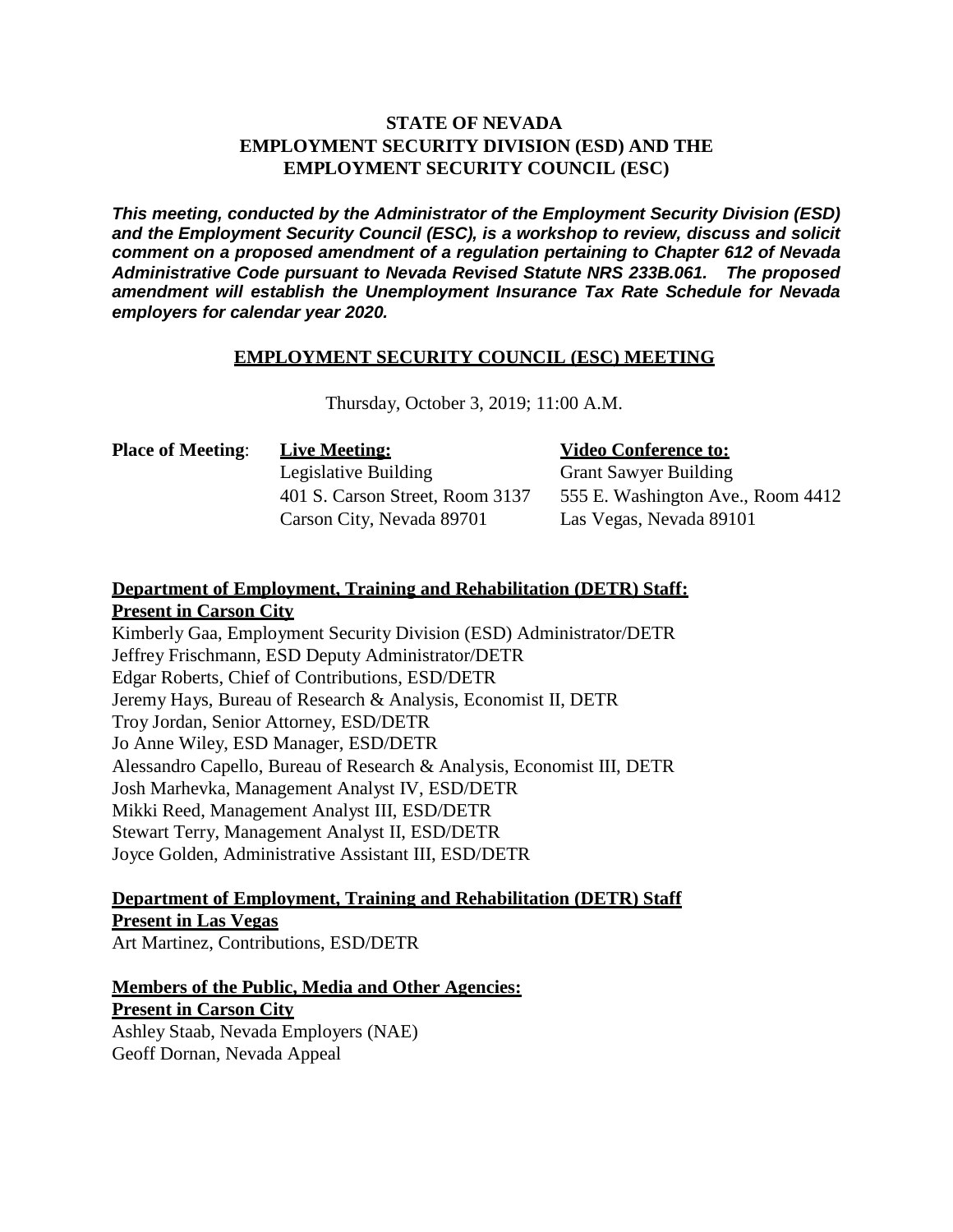## **Members of the Public, Media and Other Agencies Present in Las Vegas** None

# **Members of the Employment Security Council Present in Carson City**

Fred Suwe, Chairman, Representing Public Charles Billings, Representing Employees and Labor Margaret Wittenberg, Representing Employers Daniel J. Costella, Representing Employees and Labor

# **Members of the Employment Security Council Present in Las Vegas**

Michelle Carranza, Representing Employers Flor Bernal-Gonzalez, Representing Public Peter Guzman, Representing Employers Tom Susich, Representing Public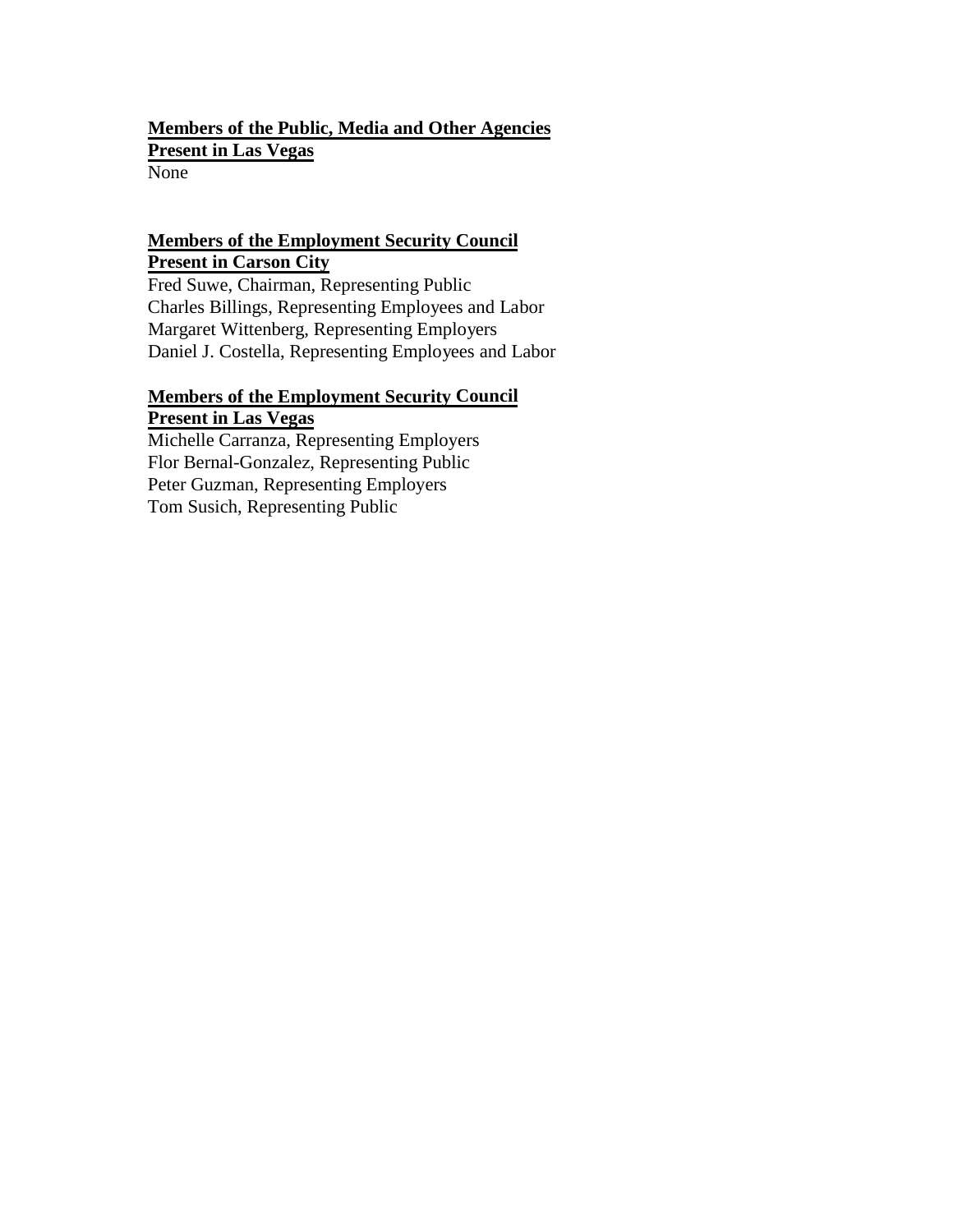SUWE: Good morning. Before we officially start, could we get the names of the Council members that are present in the south, please?

GUZMAN: Peter Guzman, President of the Latin Chamber of Commerce, Nevada.

SUSICH: Tom Susich, I'm on the Board of Review. GONZALES: Flor Bernal-Gonzales. I am here on behalf of the public.

SUWE: Thank you. Given that and it's now 11:00, I call this meeting to order. Good morning, my name is Fred Suwe, and I am the Chairman of the Nevada Employment Security Council. Thank you, Members of the Council, the public and staff for your participation in today's Employment Security Council Meeting.

During today's meeting under Agenda Item 7, we will hear the following presentations. The Economic Projections and Overview, Review of the UI Trust Fund and Tax Schedule Explanation. As you know, the Council is required by statute to make a recommendation to the Administrator regarding average tax rate for the upcoming calendar year.

The rate recommendation task before the Council today is an important one, and I appreciate your service on behalf of Nevada's workforce and employer community. I would also like to take this opportunity to introduce Kimberly Gaa, the new Administrator of the Employment Security Division.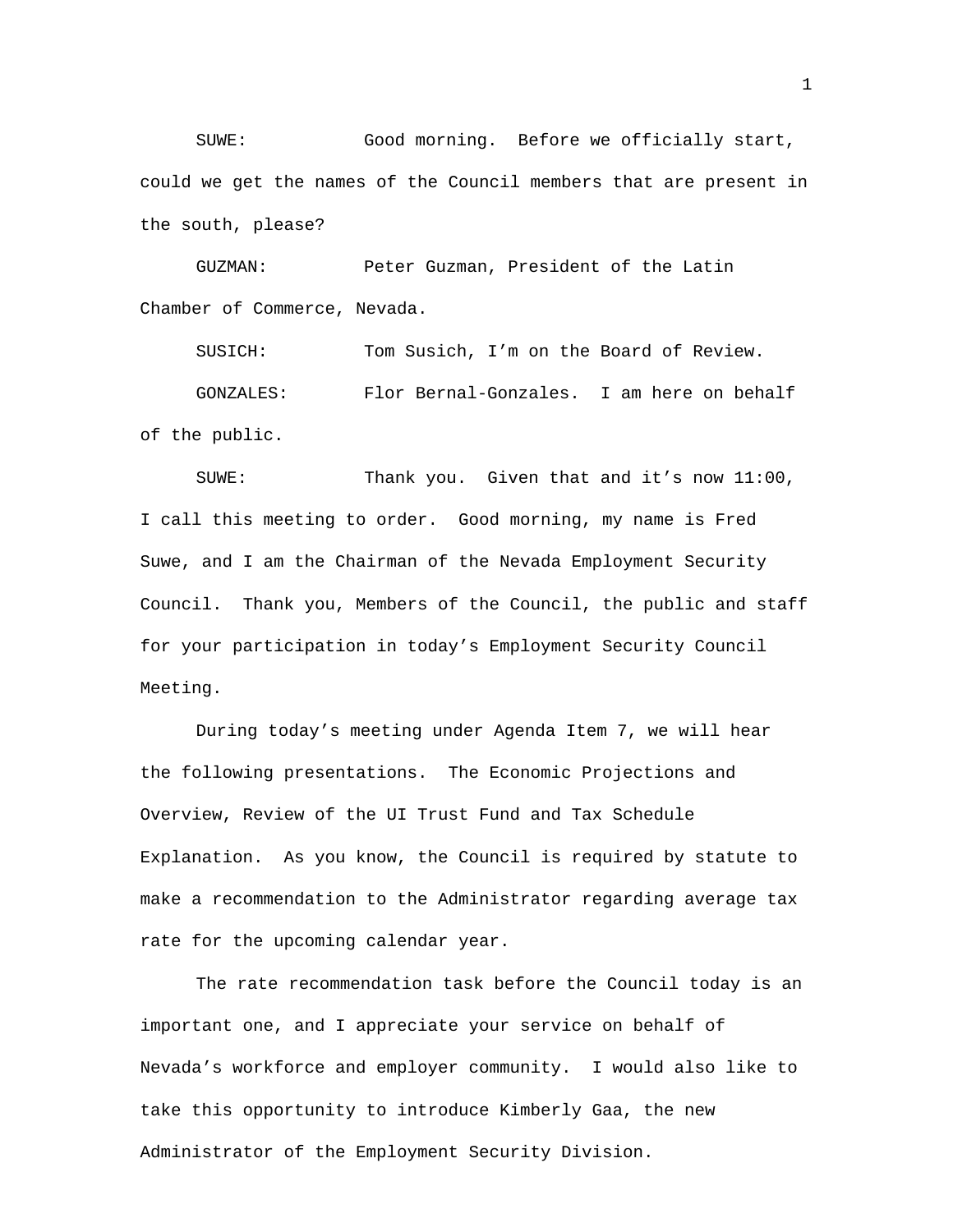GAA: Good morning, everyone.

SUSICH: Fred, I just wanted to let you know that another Board member just arrived.

SUWE: Oh great, that was Michelle. Is she there? Thank you.

CARRANZA: Hi, yes, I apologize, Michelle Carranza.

SUWE: Thank you. At this time, I would like to start by opening the meeting up to public comment. Please state your name, title and who you represent, for the record. We will start in Las Vegas. Are there any comments in Las Vegas? Tom, why don't you do me a favor, and when I go through this you can say for the record that there's no one there asking to make comments.

SUSICH: Okay, we have two people in the audience. Either one of you want to make any comment at this time? No.

SUWE: Thank you. Moving to Carson City, are there any comments in Carson City? Okay, seeing none. Before we go any further, I would like – I understand that I asked who was present in the south, but I'd like the Board members – I'd like to give the Board members an opportunity to introduce themselves. So, I'm going to start in the north with Danny.

COSTELLA: Danny Costella, representing employees and labor.

SUWE: My name is Fred Suwe. I represent the public, and I am the Chairman of the Council.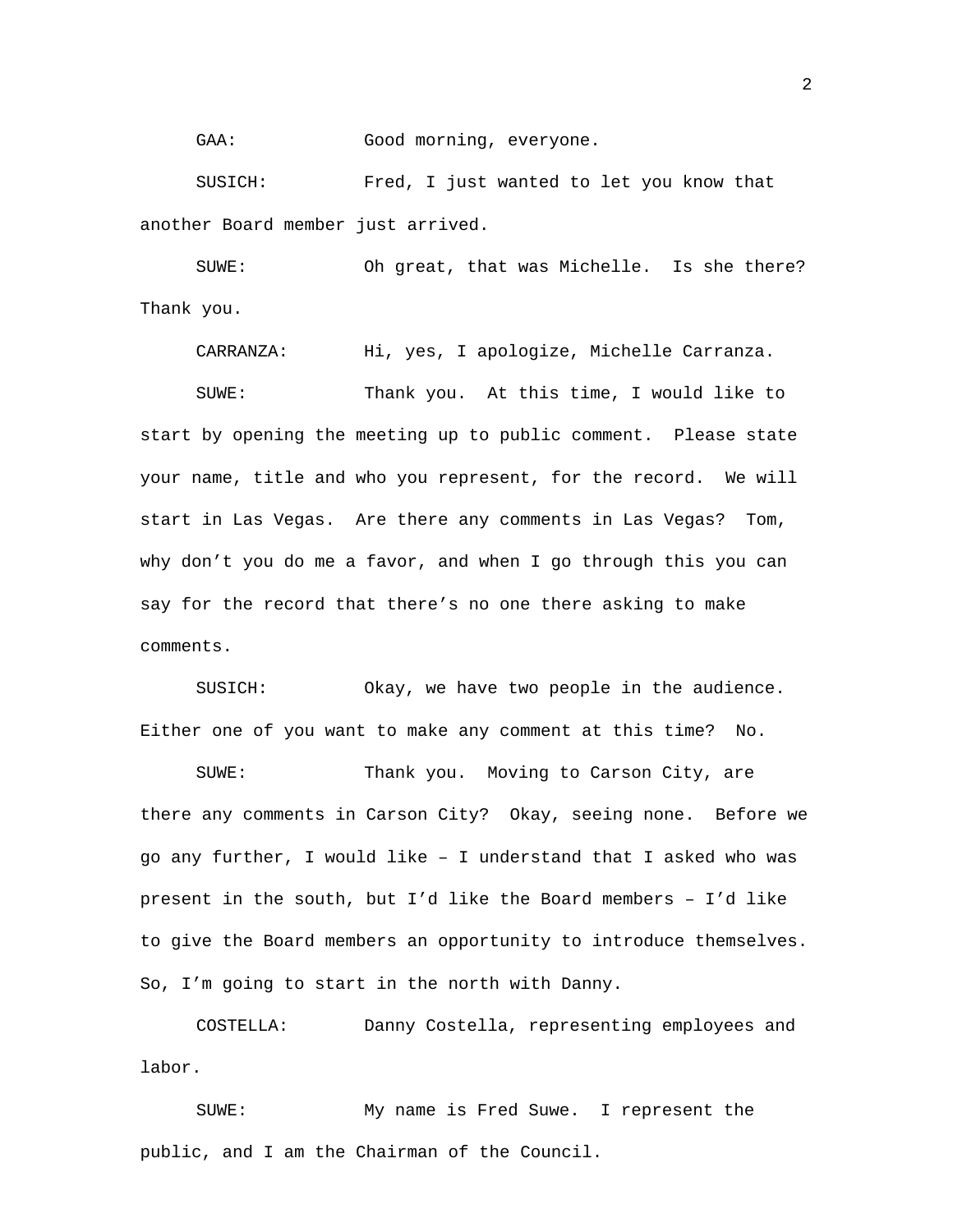WITTENBERG: Margaret Wittenberg. I represent the Employer and I'm a member of the Board of Review.

BILLINGS: Charles Billings, representing employees and labor on the Council and the Board of Review.

SUWE: In the south?

GUZMAN: Peter Guzman. I am President of the Latin Chamber of Commerce, Nevada, and 50-year resident.

SUSICH: Tom Susich. I am the Chairman of the Board of Review and represent the public on the Council.

GONZALES: Good morning. I'm Flor Bernal-Gonzales, and I'm pleased to meet everyone here. I am here with – representing the public.

CARRANZA: Hi, my name is Michelle Carranza, and I'm representing the employers.

SUWE: Thank you, Board members. Hopefully, you've all received in advance a copy of the Board packet, and if you've had an opportunity to read the minutes from last year, October  $3<sup>rd</sup>$ , 2018. I will now accept a motion for approval of the October  $3^{rd}$ , 2018 meeting minutes. Anyone care to make that motion?

GUZMAN: I'm happy to make – Peter Guzman, to make that record – for the record, and I make that motion.

| SUWE:       | Thank you, Peter. Is there a second? |  |
|-------------|--------------------------------------|--|
| WITTENBERG: | I will second that motion.           |  |
| SUWE:       | Margaret, you made that?             |  |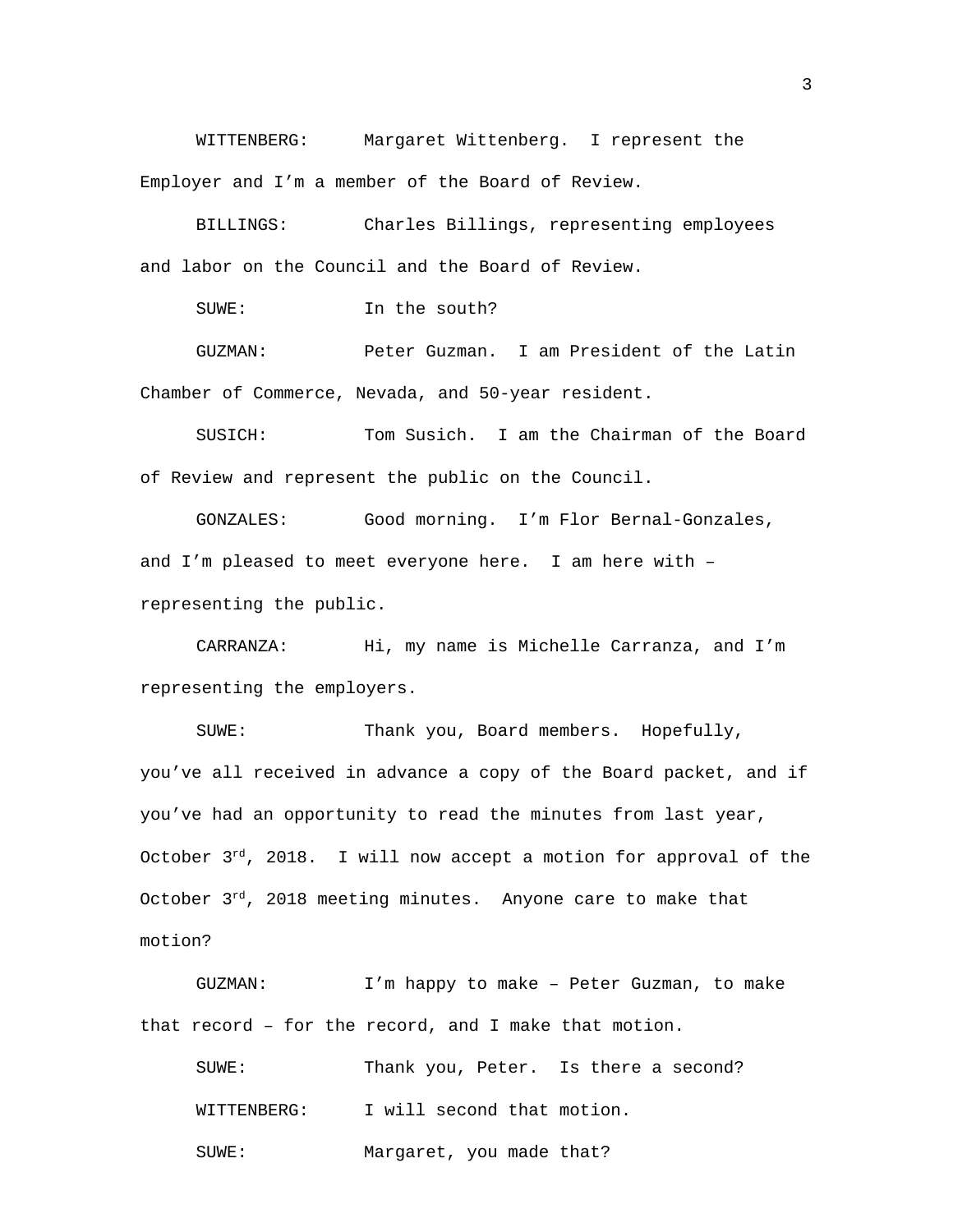WITTENBERG: I did.

SUWE: Okay. Okay, thank you for that first and second. Is there any discussion? And let me just say I've just been informed I went out of order, but that's okay. We'll get rid of the motion on this first. Is there any discussion?

Now, let me just point out, I discovered as I was reading the minutes from last year, and I hope not to make this mistake again, we had a discussion at the motion about what the rate should be. Had I been thinking quickly and clearly, I could have done a better job of dismissing an amendment to a motion. Instead, I took kind of a lazy way out and got the maker of the amendment to back out and got the maker and the second to change their minds.

So, anybody in the future that's going to read that they're going to see that it could have been done a little better. And I will try to do better this year if there's an amendment to a motion. But what is in the minutes is accurate. So, if there's not any other discussion, all in favor of approving the minutes, please say aye.

[ayes around]

SUWE: Opposed? Hearing none, the minutes are approved as read. Okay, moving on the Agenda Item 3, Confirmation of Posting. Stewart Terry, was proper notice provided for this meeting pursuant to Nevada's Open Meeting Law?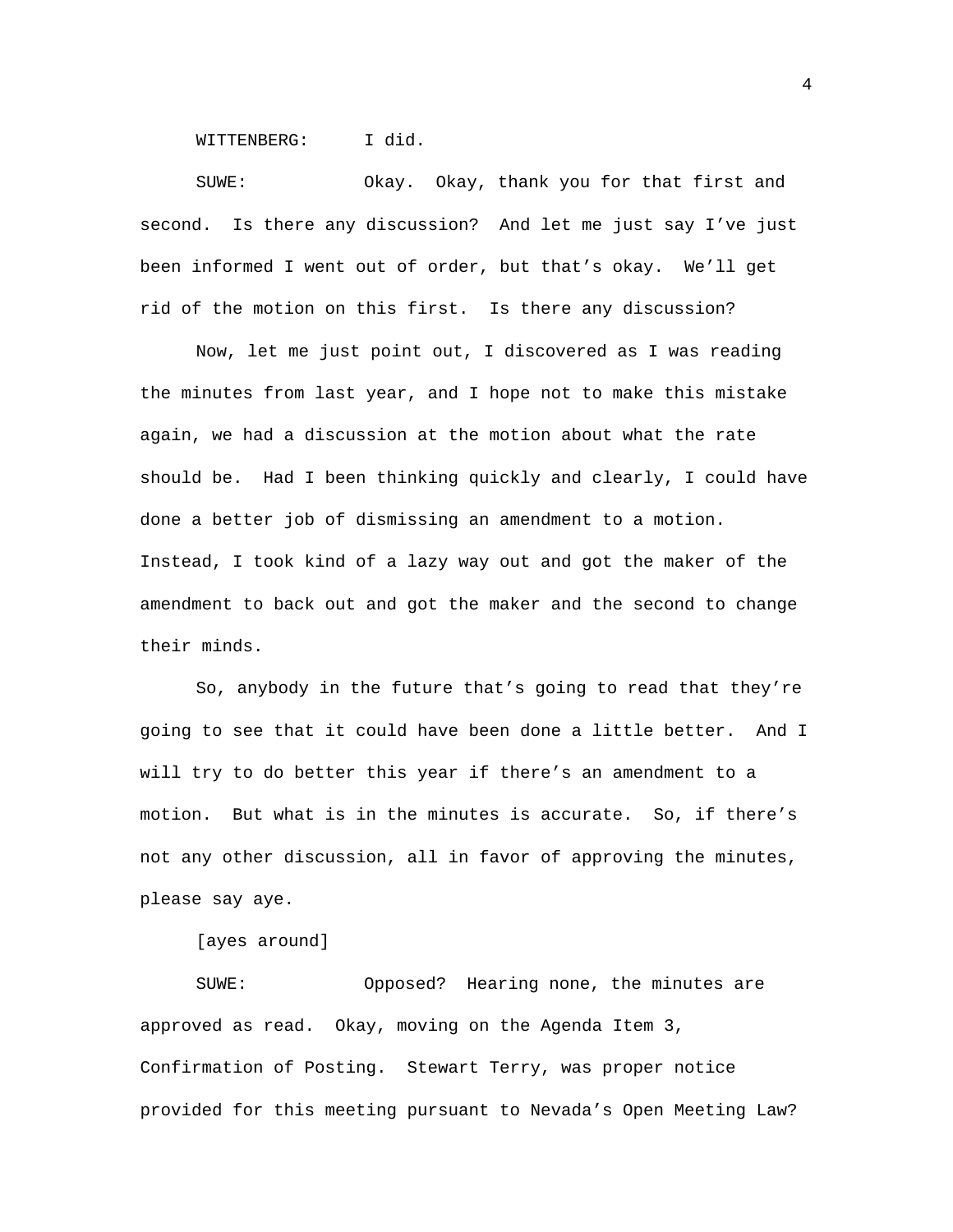TERRY: Stewart Terry, for the record, Management Analyst for the Employment Security Division, Management and Administration Support Services Unit, yes, proper notice was provided for this meeting pursuant to Nevada's Open Meeting Law, NRS 241.020, and confirmation of posting was received.

SUWE: Thank you. Now we'll have the roll call of Council members, moving to Agenda Item 4, Roll Call of Council Members. Fred Suwe here.

| $SPEAKER$ :      | Go ahead.                            |  |
|------------------|--------------------------------------|--|
| SUWE:            | Fred Suwe here. Margaret Wittenberg? |  |
| WITTNEBERG:      | Here.                                |  |
| SUWE:            | Tom Susich?                          |  |
| SUSICH:          | Here.                                |  |
| $\texttt{SUME}:$ | Charles Billings?                    |  |
| BILLINGS:        | Here.                                |  |
| SUWE:            | Michelle Carranza?                   |  |
| CARRANZA:        | Hi, here.                            |  |
| SUWE:            | Daniel Costella?                     |  |
| COSTELLA:        | Here.                                |  |
| SUWE:            | Flor Bernal-Gonzales?                |  |
| GONZALES:        | Here.                                |  |
| SUWE:            | And Peter Guzman?                    |  |
| GUZMAN:          | Present.                             |  |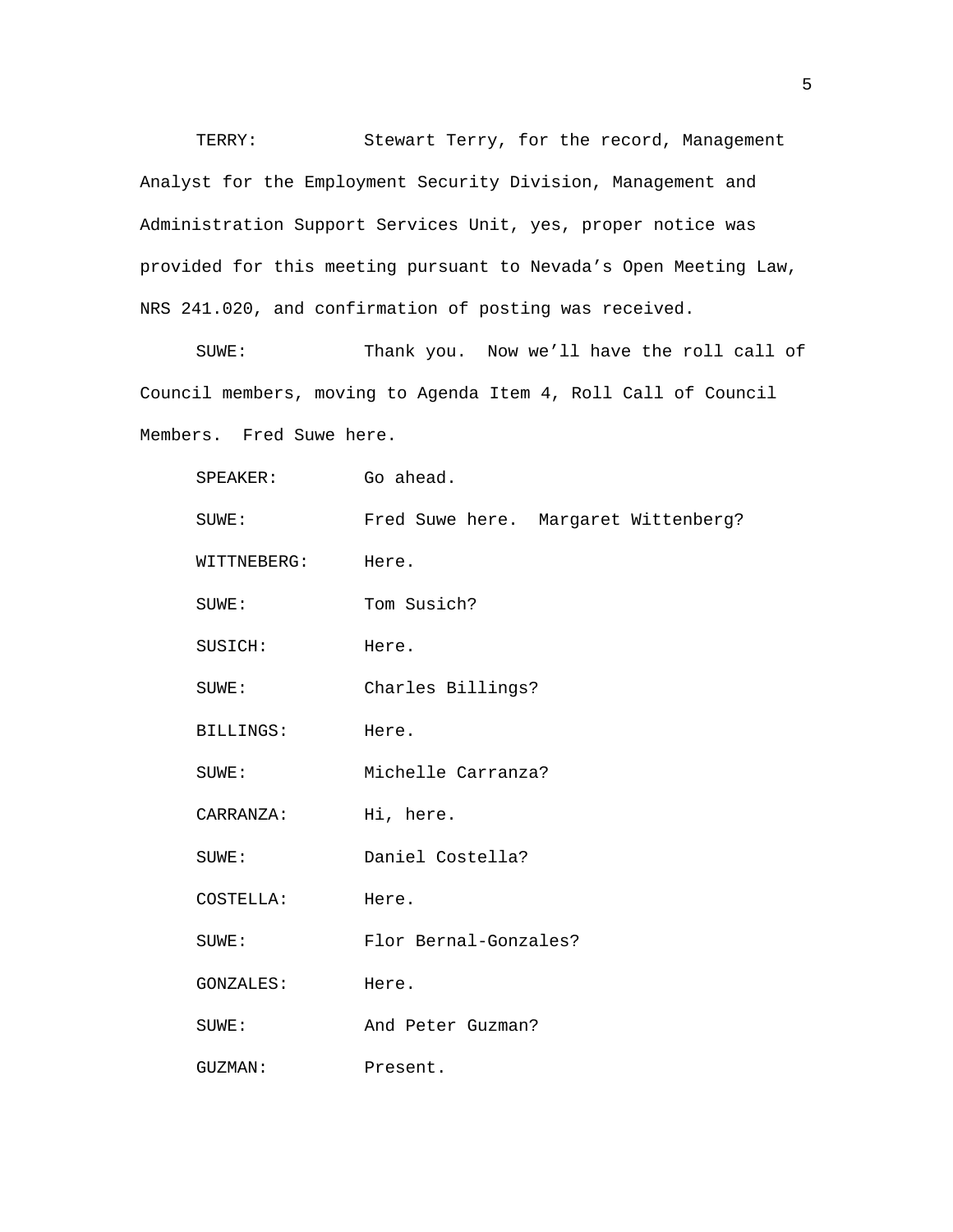SUWE: Thank you. Moving to Agenda Item 5, Review of Written Comments. Joyce Golden, were there any written comments received?

GOLDEN: Joyce Golden, for the record, Assistant to the Administrator. No written comments were received for this meeting. Thank you.

SUWE: Thank you, Joyce. I will now move to Agenda Item 6, our second opportunity for public comment. Remember to state your name, title and who you represent for the record. We will start in Las Vegas. Are there any comments in Las Vegas?

SUSICH: Anyone want to make a comment? None in Las Vegas.

SUWE: Thank you. Moving to Carson City, are there any comments in Carson City? There are none. We will now move to Agenda Item 7. Items A through C will provide us with an economic outlook and unemployment insurance update presented by DETR staff. And the first will be the economic projections and overview by Research and Analysis.

SCHMIDT: Good morning, Mr. Chair and members of the Council. My name is David Schmidt, and I'm the Chief Economist for DETR's Research and Analysis Bureau. My presentation is on the laptop up north and I'll thank Alex in advance for clicking through it. I'm excited to be here today to get the chance to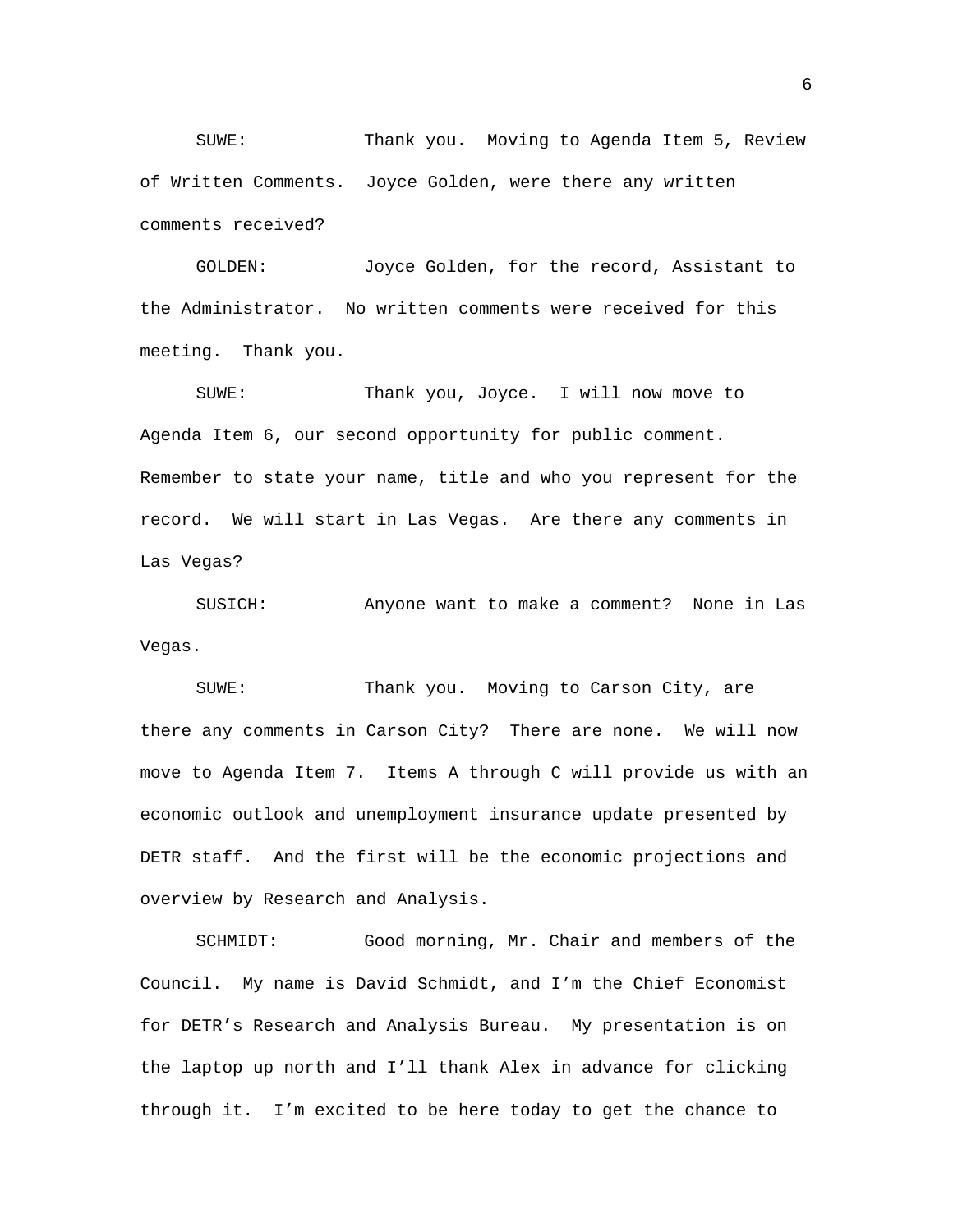lay the foundation for your consideration of the Average Unemployment Tax Rate for next year.

It's been an interesting year in the economy. There's a number of things that are going on in high degree of uncertainly at the moment, but I think I'll give you a pretty good overview of where Nevada is and then my thoughts for what might be happening in the course of the next year.

The first slide in my presentation is the state employment and where we've been so far. As of August, there's \$1.4M, and my presentation isn't up for people down here in the south yet, but you have it in your packets.

Currently total employment as of August was \$1.43M in the state. This is a growth over the year of 3 percent. Three percent is a little bit lower than what we've been experiencing recently. As recently as January our monthly estimates suggested year over year growth of a little over 4 percent, and so we've come down a little bit.

But if you look back to about 2014, really we've seen pretty stable growth overall between about 2.7 and 4 percent, and so 3 percent does fall within that range. We also recently got some revised data that talks about the – a little bit better picture of our employment figures coming from Unemployment Insurance records.

And for the first quarter of the year, it suggested growth was probably closer to 3.2 to 3.4 percent, a little bit down from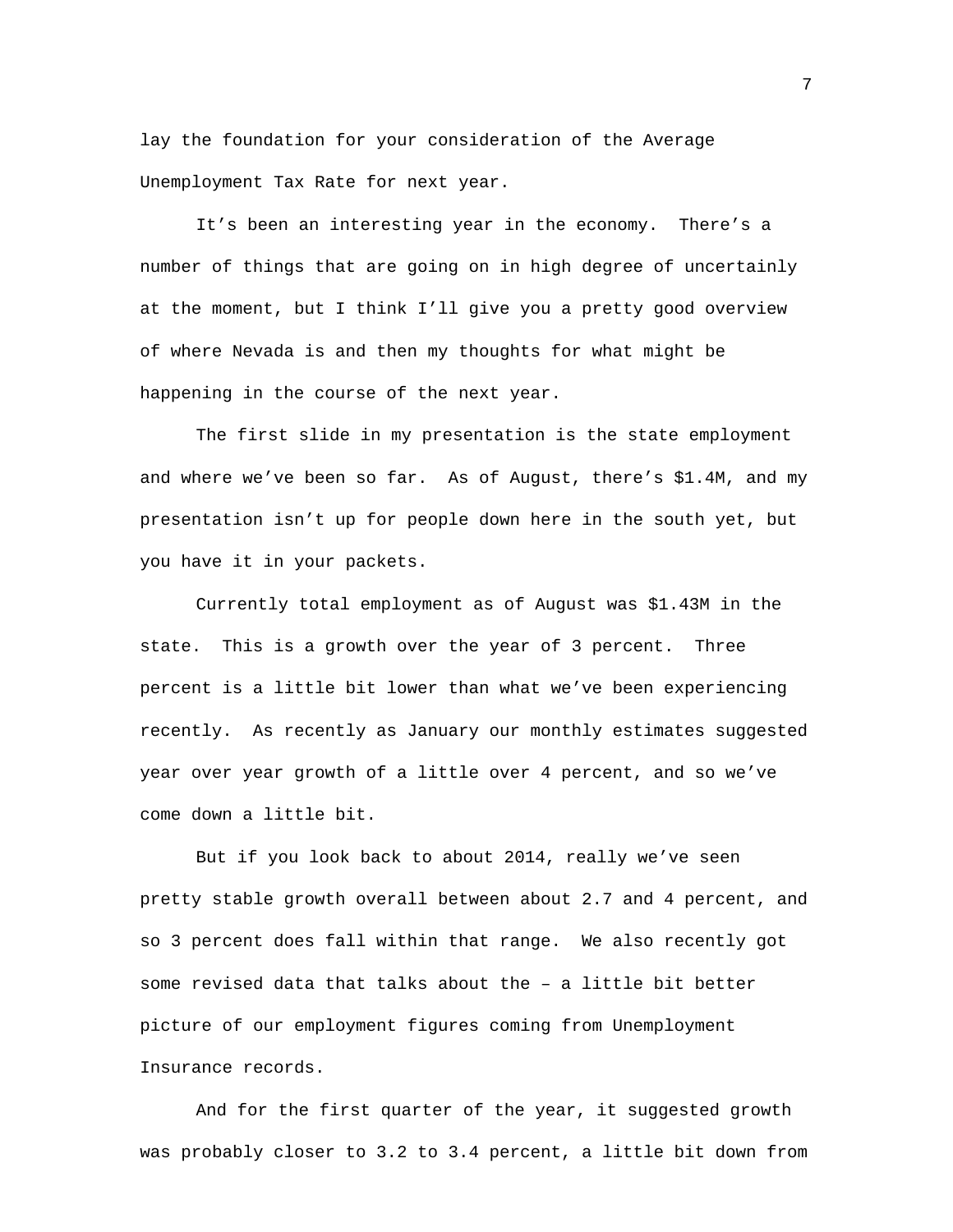that 4 percent estimate we had earlier on. And so even this year we've probably been pretty steady right around 3 percent. Three percent is also good enough to be number one in the nation. We've had the fastest year over year employment growth in the nation for the last 11 months in a row.

Hoping to get that that next month when the new data comes out later in October, but we've been pretty consistently seen pretty strong growth. Currently, only about 10 states are even seeing growth of 2 percent or more. So Nevada is definitely on the stronger side of the picture that we see around the nation.

Turning to the next slide, if you look at total job growth in Nevada compared to the nation you can see that that plays out from about 2014 to the present. You can see that fairly stable trend, some ups, some downs, but mostly bouncing around a pretty similar level. The nation as a whole has also been growing at a pretty steady rate of between 1.5 and 2 percent, you know, topping out a little bit over 2 percent back in the 2014/2015 time period.

There have been some slow trends up and some slow trends down. We're currently in the middle of kind of a slow downward trend there, but not really different from things we've seen through this whole recovery period. You can see in the 2013 to 2016 window, we have a similar ebbing of the pace of growth, but no significant slumps like you can see right at the tail end of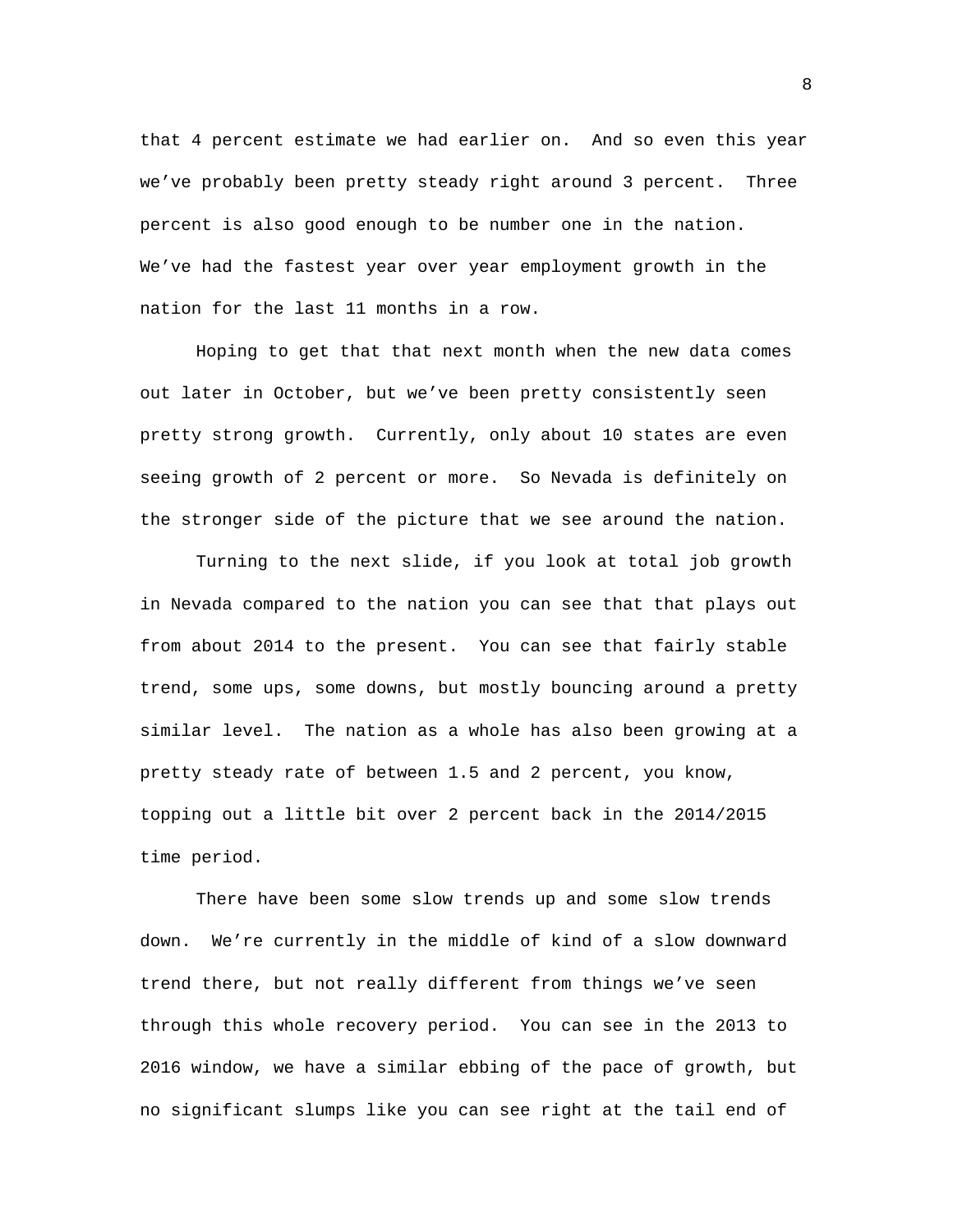this chart as we headed into the last recession where growth was significantly falling.

And so, the current picture and the current outlook has been pretty steady. The history up to this point has not been one of huge swings in the numbers. It's been a long continued stable expansion thus far.

Turning to the next slide which talks about private sector growth, this comes from that quarterly data, and this is really good data because it's a pretty comprehensive count of about 96, 97 percent of all the jobs in the state. So this is one of the best data sources that we have.

And we can take a look and see as you look at private sector employment, Nevada is also not just the fastest growing total number of jobs in the state, but we've had the fastest growing private sector. As you look back again to about that 2014 period, we've been pretty consistently in about the top four for the fastest growing private sector. We are sometimes edged out by other states, but we're pretty much right there in that mix. And so, Nevada has seen very positive and pretty strong trends overall for the last several years.

Turning to the next slide, you can see that this has been well distributed across a lot of industries in this state. Really information and mining and logging are the two industries that depending on the months that you're looking at, will be a little bit positive or a little bit negative, but broadly have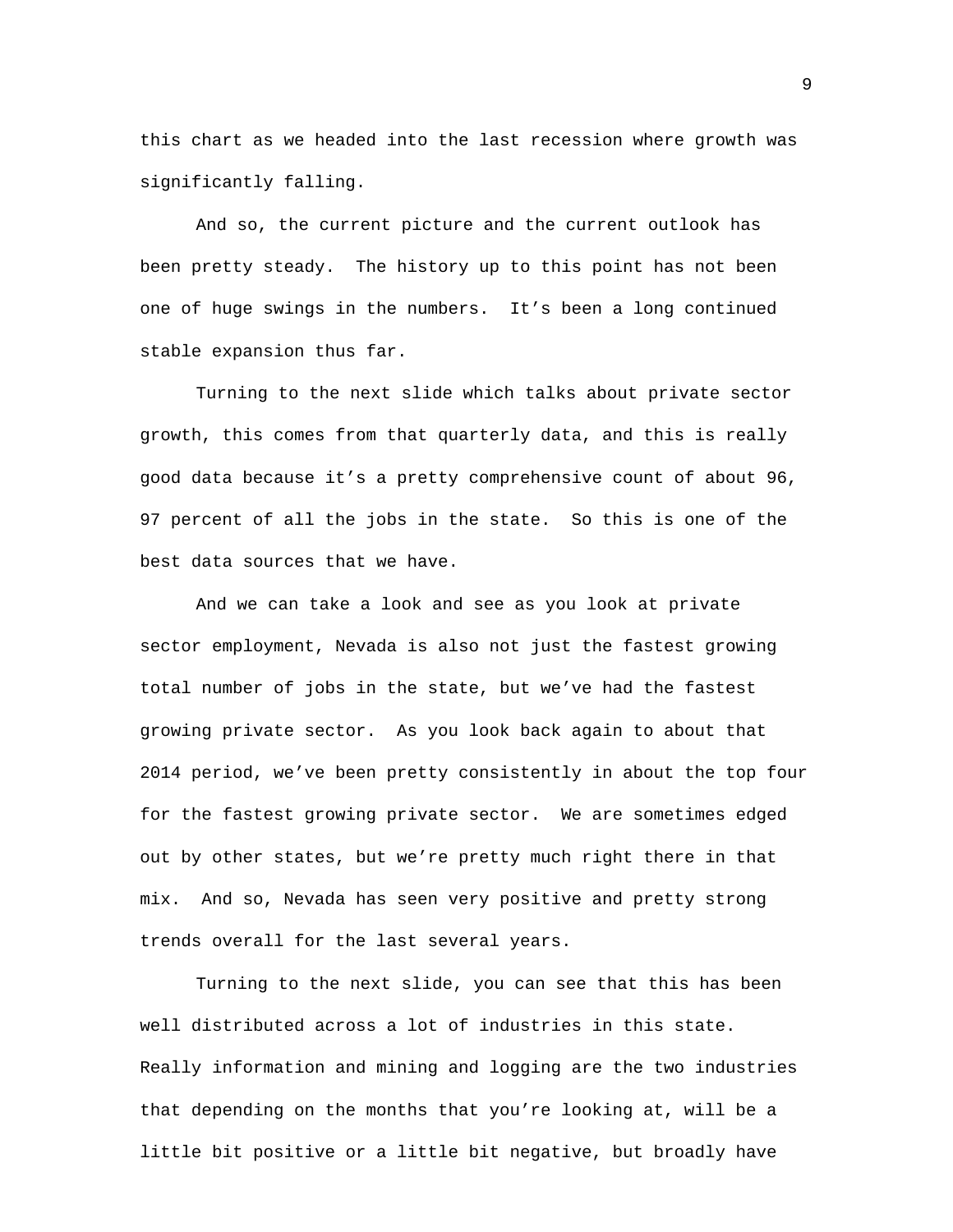been pretty flat. In large part this is because for mining and logging, gold prices have been pretty stable. They haven't seen wild swings. And in the information industry is one where there's not a lot of strong growth taking place.

If you look at the fastest growing industries, you see professional and business services has been strong, construction and manufacturing have been pretty consistently strong as well. Again, depending on when you look at it, one of those three has probably been the strongest source of job growth in the state for the last several years, depending on any particular month that you're looking at.

So there's been pretty widespread growth. And this is encouraging. If you look at a longer history, as people look at Nevada and think about what jobs are in Nevada and what's the picture of Nevada, the thing that clearly stands out in a lot of people's minds is the leisure and hospitality and hotel casino industry.

And back to 1991, if you look at the 1991 to 2001 period, if you look at gambling industries that don't have hotels associated with them, the sort of smaller industries, employment growth there has been pretty flat, while the hotel casino industry and Nevada employment basically grew at exactly the same rate from '91 through about 2001.

Starting in about 2001, Nevada's employment has continued to grow, but the hotel casino industry has been a lot flatter,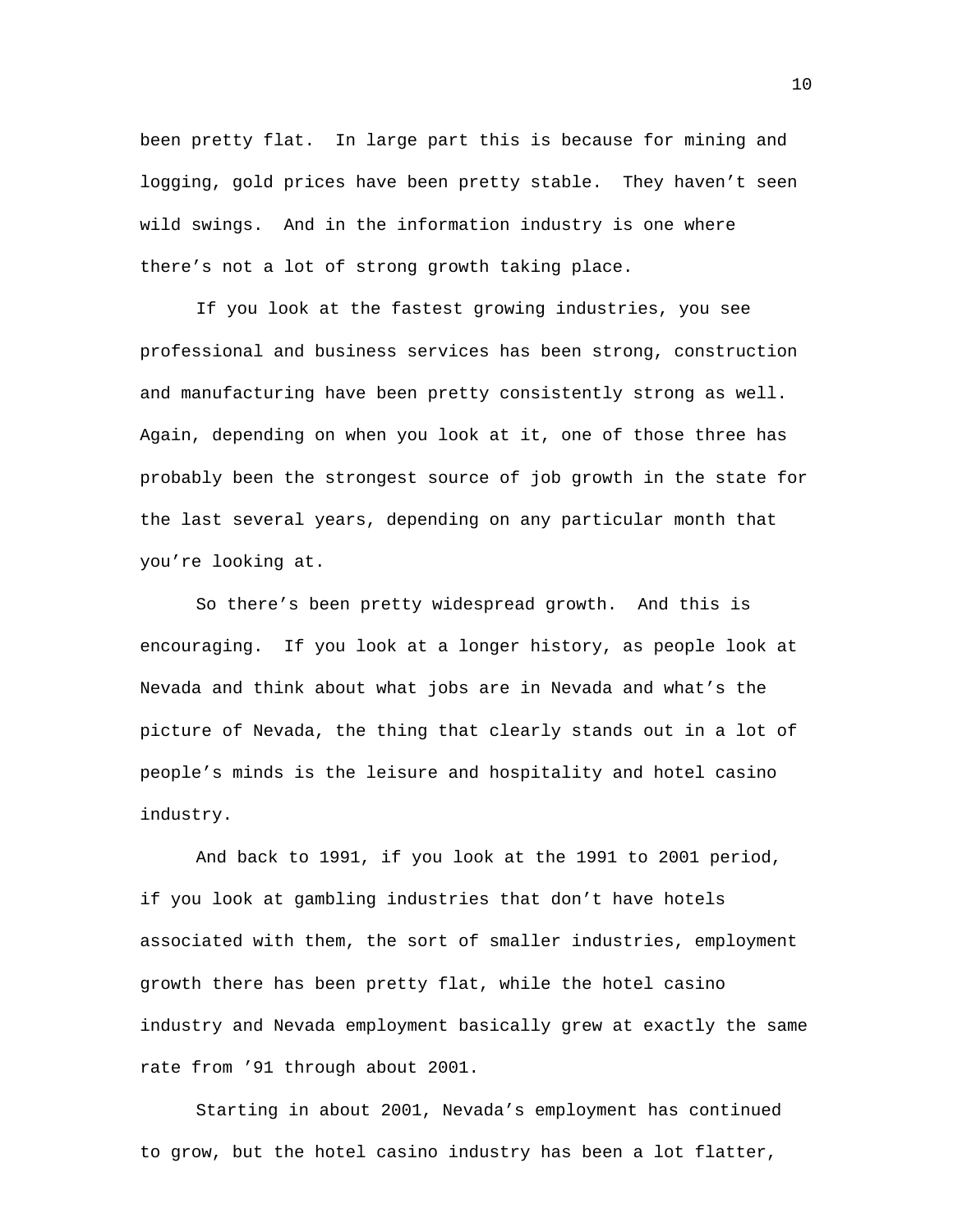again some up, some down, but the broad trend has not been a lot of growth over almost the last 20 years. And I think that's a good example of the diversification that we're starting to see in the state. In the 90's, hotel casinos in Nevada were linked. They were growing so similarly it's almost the same line.

But starting about 2001, Nevada's employment has continued to grow, but that sort of keynote industries that a lot of people think about has been a lot flatter, and so we're seeing growth that's not relying on the hotel casino and leisure and hospitality industry the same way that we had seen in the past.

And that continues to be the story here. That industry adds lots of jobs because it employs lots of people. But the overall growth hasn't been to the same extent that we've seen in the state as a whole.

Turning to the next slide, another interesting trend is part-time employment. Typically when we talk about part-time employment, we're talking about it in the sense of our alternative measures of unemployment, where there's six different measures that we use to calculate how well labor is being used in the state and what the unemployment or underemployment level might be.

A couple of those measures are more restrictive in the official definition of unemployment. It's either people have been unemployed for 15 weeks or longer or people who lost their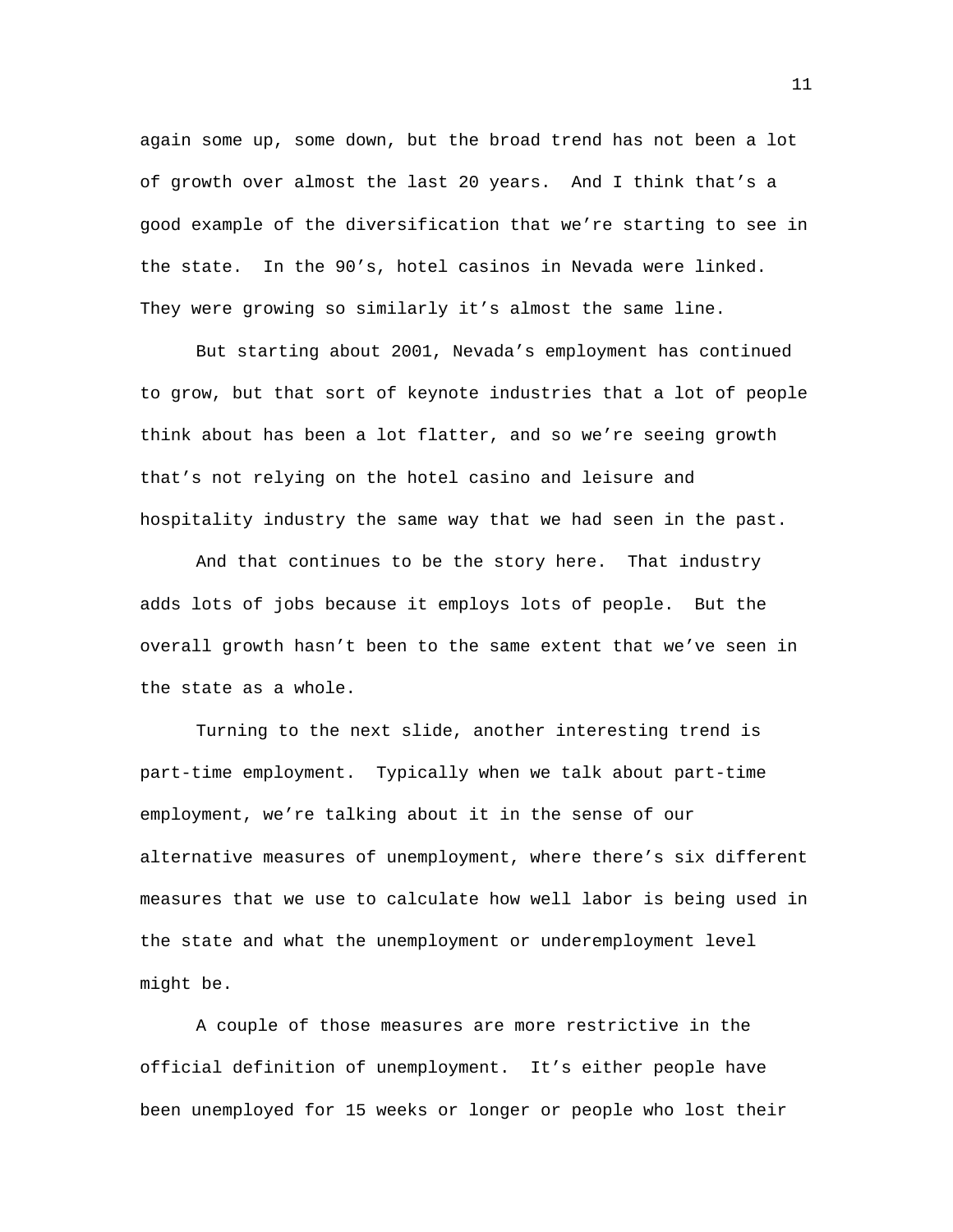previous job as opposed to people who are unemployed for any reason. There's also three sort of broader definitions.

One includes people who are discouraged workers. They're working, but they haven't looked for work in the last four weeks because they don't think there's any jobs available for them. There's people who are more marginally attached to the labor force, people who aren't looking for work for some other reason. They're in school, they're providing healthcare to a loved one, but they do kind of want a job.

And then the broadest measure takes all of that and adds on people who are working part-time but want to be working fulltime. Sometimes people call this the real unemployment rate, which I don't think is a good definition because it does count people who are actually working but they're underutilized because they would prefer full-time work, but they only have part-time work.

And so, that gets talked about so much that people never really put that on its head and look at how much of part-time employment is in that category versus people who actually want to be working part-time. And I like to tell my staff when you find a number that's surprising to you, this is good to pay attention to because it probably tells you that you had an expectation or an assumption that the data is actually challenging.

And this is a number that surprised me, because if you look most recently, of those people who are working part-time, about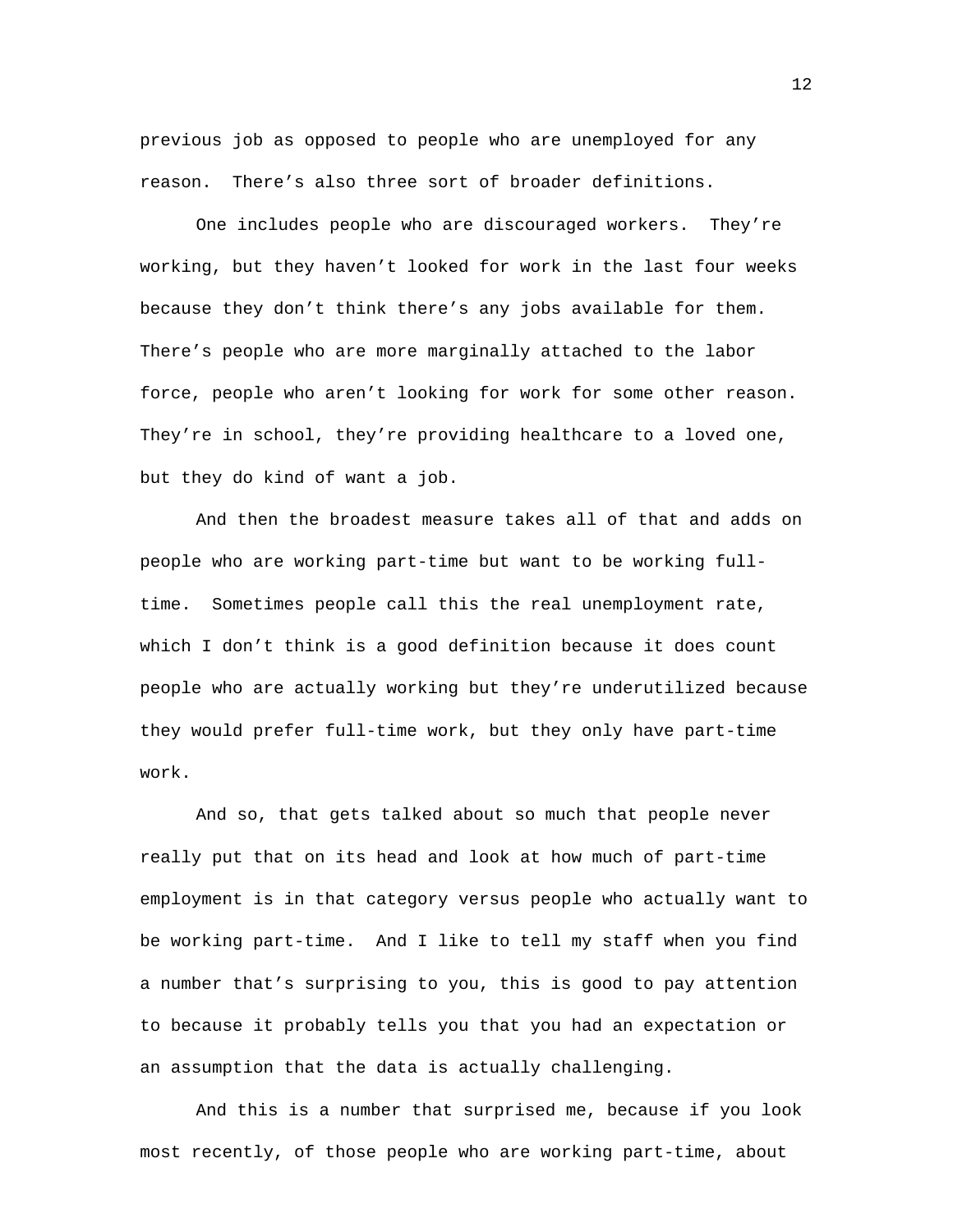four out of five of them want to be working part-time. Part-time employment in that case is not a bad thing. It's not someone who's underutilized who wants more, but rather it's someone who is working part-time because this is the sort of job that they want.

They might want a more flexible schedule; they might want to just be working a little bit. They might not want to be working 40 hours a week, so they might be in school and just looking for a job to supplement what they're doing on – with most of their life. They might be working a second job, though that's a fairly small part of Nevada's overall labor market.

And so, we've seen coming out of the recession that at the depths of the recession, there's about three out of five people working part-time or voluntary. About two out of five of those were involuntary. But we've recovered to about the average level that we saw in the 10 to 20 years leading up to the recession, which is another sign of I think current strength that most of the people working part-time now are people who want to be in that position and it's similar to the trends that we've seen in previous years.

The next slide shifts the focus moving from employment to unemployment. The state's unemployment rate is currently 4.1 percent. This is flat from a month ago, up just a little bit from the recent low that we've seen of 4.0 percent and basically pacing the nation as a whole. The nation fell to 3.6 and ticked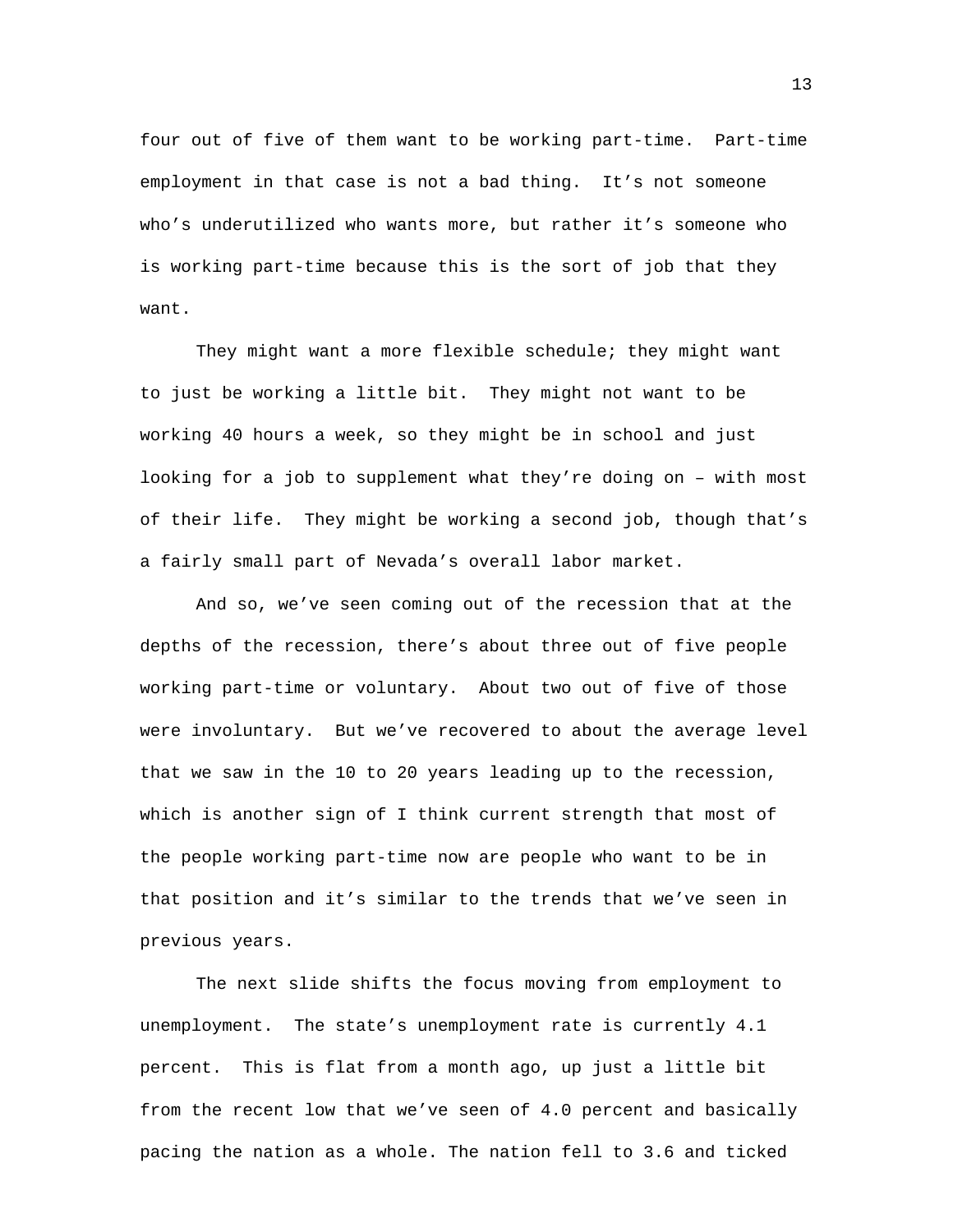up to 3.7. We fell to 4.0 and ticked up to 4.1. So we're pretty steady, about 0.4 percentage points higher than the U.S.

If you look back at a longer-term average, we typically run about .08 points higher than the U.S. and so we're a little bit closer to the U.S. rate than is typical, but I'd say we're basically on a very similar path. If the current expansion continues, I think you would probably see the flattening trend that you can see over the last couple years of this chart continue.

The rate might drift down a little bit lower over time, but there's not going to be huge, vast moves downward because we're absorbing a lot of the regular capacity that there is in the labor market.

And if you look at the next slide, I think you can see this pretty well demonstrated across all the state. This is a busy chart, so I'll kind of run through the different elements that are on here. The orange ticks which are the very highest points, are the highest rates that each state has ever had for their unemployment rate.

The light shaded area is the highest rate that we experienced during the recession. The dark blue shade is the current rate, and then the black ticks at the bottom are the lowest rate that every state has ever experienced, and Nevada is highlighted in yellow.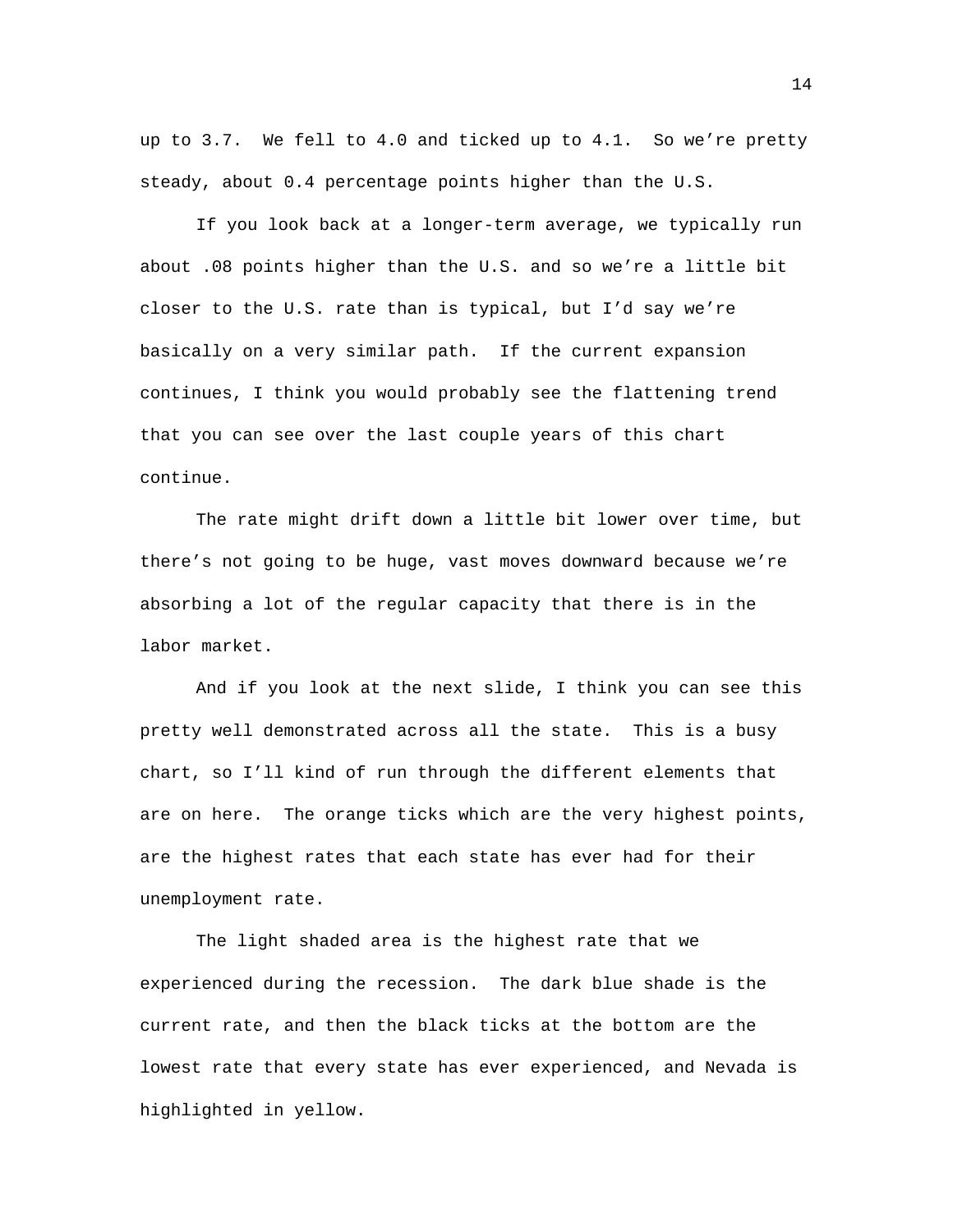And what you can see is that most states are really close to their all-time low rate. So you have a state like Alaska who's at 6.2-ish percent and they're at the lowest rate they've ever experienced because Alaska's labor market is structurally set up in such a way that it's hard to get a really low unemployment rate there because there's different barriers of entry, there's a different workforce, there's different industries in that state.

And those kind of trends are really what's dominating across the nation right now. Currently, 39 states are within half a percentage point of the lowest unemployment rate they've ever experienced. Given that we're in the longest economic expansion we've ever experienced, this kind of makes sense. Over time, labor is getting absorbed as employers are looking more and more to try to find people to fill the jobs that they have.

Turning to the next slide though, there are still groups that experience higher rates of unemployment. We tend to talk about one number for the state as a whole, but ultimately, the labor market and the economy is a bunch of individual people with individual experiences.

Coming out of the 2017 Legislature, our Department got a mandate to take a look at groups that have higher unemployment than the county that they're in as a whole. There's three different measures here, groups that have an unemployment rate that's double the county as a whole, that's 4 percentage points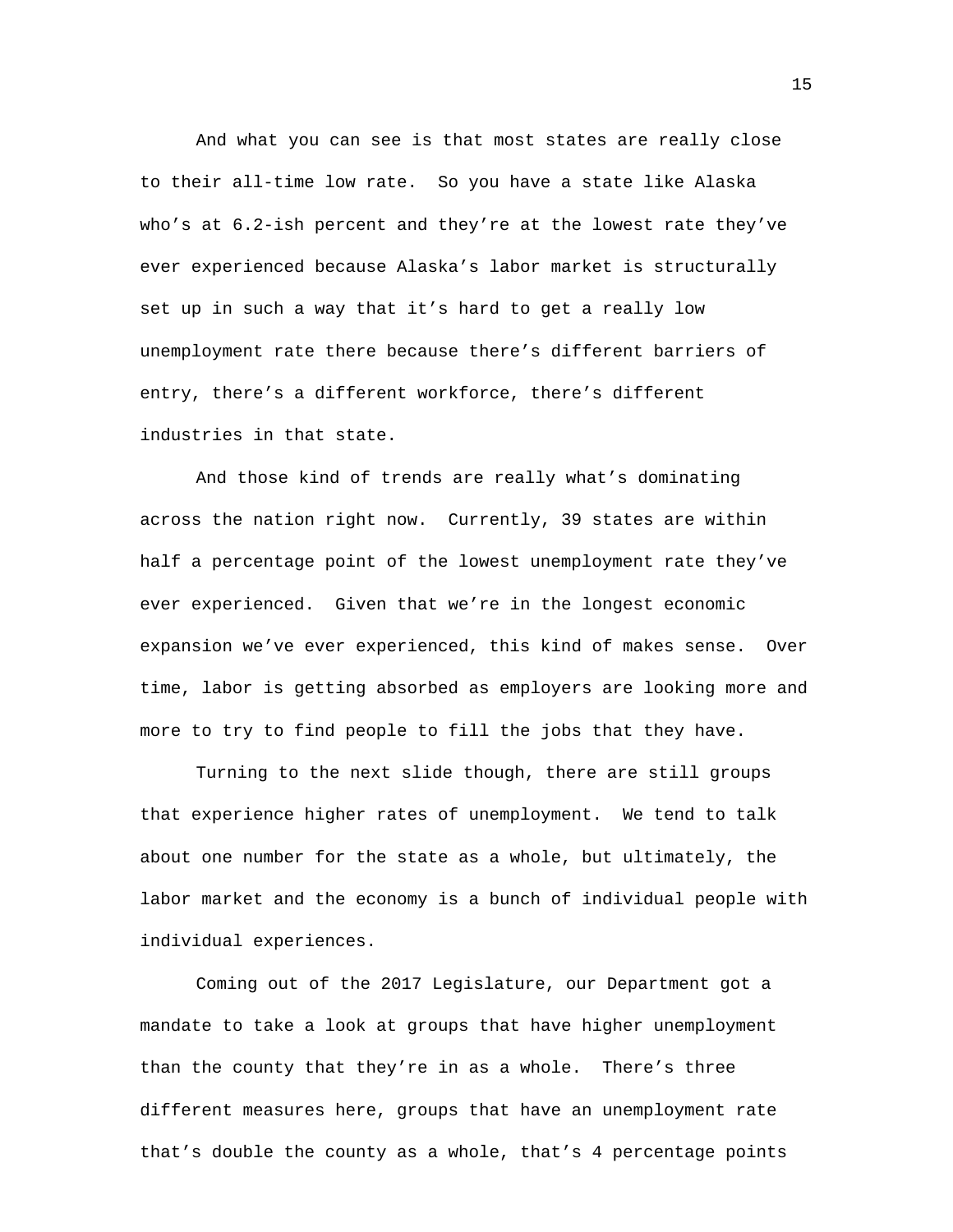higher than the county as a whole or has been higher than the county for three consecutive years.

I've sometimes presented this as a table, and if anyone on the council is interested in that we can certainly provide you the full report, but this is to try to give you a broad picture of what these different groups are. Unless you have a magnifying glass, it's probably hard to read it, but this is pretty much all the data that we look at with the exception of people who are 30 to 60 years old because I couldn't fit it on the chart without making it completely unreadable.

But there's age groups that we look at. There's race and ethnicity. There's education level. There's poverty status. There's people with disabilities. And there's also not only sex, but for women, women who have children of different age ranges as well.

But if you look at the next slide, this highlights the groups that have 10 or more counties in the state where that unemployment rate is higher, and so these are groups that have a pretty broad or where across a wide number of counties they tend to have higher unemployment rates than the county that they're in.

And our youngest workers and our oldest workers both tend to have high rates of unemployment, the American Indian population, people who are below poverty level, people who have any disability or people who have a high school degree or less,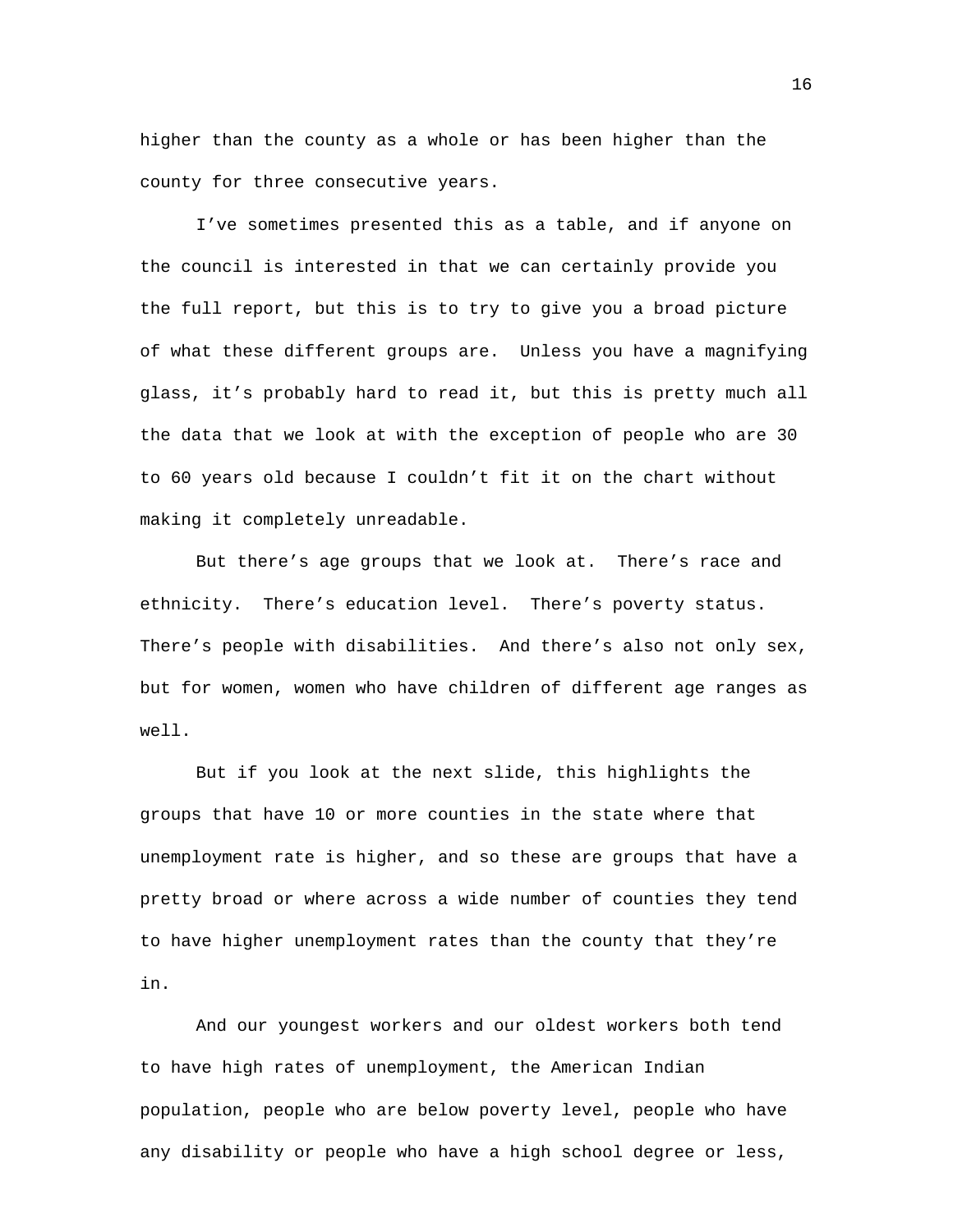all of these groups tend to have high rates of unemployment and I think – now on the one hand we're trying to see how can we as a Department target services to help these people find work.

But I think it's also beneficial for employers to think about this because if there is a group that has a higher rate of unemployment, this also means there's a potential opportunity for an employer to say how can I target this group and find a pool that may have good skills but tends to have slightly higher unemployment rates.

I also like to talk about the unemployment rates for people with a disability because there is a whole division within DETR that exists to help people with disabilities overcome the barriers they have to employment. So you have people who may be educated and have lots of skills but have a few barriers or challenges, and we have a whole division that's set up to help employers work with them to get these people jobs.

And so, even though the overall unemployment is low, there are still pockets where the rate is high. For some of these groups the unemployment rate can run as high as 20 percent, and so there's definitely still opportunities out there. So that's sort of the broad overview of our economy.

Now we kind of move into the big question in big font because PowerPoint puns are evidently a thing that economists like to do, but when is the next recession coming? If you have economist in your title like I do, this is a question that people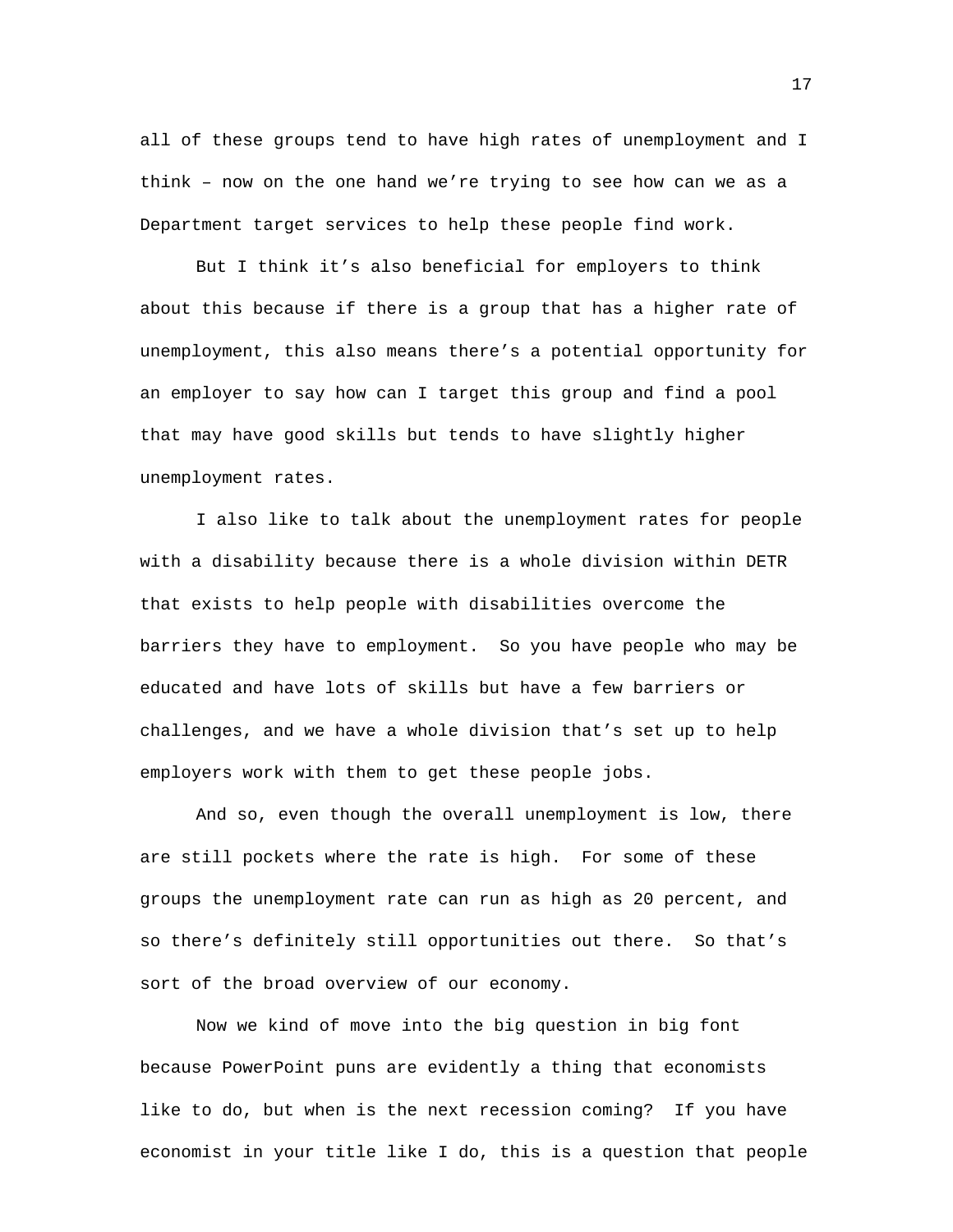have been asking a lot. And if you look at the next slide, one of the reasons that this question comes up a lot is the yield curve.

Over the last few months, the yield curve has inverted which really just means that the interest rates on longer-term debt are lower than the interest rates on shorter-term debt, and this is often seen as a signal of recession because this particular gap is one that flips upside down in advance of every recession heading back to the 1960's.

And this is a potential warning sign because typically, the risk of lending someone money for a long period of time is higher than the risk of lending money for a short period of time, and so you would expect the interest rate for a long-term debt to be higher than short-term debt.

When it flips upside-down, this suggests that something is a little bit weird in the economy, that there is a sense of risk or uncertainly that is pushing your short-term rates higher or there is some light to longer-term securities to try to lock them up which pushes interest rates lower. But because this is not the way that things should be it's often seen as a sign of a potential recession.

Moody's presented at the Economic Forum last December and said friends don't let friends ignore the yield curve. If your yield curve inverts you should really be expecting a recession, and if anyone says differently you really shouldn't listen to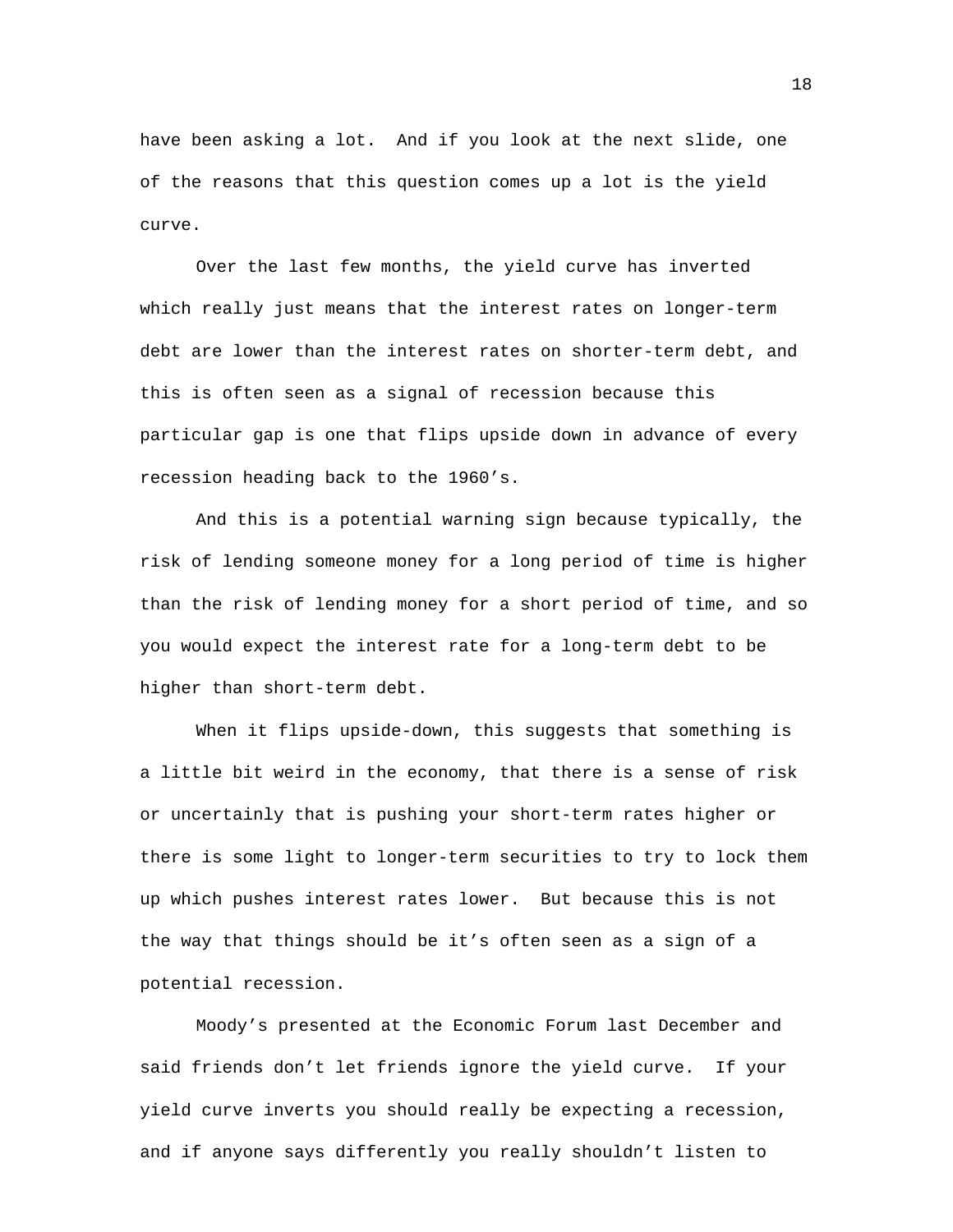them. So I'll preface any comments that I have about that with that caveat.

At the same time, because this is the leading indicator, I think you could also think about it like the check engine light on a car. If the light comes on and you do nothing about it, you expect things to get worse down the road, but if the light comes on and you take it to a mechanic and you try to address the underlying issue, if the car then fails to have issues you wouldn't say that the light was wrong. You would say that the light came on and warned you, you did something about it, and you managed to avoid the problem that it was warning you about.

And so, I think there's – you don't necessarily have to say this thing has happened; therefore, a recession is inevitable, and we all have to take action believing that a recession will definitely happen within the next year. I think it's still probably an uncertain outlook.

And if you look at the next slide, there is – the Cleveland Federal Reserve and the New York Federal Reserve, people who are much smarter than I and do this sort of thing for a living, take that yield curve and try to say what are the odds of being in a recession a year from now given the current level of yield curve? And so, the Cleveland Fed has the most recent updates to this, and their odds of being in a recession as of September 2020 are currently about 38, 37, 38 percent.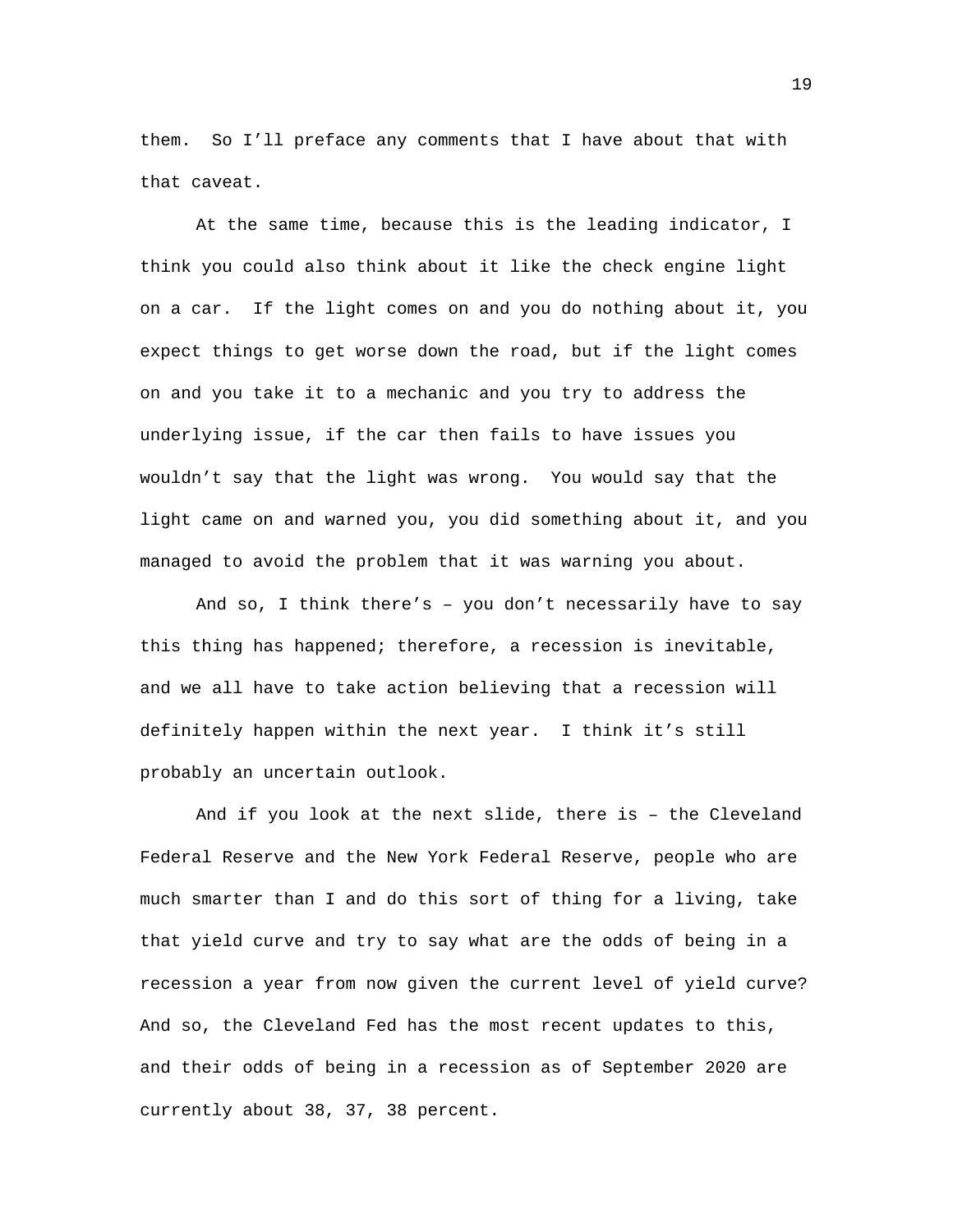This is higher than I would like to see. It's also comparable to the highest recession odds that they calculated for the last couple of recessions. So, it's not – while the odds of not being in a recession would be 62 percent if your odds of being in a recession is 38 percent. That would give me more comfort if the odds in 2001 or 2007 had been a lot higher.

But rather just based on the yield curve, it doesn't necessarily tell you much about how big a recession might be or in the case of the last couple of recessions, even that it was a clear and obvious indication because the odds only ever got up to 40, 50 percent. So, the Cleveland Fed has this number.

The next slide has the New York Fed, and they have a pretty similar number. They're running at about 37 percent. I look at this chart and think this is definitely an economist's chart because it's not 37 percent, it's 37.9271 percent, and is that really all that different from 37.9273 percent? Yeah, probably not really.

But because it's all mathematically calculated, you can easily add lots of percentage points. But I think if you were to roughly say 40 percent, the odds of recession roughly 2 out of 5 based on the current level of the yield curve. But there's other things we can look at in the economy beyond this.

The next slide has the Philadelphia Federal Reserve's Coincident and Leading Indexes or Indices. A coincident index which is the top left chart, is trying to look at what's the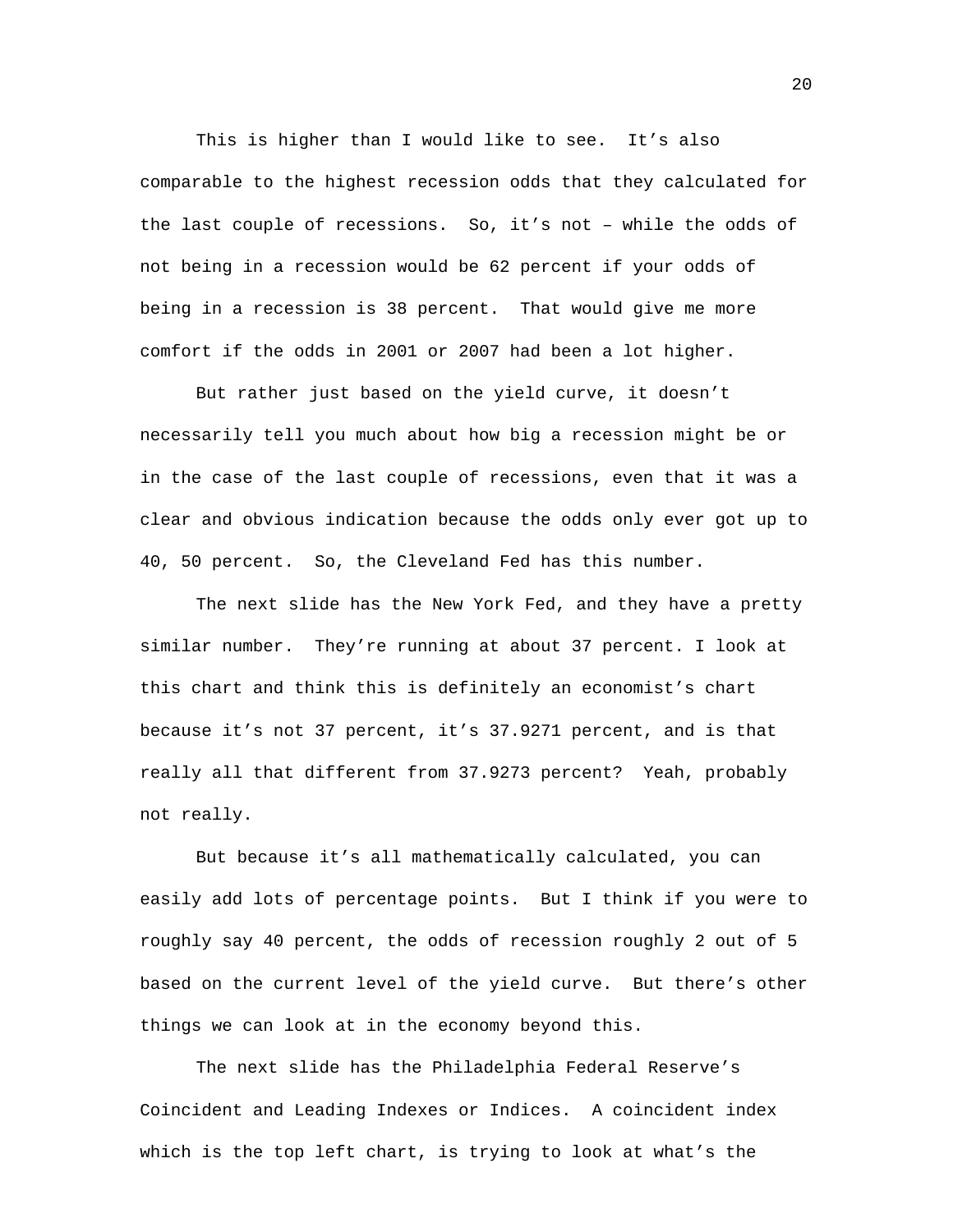current state of growth that you're experiencing, the leading index is an attempt to look at where might you be in this case six months down the road, to look at some indicators and say where might you be.

This is something that they look at for all the states. Nevada is actually highlighted in orange here. One reason I don't personally put an awful lot of weight on this is in the blurb up above the chart it lists what goes into that index. A lot of it is national indicators with a couple of state specific numbers, and the state specific number here is looking at housing permits and unemployment insurance claims.

The trends for unemployment insurance claims I'll let Alex get into later. But basically, they've been pretty low and pretty flat in Nevada, so I wouldn't expect that to be an indicator of anything. So, this is probably dealing with housing permits. And even though the housing market is not quite as hot as it has been in recent months, I think it's still a pretty strong market and probably not something that I would look at as a warning sign.

If anything, I wouldn't be surprised if a negative housing permit number more reflects challenges finding enough workers than a pullback in investment which is why it would really be included in an index like this. And so, I don't necessarily think that this means Nevada is definitely in trouble. I think it's specific to the data that's going into this, you know. In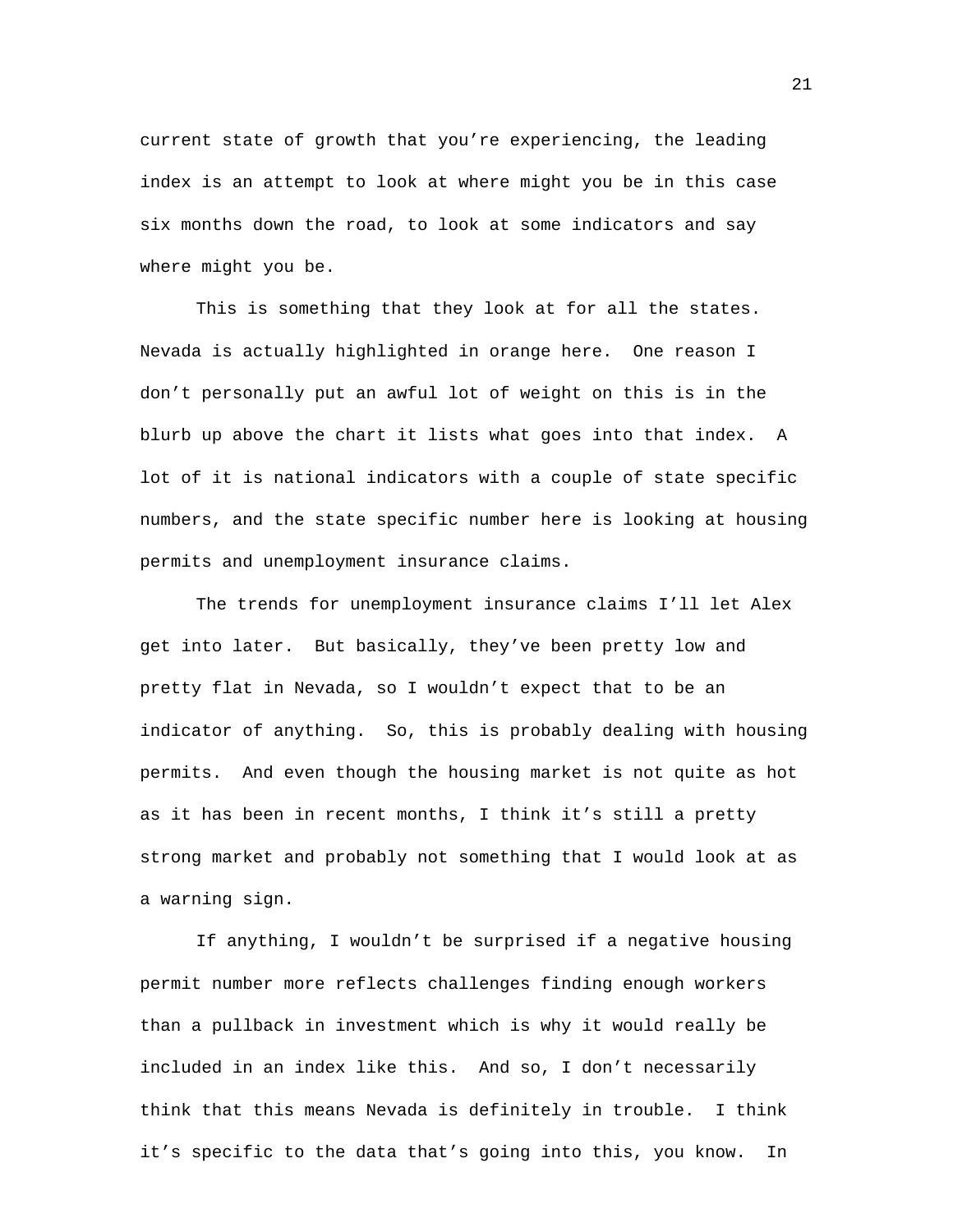any sort of calculation like this is as good as what you put into it.

So another coincident and leading index pair that's produced is one that the Center for Business and Economic Research at UNLV put together in working with our office a few years ago. They do their own set of data and will actually have slightly different definitions of when the recession was actually in play in Nevada based on the coincident index here.

Nevada started to turn down actually a little bit before the nation as a whole in the last recession because so much of the growth that we were seeing was dependent on the housing industry. As that started to soften, it really started to show up in Nevada a little bit earlier.

But as you look at these indicators now through July, the numbers were still pretty positive. The current picture for Nevada was good and the leading picture for Nevada was good. Not included in this chart is just an email I got within the last couple of days that has the August updates here, and in that case. the leading index was a little bit mixed.

There were some things up and some things down, which could be saying, you know, similar to what we see in the employment picture as a whole, that we're not growing quite as fast as we were, but it's not a clear downward signal. It's just kind of moving sideways.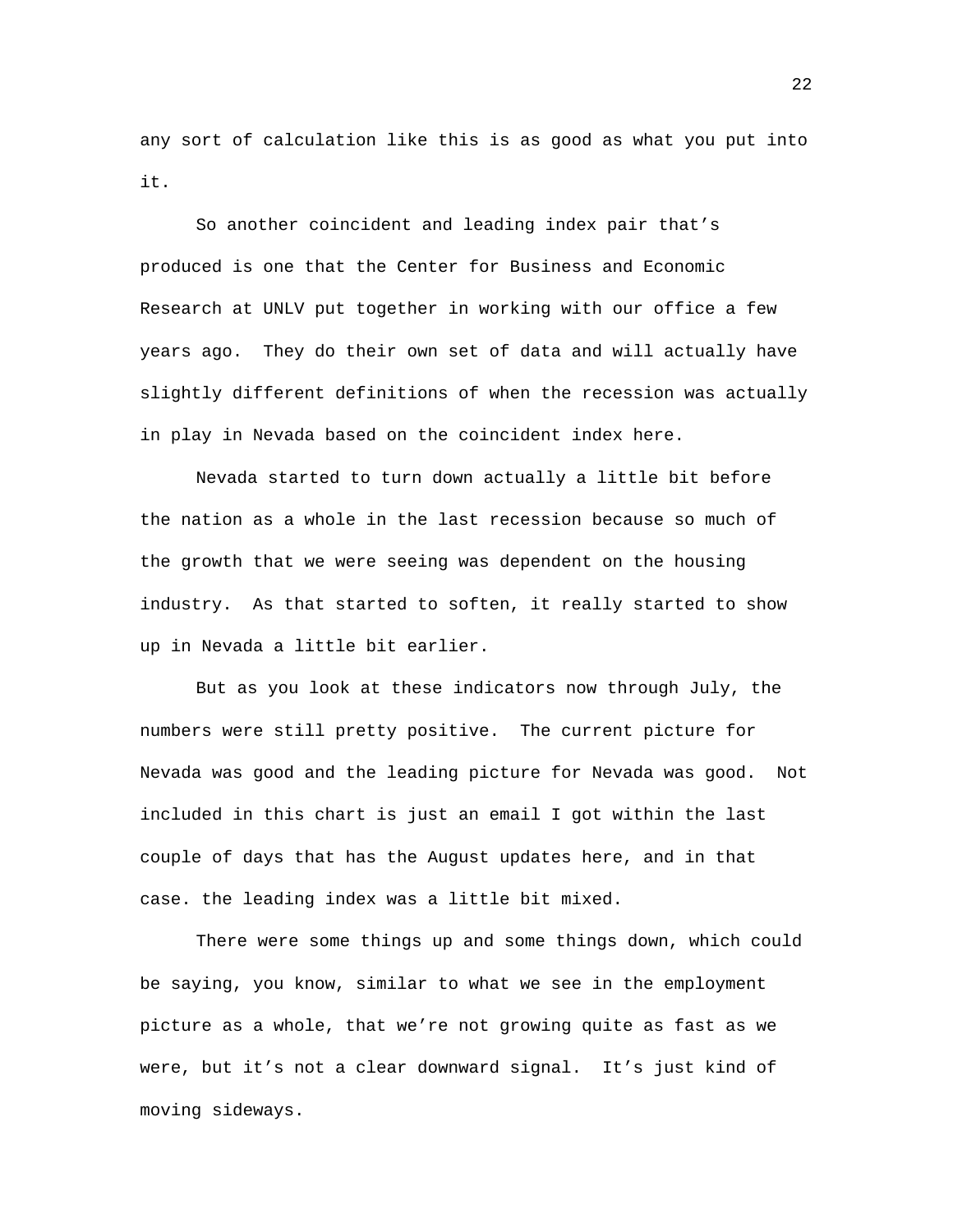And this is what you see a lot right now. There's a lot of things moving sideways. You see it in the stock market where good news comes out and the stock market shoots up and bad news come out and the stock market jumps down. But if you take a slightly broader picture. you see lots of ups and down, but basically just moving sideways.

I saw something yesterday that said that the S&P has been basically flat since January of 2018. It's had some big ups; it's had some big downs, but it's just kind of moving sideways. And I think this is people kind of looking for a narrative or a story to see where might the economy be going next.

So my next slide takes a look at one of the things that I'm watching. I like to look at our unemployment insurance activity because I think it's a really good representation of lots of people in the state, and unlike a lot of survey-based things, it's counting what people are actually doing.

The QCW employment numbers look at actual accounts of employers within the unemployment insurance system. And looking at unemployment insurance benefits, it lets us see actually unemployed people for a window of time from when the start claiming benefits to six months after that.

And starting with our new computer system, back in 2014, 2015 we've had this report that tracks for everyone who received a payment in a particular week, how many weeks of benefits had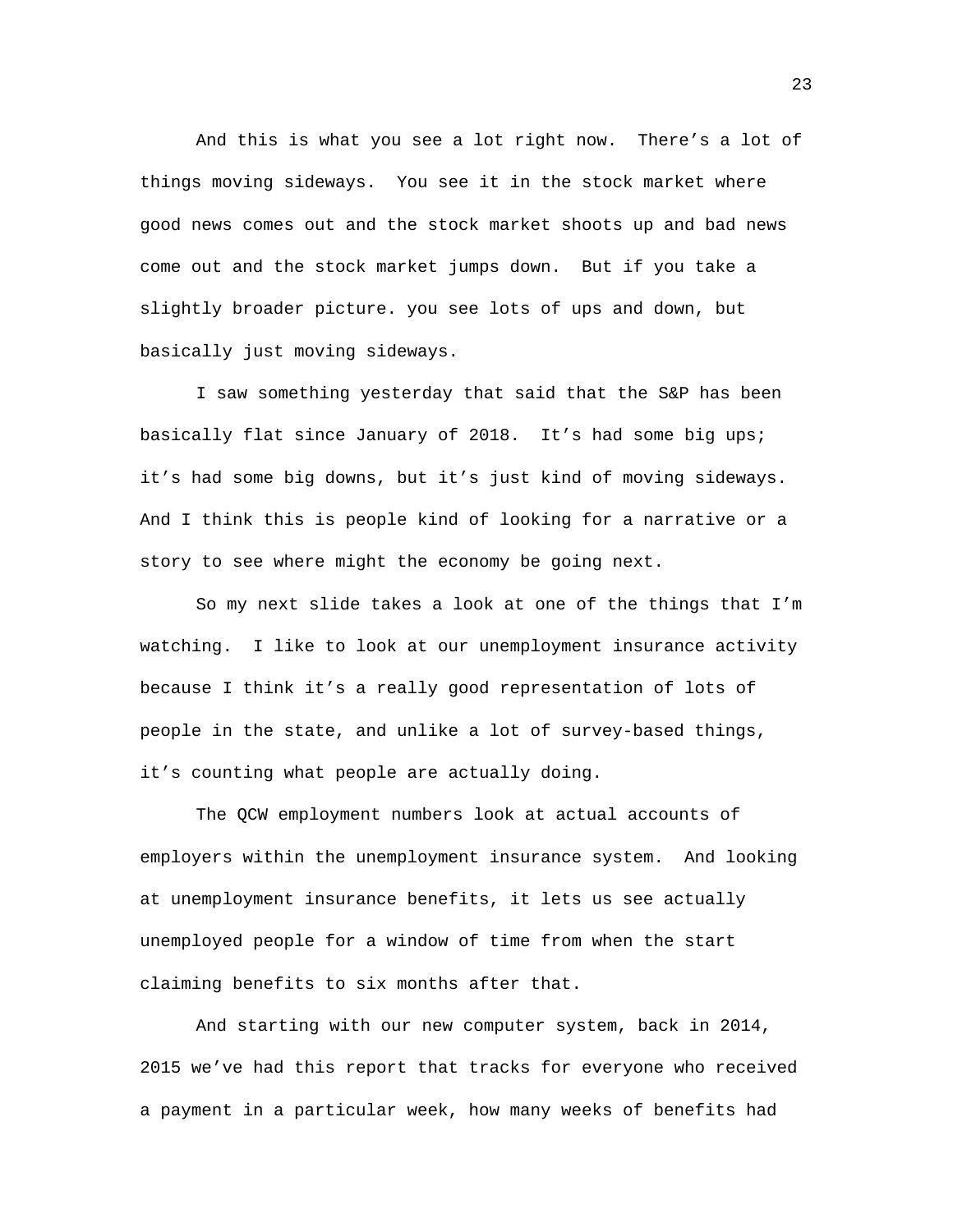they received previously and how many weeks of benefits do they still have available.

And I'd really like to look at this because you can see from 2015 to 2019 as we moved out of the recession into a period of growth, the blue bars, which are the current year, and the red lines which are the previous year, start to sort of hunch up toward the left side of these charts, and that means that of those people who are getting paid benefits, more and more of them are on benefits for a shorter period of time. Fewer of them are seeing benefits paid out over a long period of time.

And so, one of the things that I'm looking for to indicate will we be moving into a slow down and broader hiring is if you start to see those people who have been on benefits for awhile start to rise up pretty noticeably above where we were last year. That could indicate that it's getting harder and harder for those people who have been unemployed for a longer period of time to find work.

And so, as they might be a little bit more vulnerable, a rise there would indicate that it's becoming hard for people to find work. A broader increase would also increase this is people across the border having trouble finding work. But really where I expect to see it first is in the longer-term unemployment.

And the moving over into a sort of across the board for unemployment insurance claimants. If those levels start to move up, I think that's going to be one of the earliest signs of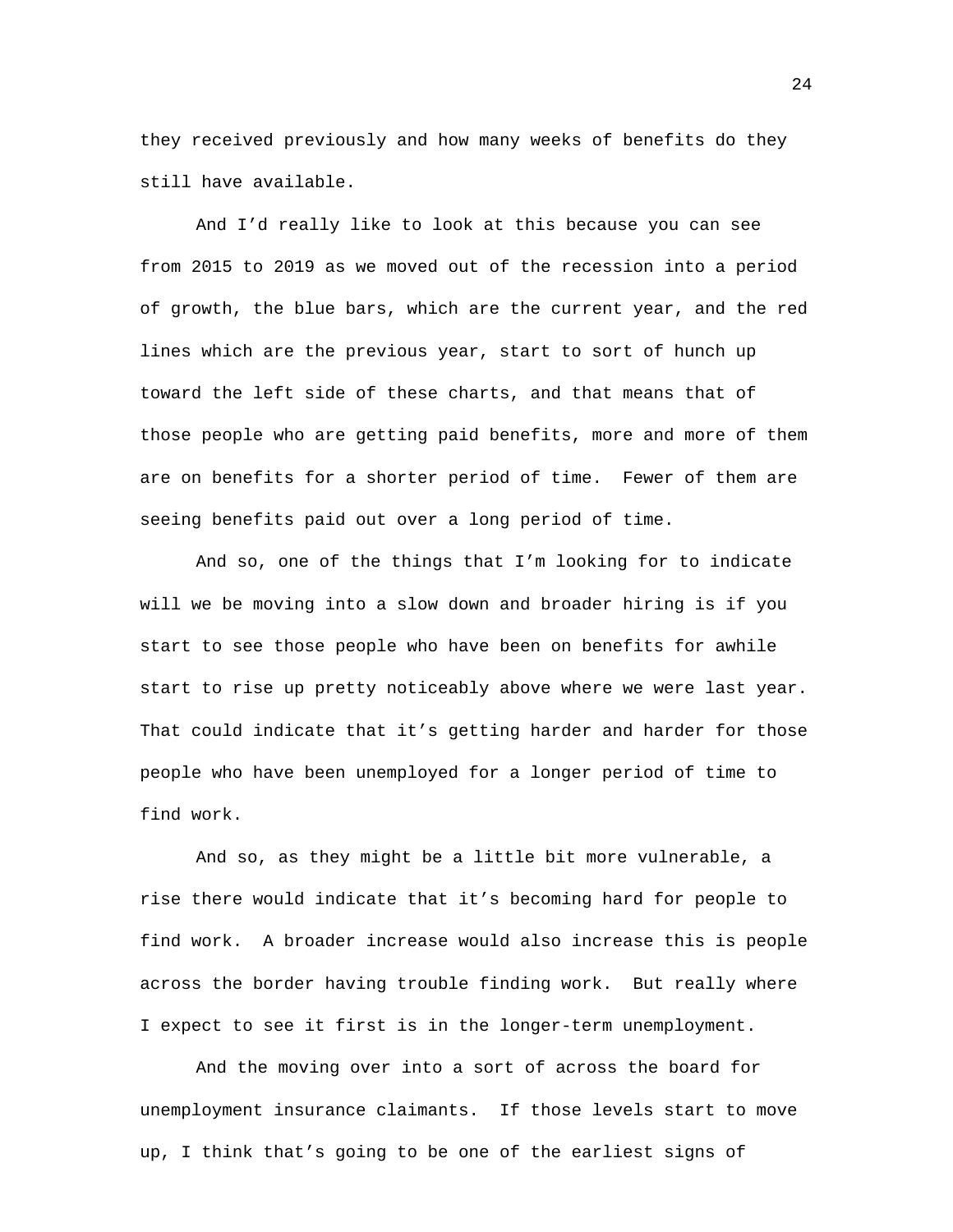things actually changing on the ground. If I could tell you when the next recession would be, I would be able to play the stock market really well, and I would be independently wealthy and not have to work for a living.

So, all of that is to say when's the next recession? I'm not going to tell you cause I don't know, but I think you could make an argument that will suit your own narrative. You could say things are really uncertain; people are going to pull back. Or you could say there's still room for it to run; recessions don't die of old age; it can continue to grow.

I got asked the question on television, if you had to place a bet two years plus or minus, where would you go? And I'd say, you know, there's smart people on both sides of that question, but personally I tend to be a bit of an optimist, so I would take the over, but that's entirely just because that's sort of my own personal bent, not because the data clearly says one way or the other.

And so, I think one last thing to look at is recessions don't hit everyone the same way. In the last recession, unemployment in the construction industry in Nevada was up over 40 percent. Nationally, it didn't even get up to 20 percent, but because of our unique circumstances and the things that were causing people to pull back in the national economy, that hit Nevada very hard. Nevada was the worst hit state in the nation in the last recession.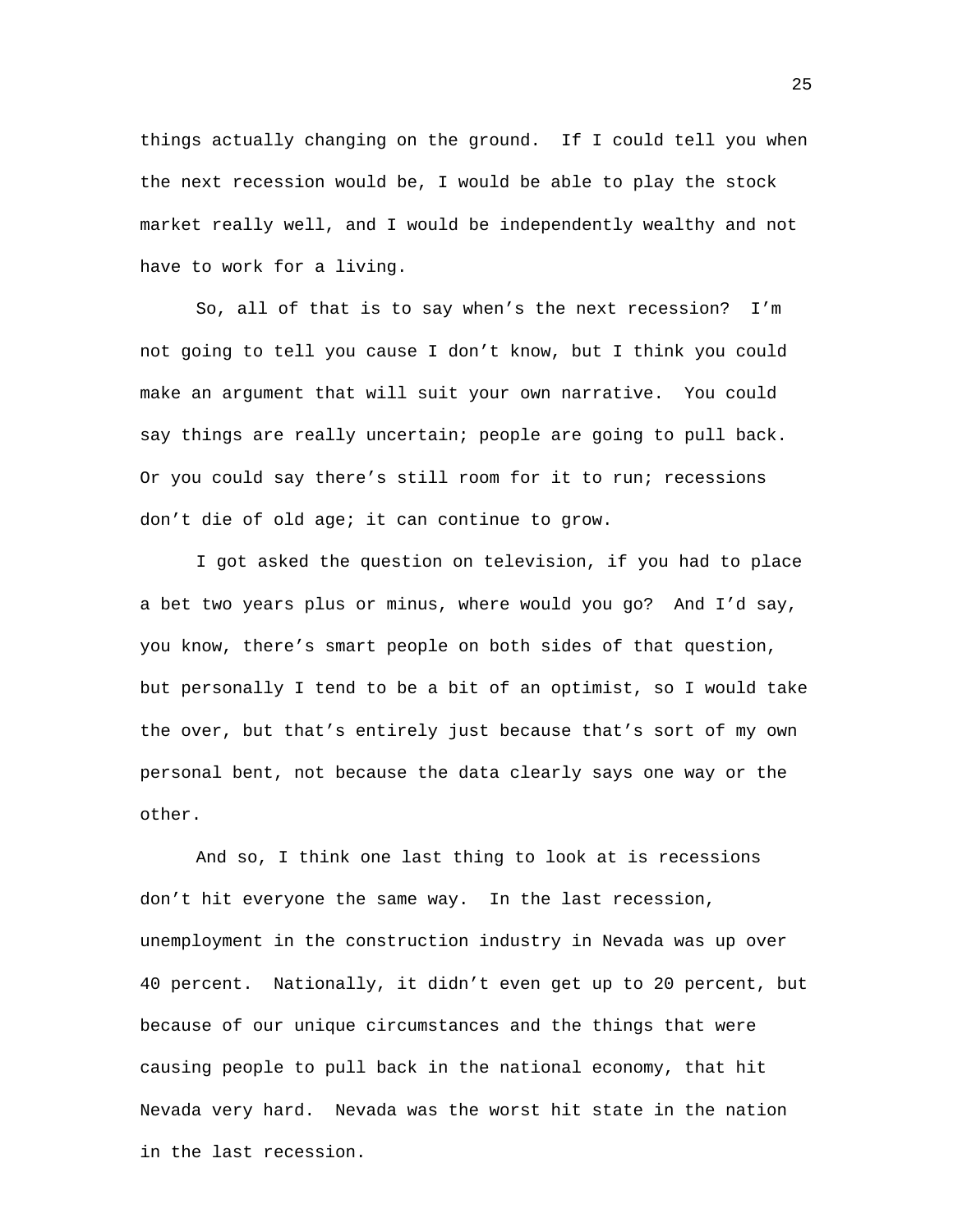That doesn't necessary mean Nevada will always be the worst hit. The 2001 recession for Nevada was almost the blip that was very nearly unnoticeable in a lot of ways if you look at the broad picture of employment growth. So, to the extent that the next recession could be – if you think that it's going to be caused due to trade uncertainty, then one of the questions would be are industries in Nevada particularly exposed to that?

Well Nevada's number one export is gold, unlike pretty much any other state. And in a recession, there is often more demand for gold and gold prices go up, and it actually ends up benefitting some of the rural counties as mines are looking to hire people and extract more of this precious resource. And so, if you're less exposed to the cause but gold prices go up it could hit Nevada very differently than other areas.

On the flip side, if a recession causes people to feel like they don't have as much money to spend, the entertainment and tourism industry could shrink back, but at this point, you're just kind of crafting a narrative of what might happen and there's almost endless possibilities for it.

So what do you do with that information? The next slide takes a look at a concept that I like to use in trying to figure out what might we do with this information. So, the idea of an expected value says what are the odds of a bunch of different outcomes? What's the impact of all of those different outcomes? And you might multiply and add all these things together to try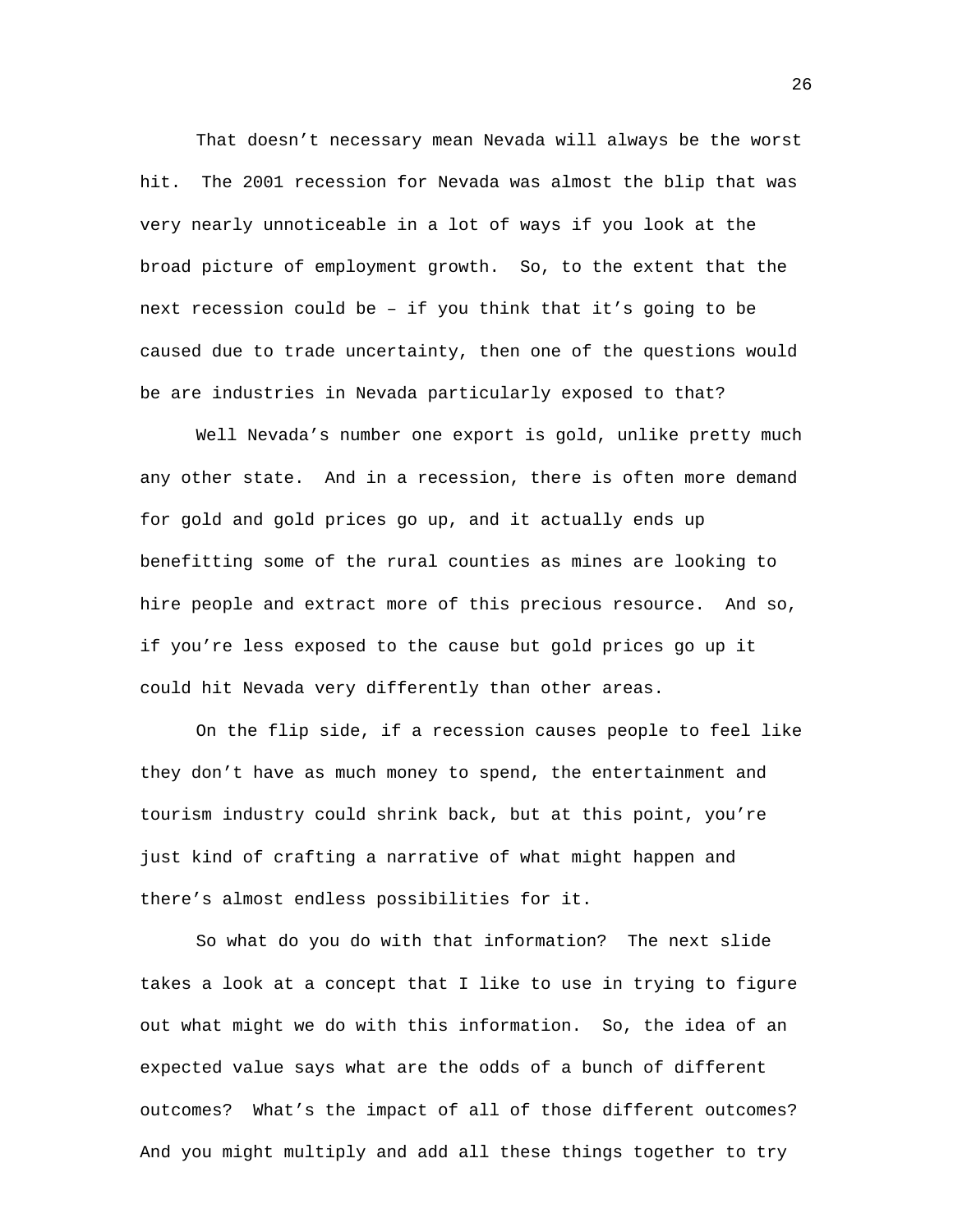and generate sort of a central expected value that takes into account all those probabilities and the different things that come out of each of them.

And so, for example, on the next slide, if you have three different outcomes and you weight them at 10 percent probability, 30 percent probability, 60 percent probability, and in the 10 percent one you get \$200,000, and in the 30 percent one you get \$10,000, and the third one you lose \$1,000. Now 60 percent of the time you're going to lose \$1,000. What should you do with this information?

It would ultimately depend on your willingness to accept risk, but with the 10 percent chance or earning \$200,000, as you look at multiplying the odds by the outcome and add everything up, you end up with an expected value of a little over \$22,000.

And so in this case, the numbers would say if you're having to have an outlay of \$20,000 to experience one of these three outcomes, it's probably worth it even though only 10 percent of the time are you actually getting something that has a result that's over \$20,000, but so it doesn't give you here is the answer, but it tries to help you with the thinking of what do the different odds and what do the different outcomes mean.

And so, the next slide takes a look at if you were to use the odds of a recession we talked about earlier, 40 and 60 percent, and say what should the average tax rate next year be if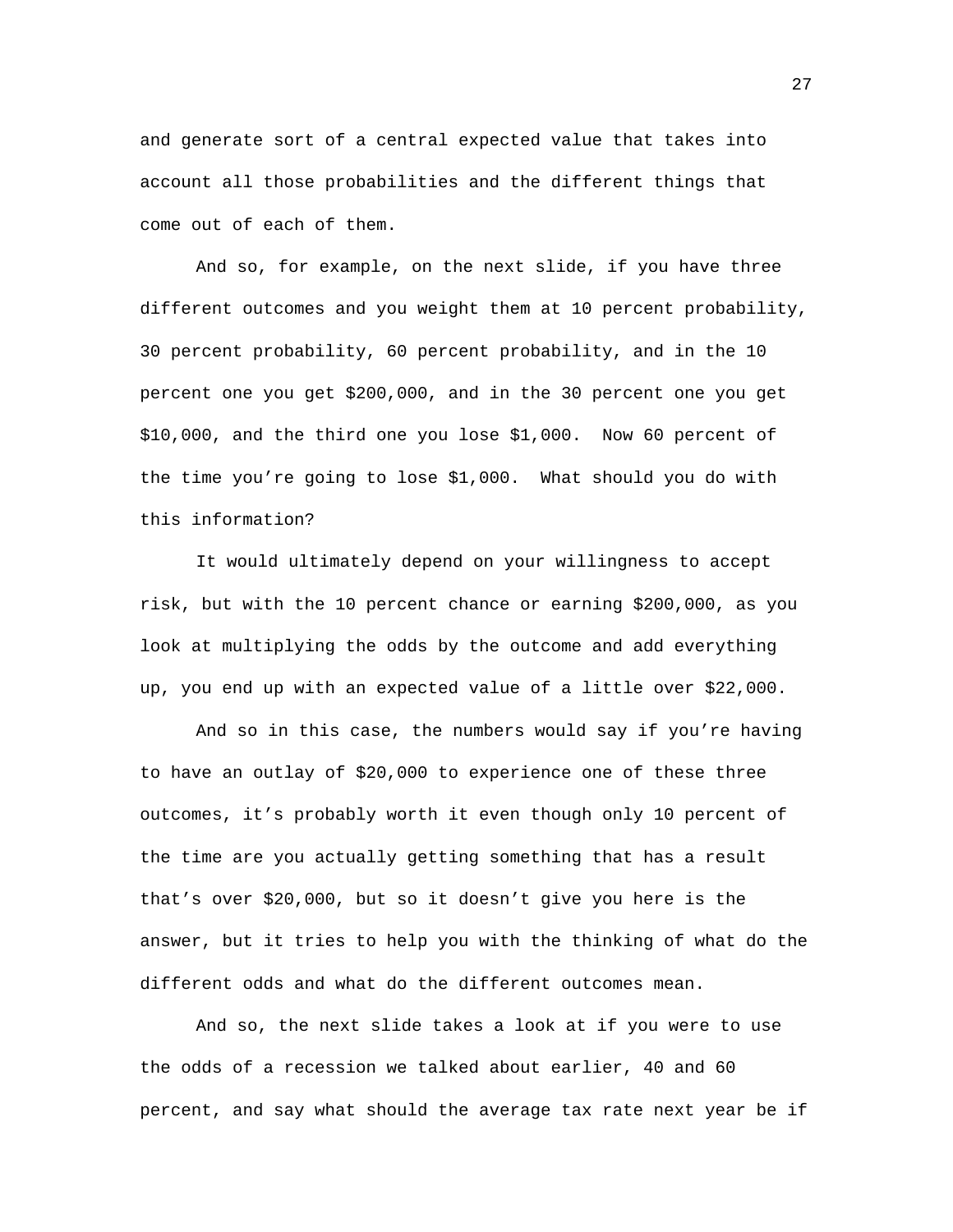we think there's 40 percent odds of being in a recession and 60 percent odds of not being in a recession?

And I picked these numbers pretty much out of the air, so please don't say that this is the official thing that, you know, should be done, but if in a recession you thought let's go back to the average tax rate that we had prior to the last recession. It was at 1.33, 1.38, so I just went with 1.35, kind of right in the middle to try to embrace the idea that if we're in a recession, we want the average UI tax rate to be low.

On the other hand, if you said if we're not in a recession, we should just keep the tax rate where it is so that we can continue to build the trust fund to prepare for a recession when it should eventually appear, and so that's the current rate of 1.85 percent. If you take those odds and multiply them by those rates, you come out with a consensus that's somewhere in the middle which would be 1.65 percent.

Now if you think in a recession the rate should be even lower or if we're not in a recession the rate should be higher, that would change the outcome here, but this is just a way to sort of help think through if I think this, what should I do with it? And so, I just don't want to just say well maybe there's a recession, I don't know and have no advice for what you should do about it. I still don't know if there's going to be a recession, but if the odds of that are starting to rise, how might you consider that?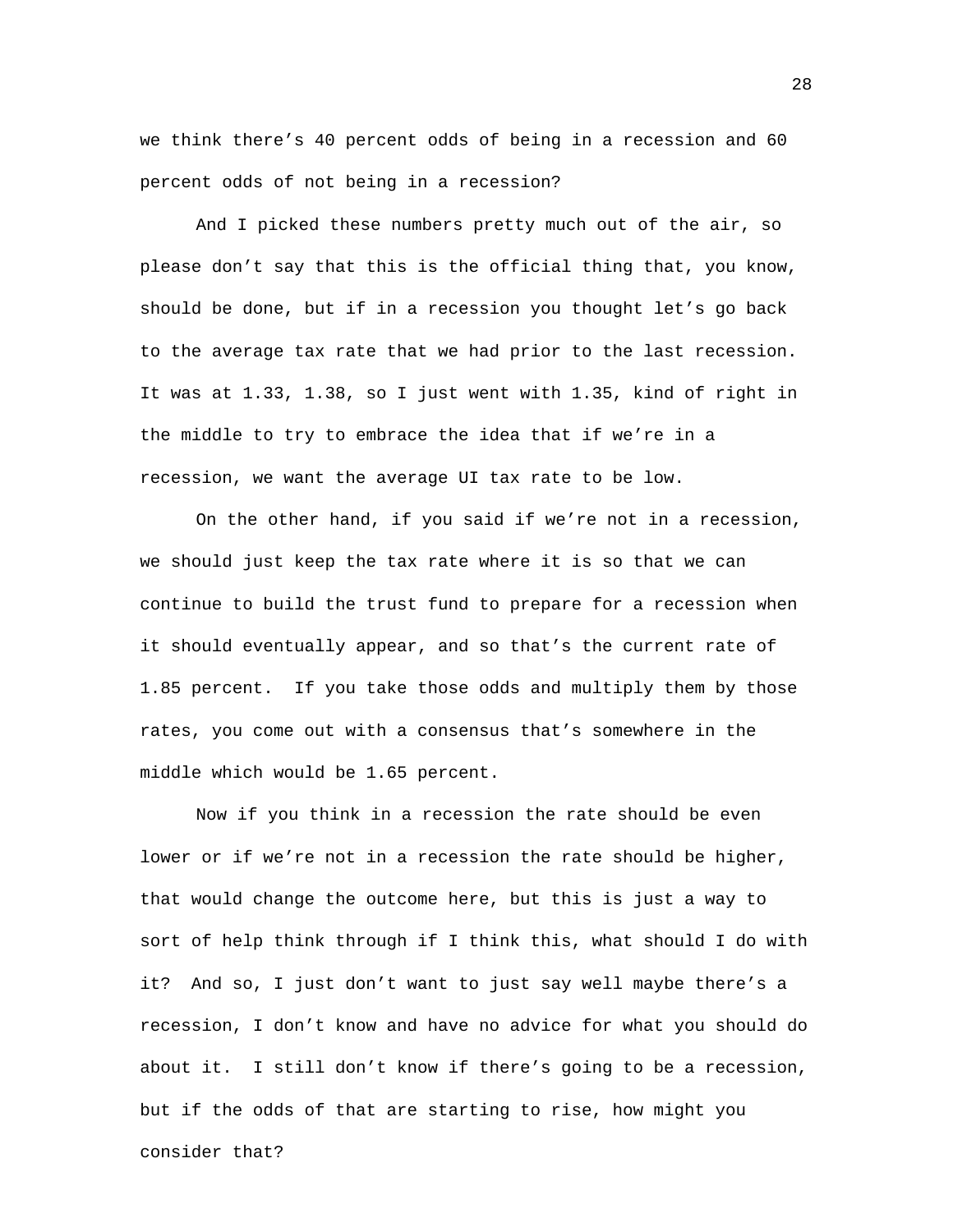So, that is all that I have for my presentation. I'm happy to answer any questions that the Council might have.

SPEAKER: I want to say this being my first meeting that's a very impressive presentation that you did, and I appreciate it very much.

SUWE: Does anyone have any questions for David? Hearing none, we'll move on to the next presentation, the Review of the UI Trust Fund.

CAPELLO: All right. Good morning, Mr. Chairman and members of the Council. For the record, my name is Alessandro Capello and I am an Economist with the Research and Analysis Bureau. Today, Jeremey Hays and I will be providing you a review of Nevada's Unemployment Insurance Trust Fund and go through our 2020 rate forecasts. So, I'm going to hand it off to Jeremey, and he'll take the first task.

HAYS: Thank you, Alex. For the record, my name is Jeremey Hays. I'm an Economist with the Research and Analysis Bureau. So, we'll start with just a brief agenda. I'll be taking a look at the national perspective and outlook, focusing in specifically on Unemployment Insurance and then drilling down to Nevada's Unemployment Insurance trends.

After that, Alex will pick up the presentation with the Unemployment Insurance Trust Fund and then the 2020 rate discussion and tax rate forecasts. Next slide.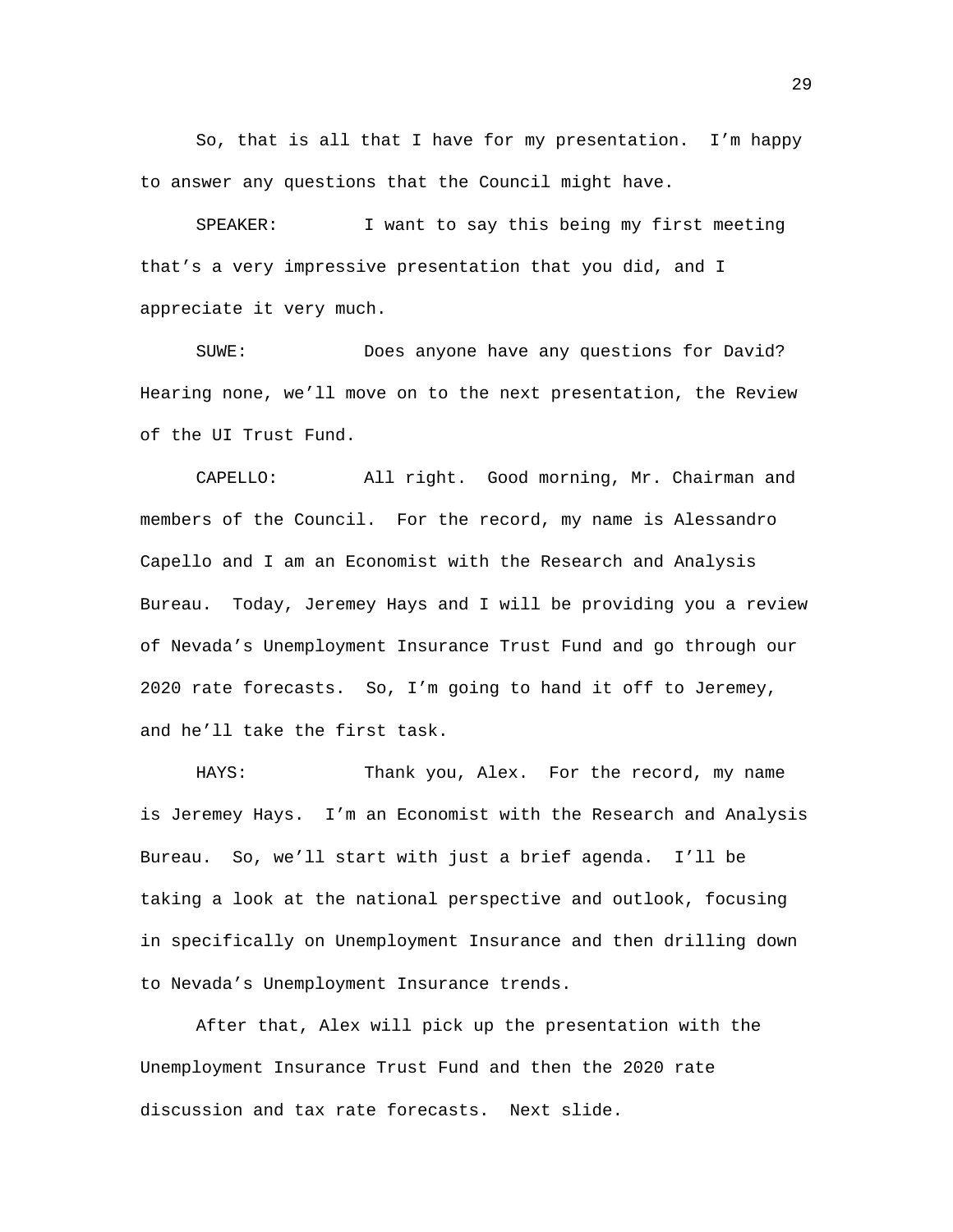So, starting with the National Perspective. While the daily financial news may make one think that we've had a period of negative growth, the U.S. economy, at least so far, is still growing. Using the National Bureau of Economic Research's business cycle dating, we are 122 months into the expansion cycle as of August 2019. This is well past the average cycle in U.S. history which was 59 weeks and is the longest expansion in U.S. history.

This long stretch of expansion has led to, next slide, an unemployment rate not experienced since the late 1960's. As of August, the National Unemployment Rate stands at 3.7 percent. This has been brought on by an impressive 107 months of employment growth. This job market is pulling people off of the sidelines as well with the labor force participation rate for prime age individuals, ages 25 to 54, trending – hitting 80 percent for the first time since 2008. Next slide.

Not shockingly, this chart showing UI initial claims looks similar to the unemployment rate chart. So, national initial claims are trending at levels not seen since the 60's. For the week ending September 14th claims totaled 208,000, a small decline from the prior year's claims of 212,000. We are likely trending at or very near the lowest level of claims we can expect to see based on the size of our labor force.

So, with the long stretch of low claim's numbers, state trust funds, state unemployment insurance trust funds have been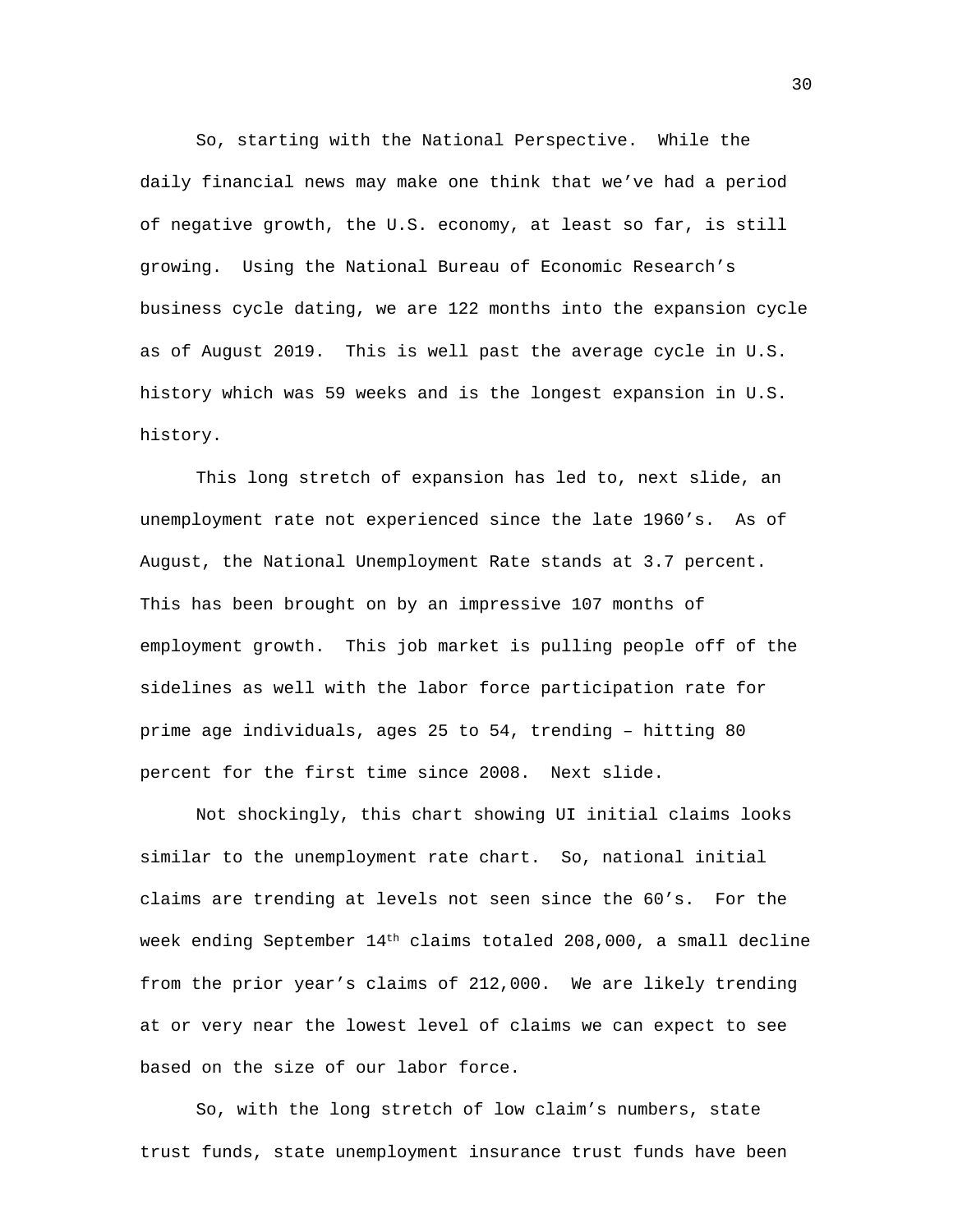able to rebound and as of June 2019, more than half of states have an average high cost multiple above one. Now you'll be hearing a lot more about the average high cost multiple when Alex discusses Nevada's trust fund, but I'll give a brief explanation here.

So this measure takes the trust fund balance divided by the state's total wages and then divides that by the average of the three highest cost years in the last 20 years or the last three recessions, whichever is longer. And of course, for Nevada the highest cost years are 2009, 2010 and 2011 in that frame. So, the result is the state's average high cost multiple. 1.0 is the Federally recommended minimum indicating that for one year or 12 months a state could pay UI benefits without any further funds at the average high cost rate.

So a multiple of 1.5 is 18 months, 2.0 is two years. So, looking at the map here, Nevada is well into the green with an average high cost multiple of 1.46. Before the recession, Nevada was considered solvent by this measure having a multiple of 1.02, but due to the relatively mild recessions we had experienced in that previous 20 years, a worst-case scenario was not included in the measure.

Just for reference, our peak balance prior to the recession under our current average high cost rates would equate to an average high cost multiple of .64. Of note on this map, a number of states have trust funds with average high cost multiples of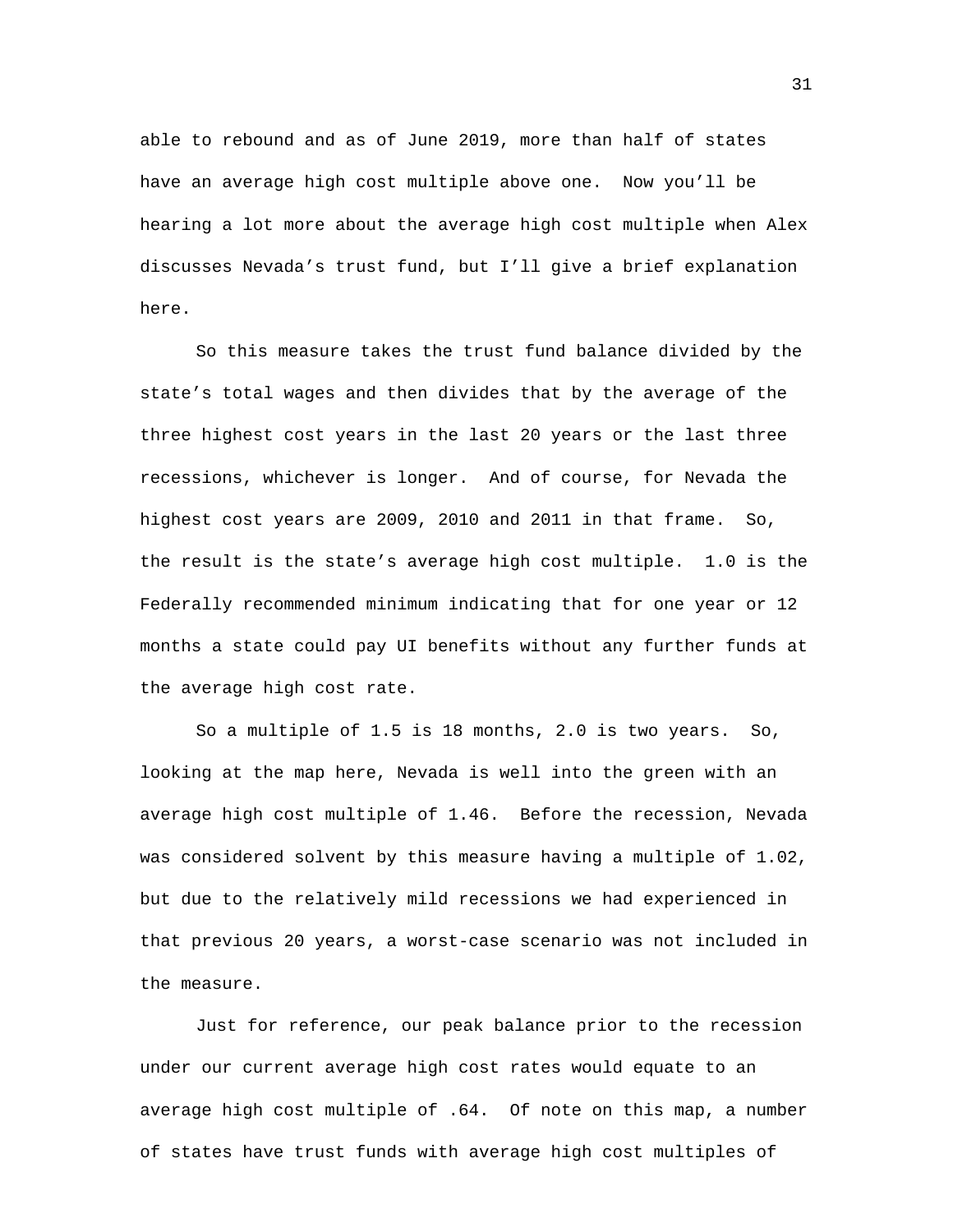greater than 2, specifically Wyoming, Oregon and Vermont as they opt to be very prepared for a recession.

A growing number of states are approaching that 2.0 mark, while other states still have balances of around average high cost multiples of .5. Some, like California, are just out of debt and starting to rebuild. Some, like Texas, choose to limit taxes on their employers and maintain a low balance. Next slide.

So, now focusing in on Nevada, we can see the claims activity in the state has been trending down and has been leveling off over the last few months. The latest reading from August is 9,685 initial claims. Year over year declines have been recorded in nine of the last 12 months.

Looking at the 12-month moving average of this series to net out some of the noise, we're trending at about 10,056, and then the twelve month average puts us at levels that have not been seen since 1999, though further declines are not expected.

So, to provide a little bit more perspective of what those claims numbers really mean for the state of Nevada, here we're looking at claims that are adjusted for our current job levels. So, we've seen new lows almost every month as claim levels have continued to fall slightly while our covered employment levels have risen. So right now, Nevada has just 1.7 initial claims for unemployment insurance benefits per thousand jobs. This is considerably lower than levels we experienced during the 90's.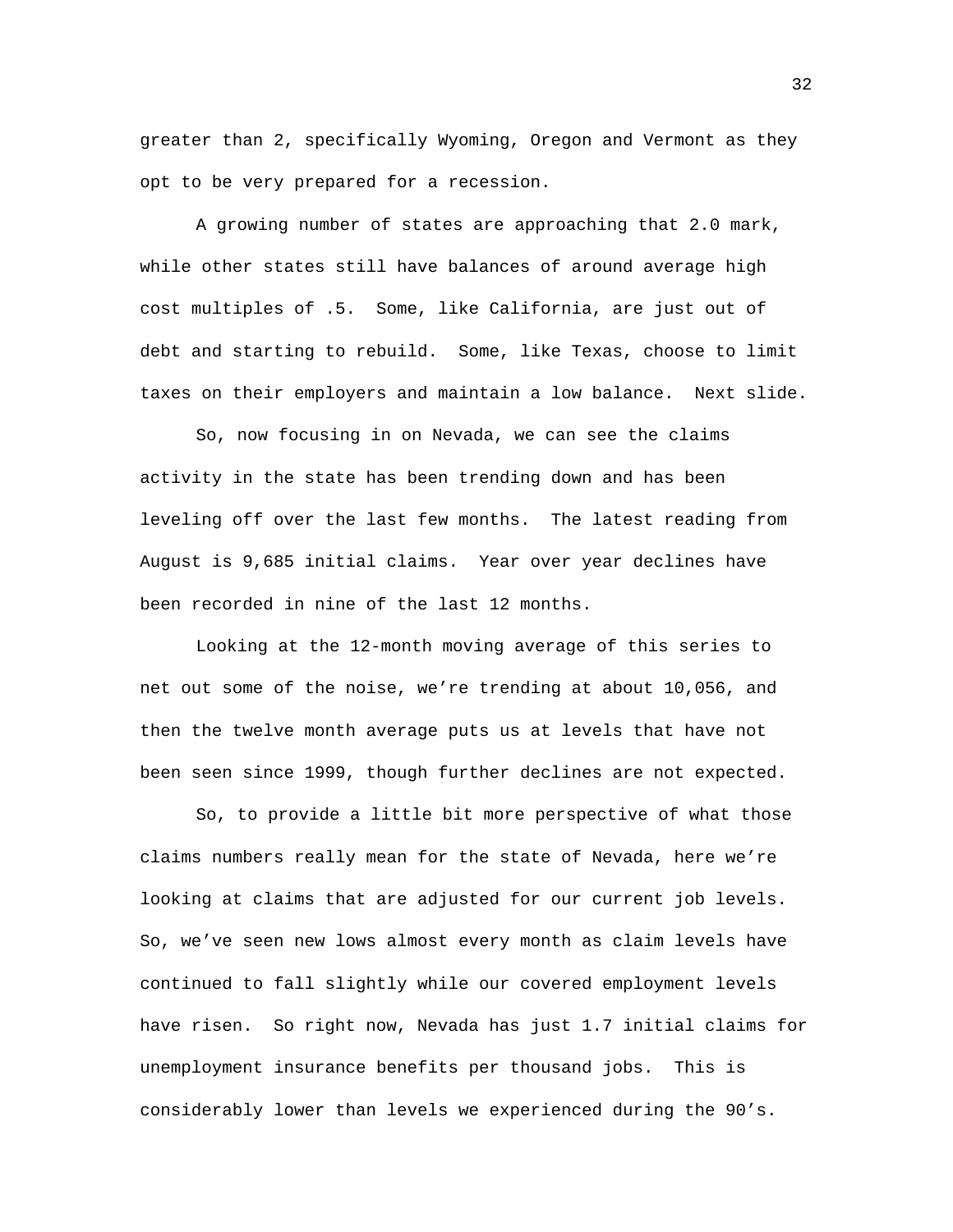So, here we're looking at the average length of time a claimant receives benefits, which stands at 13.23 weeks averaging 13.31 over the last 12 months. This measure has ranged between 13.17 to 13.81 for the last 30 months. So this flattening is at a level that may be considered a normal benefit duration length, so we don't – we expect it to flatten at about this level.

Turning to the exhaustion rate, we're currently at 33.11 percent in August with a small decline from last year's reading of 33.45. Similar to the duration, we expect this trend to flatten moving forward. The lows in the 90's were in the low 30 percent.

So with fewer claimants, we are continuing to see lower total benefit payments. Declines are getting smaller as we'd expect, but it's still impressive to see continued declines. Despite our weekly benefit amount increases because it's tied to our average wages, we are still seeing year over year declines in monthly benefit payments as there are fewer claimants who are receiving benefits for shorter periods.

Through August, the 12-month moving average in benefits is down 8.5 percent compared to last year. The current 12-month average of benefit payments is \$23M. Conversely, the recession era 12-month average of benefit payments was \$90M.

So where are these claimants coming from? In an effort to better understand our claimants, we are constantly trying to get more and more detailed data and apply it in new ways. This chart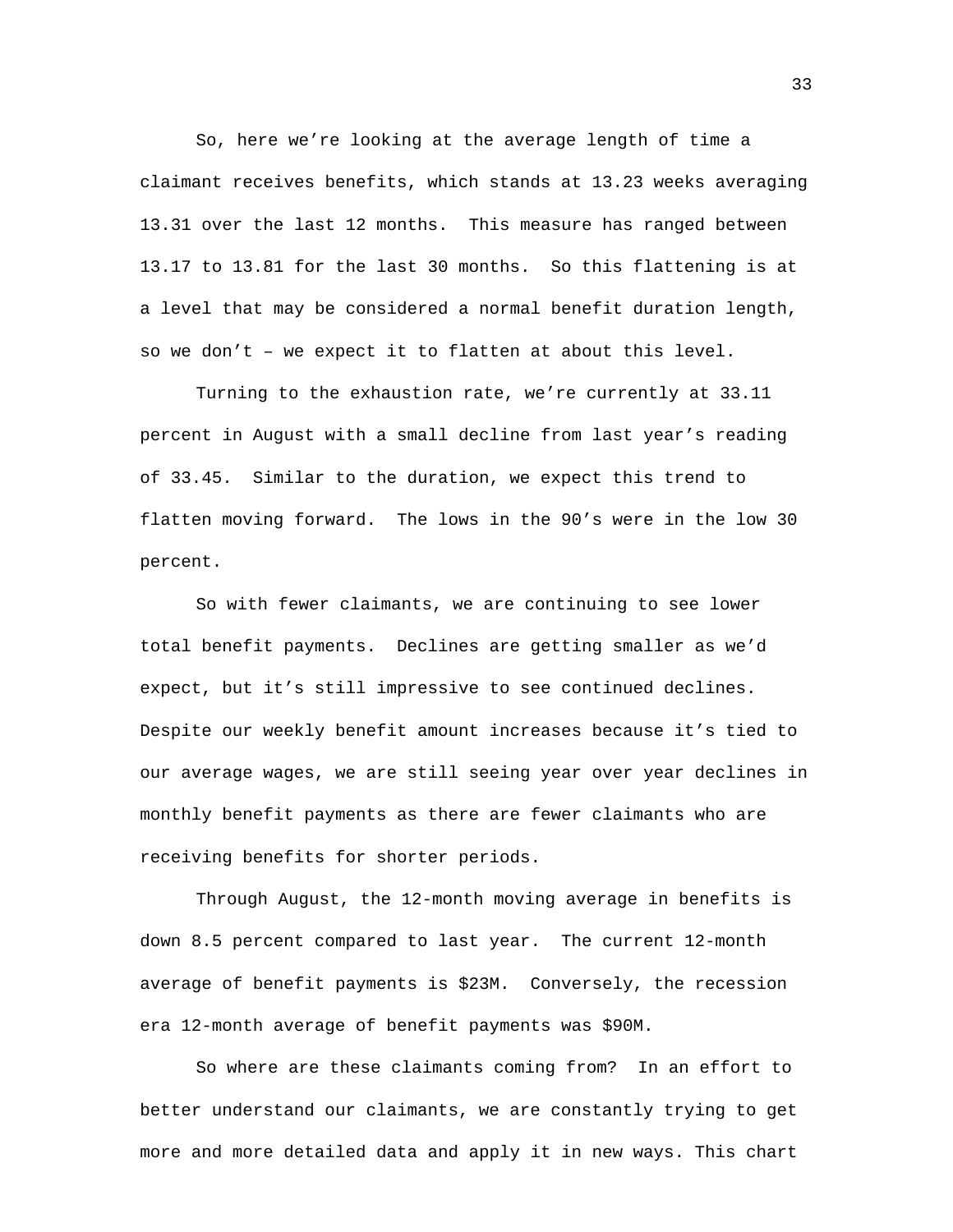shows the number of claimants by census tract in the state. A census track is a small, relatively permanent area that is designed to be relatively homogenous with respect to population characteristics, economic status, living conditions, and they generally average about a population of 4,000.

It's not surprising to see that most of our populated areas have the highest claim counts. Of course, from this vantage it's difficult to make out any detail.

So, zooming in on the Las Vegas Metro and using a density chart, we can gain insight into the location demographics of claimants. So, this slide and the next one are looking at claimants by race and give us the hot zones for claimants that fit that criteria. So, here we have Native American and Native Alaskan, Asian and Black and African American claimant densities.

And then on the next chart, we show claimants who have chosen not to identify race, native Hawaiian and Pacific Islanders and Caucasian. These types of breakouts can be done for earnings, occupation and industry, employment length and so on. So, with that, I will hand off the presentation to Alex to take you through the discussion of Nevada's UI Trust Fund.

CAPELLO: Thank you, Jeremey. For the record. Alessandro Capello. So, I will start off with the most basic chart, which is just the trust fund balance. So when I started here a few years ago, it was around \$200M and, you know, you go okay, that's a lot, and then \$500M and \$700M and then \$1B. Well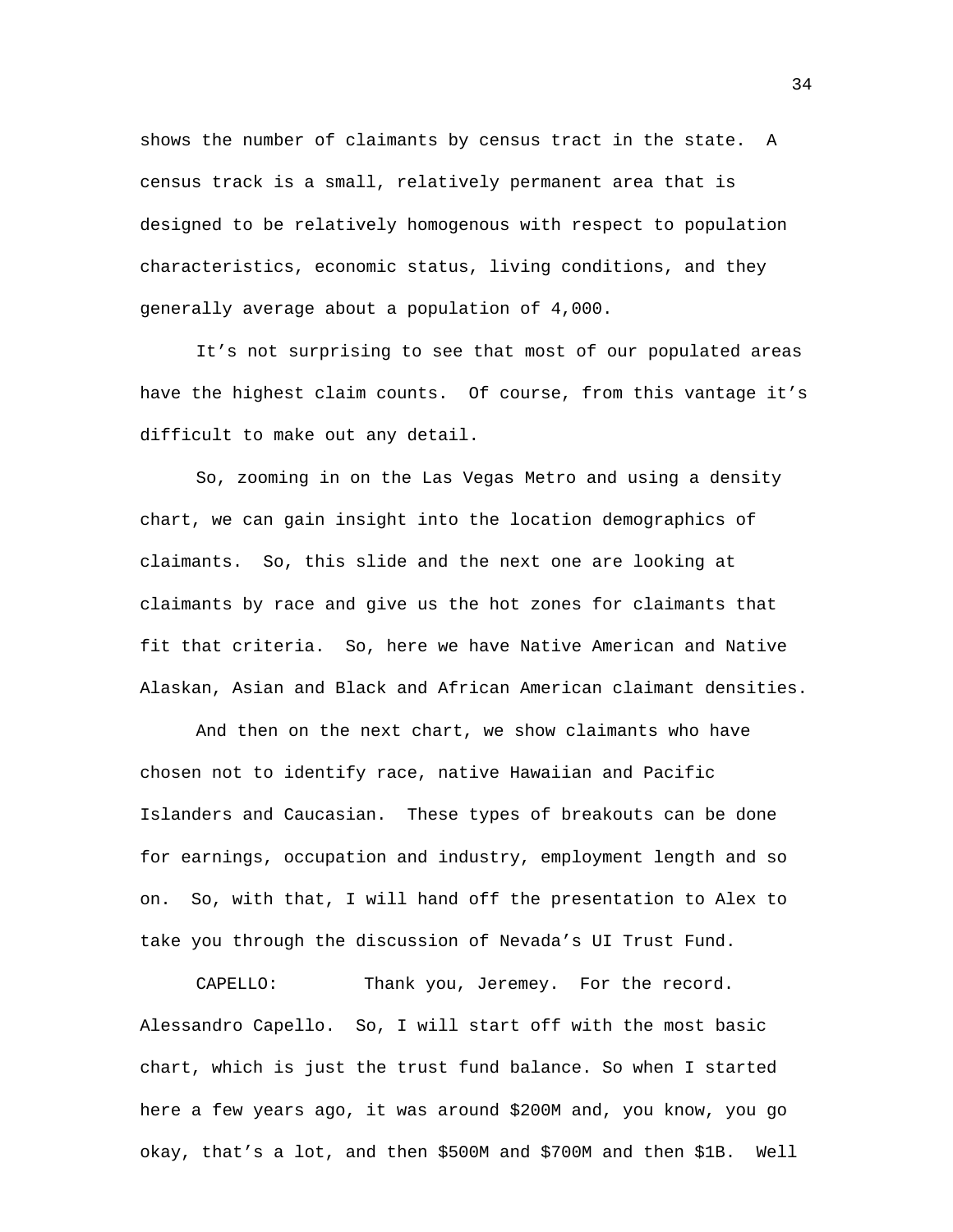now we're at \$1.8B. That is not shockingly the highest in history, and \$430M higher than it was when we were here last year. So, that's the biggest net change from ESC Council meeting to ESC Council meeting in history.

But just to kind of walk through our history as Jeremey mentioned, we did have an average high cost multiple of 1 prior to the recession at around \$806M for our balance. But as you can see from the chart, it quickly went away and we bottomed out at around negative \$823M. And then towards, and some of the council members were a part of this, we went through the whole bond issuance, so that's that big shoot up where we go from red to blue on the chart. And that was \$592M in bond proceeds.

And then we've worked our way all the way to \$1.8B, but it's a pretty remarkable kind of turnaround when you start looking at the numbers. So, the full bottom to the top is \$2.6B which is pretty wild when you start thinking about it.

So, kind of breaking down this into quarters, inflows and outflows, I know it's a little bit busy, but the blue bars represent UI contributions or inflows to the trust fund. The red bars represent benefit payments or outflows. So, we kind of – the chart has the tail end of the recession where you can see that the red bars are always higher than the blue bars and for much of the last five years we have seen significant trust fund growth where the blue bars have exceeded the red bars.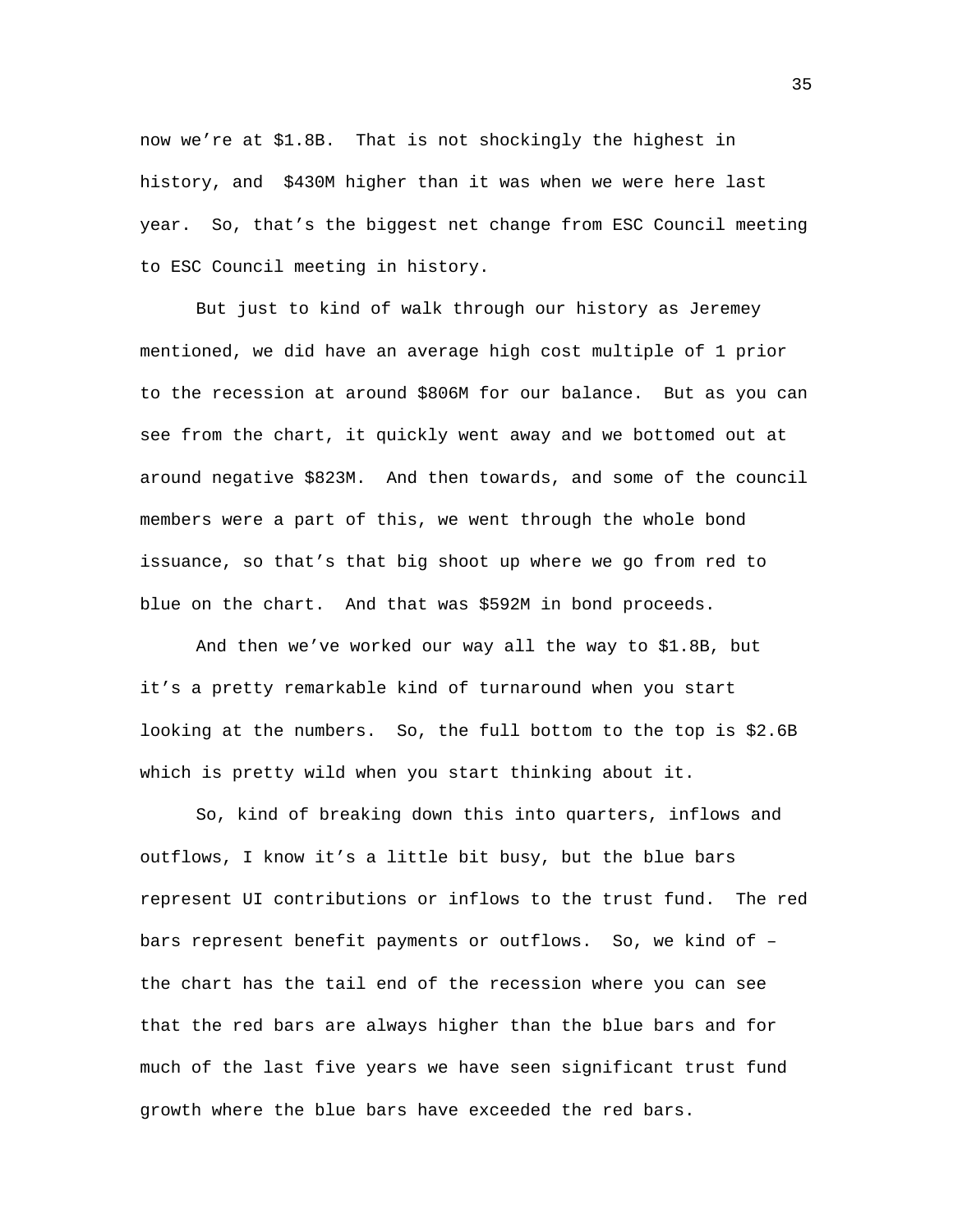If we look at the highest one, the highest blue bar on the far right of the chart, that was our highest, the most recent high quarter. The way that taxes are structured, we get them kind of in levels and the second quarter of the year is always our big quarter, and so that was over \$250M and the most we've ever taken in in any quarter. So it's pretty impressive when you look at it and we have not seen any trust fund decline over the last 14 quarters, so that's why we have seen such significant trust fund growth.

And then as Jeremey mentioned, we have ways of measuring trust funds because what does \$1.8B really mean? So, there's three measures here. One we'll probably kind of ignore, but the first one I'm going to start on is the bar chart on the far right which is the Federal average high cost multiple.

Jeremey broke that down on how it is calculated, but effectively because he talked about how I will reiterate, but the average high cost multiple uses the average of a state's three highest benefit cost rate years, three worst years in the last 20 years or last three recessions.

As he said, all three of ours were at the last recession so it's pretty easy to figure out cause it's those three years. And you take those cost rates and say okay, what would we need to withstand a year of that?

And so, you take that and put it in current year dollars and voila, you get an average high cost multiple value. So, an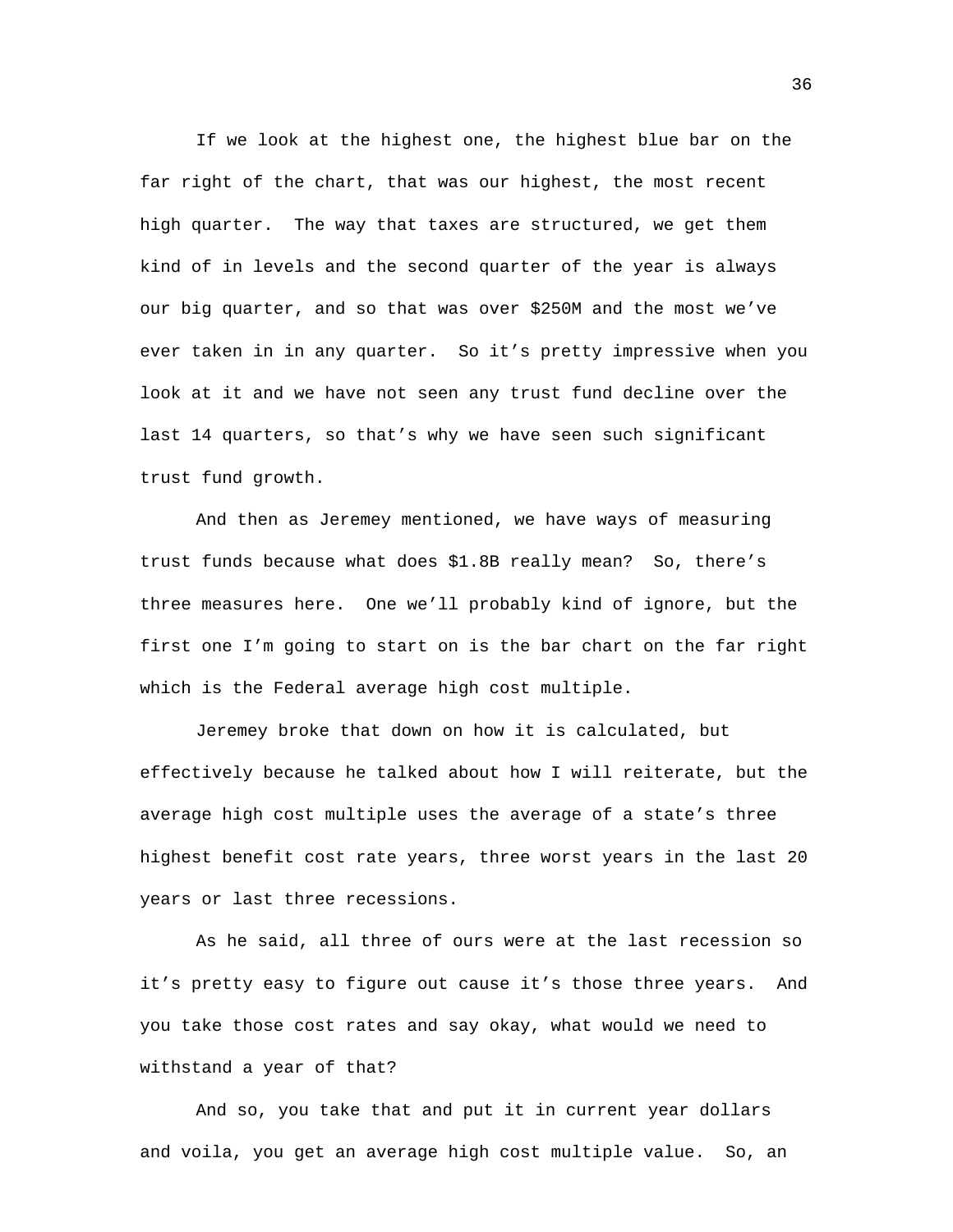average high cost multiple of 1 as Jeremey mentioned was equal to one year of benefits at that average high cost rate. So, at the average of those three worst years.

And currently, our average high cost multiple is 1.46, so that's effectively 18 months that we would be able to withstand a recession with no other funding at that rate. Now that rate is just an estimate, so it's not like you're locked in. There's no assurances, but it gives you a better idea.

The measurement in the middle, the NRS state solvency measure, is the one that I kind of would suggest us to ignore, is – because it has a short window is really the only reason, but it takes the worst of the state's experiences in terms of duration risk ratio, but only for 10 years, so 2009 was the worst year. We are now outside of that window, so you'll see how quickly it loses or it forgets a recession.

So as we get further away, the dollar amount required will drastically drop so it will move from \$1.5B which is the 2019 suggested balance to \$900M. So, that's kind of why I say don't put too much weight in it. But currently that multiple is 1.16. And then the last is the Federal high cost multiple, so it's effectively the same process as the Federal high cost multiple, except it only counts the worst year.

So it takes, okay, what's your worst year that you had, that was 2009, and what would you need? So even in this case, we have a balance of more than 1. So, 1.1 for the high cost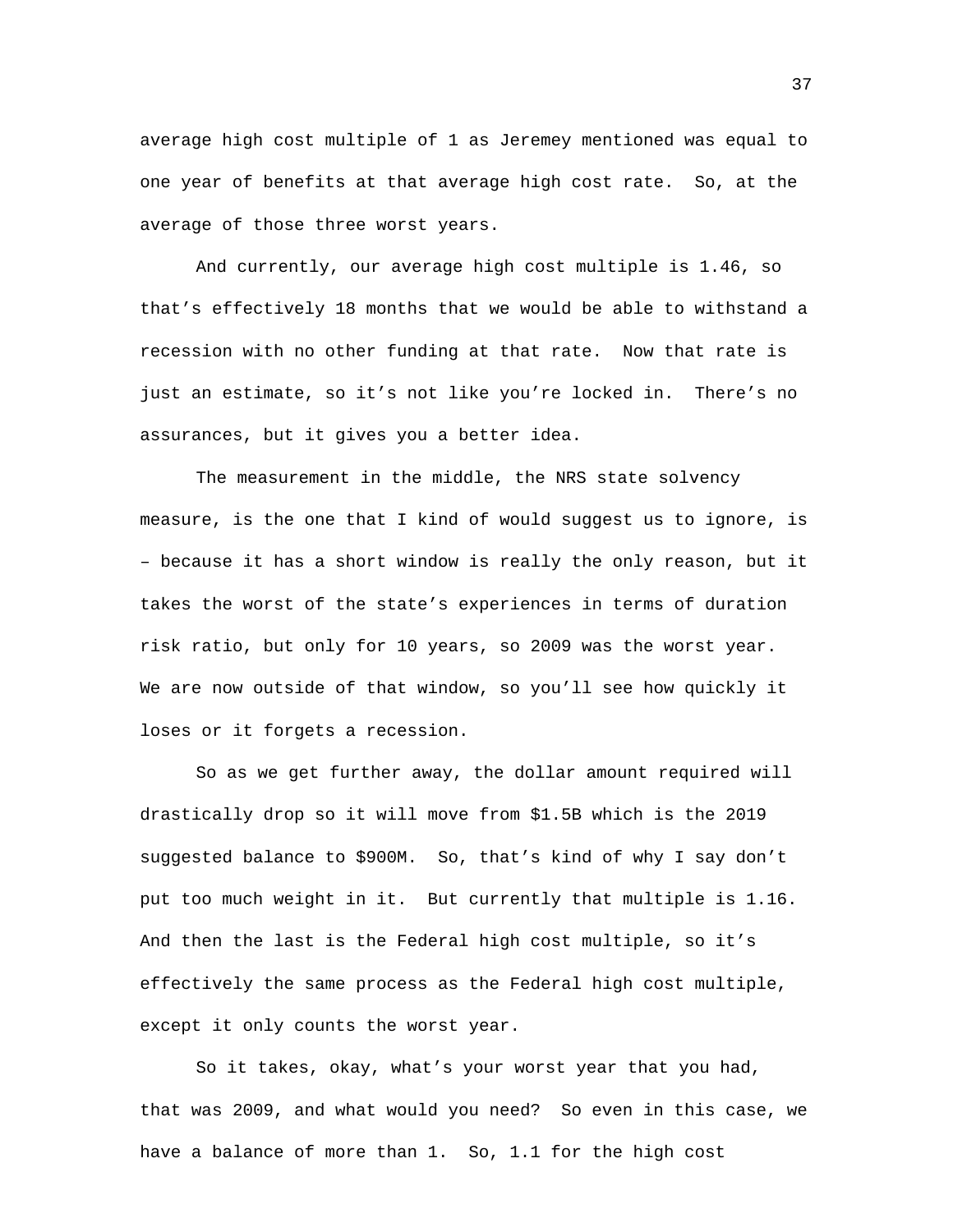multiple. So those are for the first time that I've ever been a part of any of these we've never had all of these measures greater than 1, so that's pretty big accomplishment just on that.

So, kind of the biggest thing is when you have all these – when you have this balance and you have – you're in this position, what do you want to do from here? For the longest time we've only been worried about building the fund, building the fund, building the fund. Eventually you've built the fund and so you have to decide what is the desired solvency level long-term, how aggressive do we need to be.

And then of course, now that there's all this recession talk, we also have to weigh that as a possible occurrence in the next year or so. So, that will be kind of things to think about during the next several slides as they're not really supposed to influence you like one way or the other. It's just supposed to provide you a lot of information that may allow you to make a better recommendation.

So first, we get to go over my forecast from last year. Fortunately for me, I was pretty good, not to brag, but it was one of those years where things ended up being pretty simple, I would say, and they trended pretty similar to how they had in the previous year. So it was pretty easy to kind of estimate. So if we look at covered employment, I was a little more optimistic than actual, but off just less than a percent.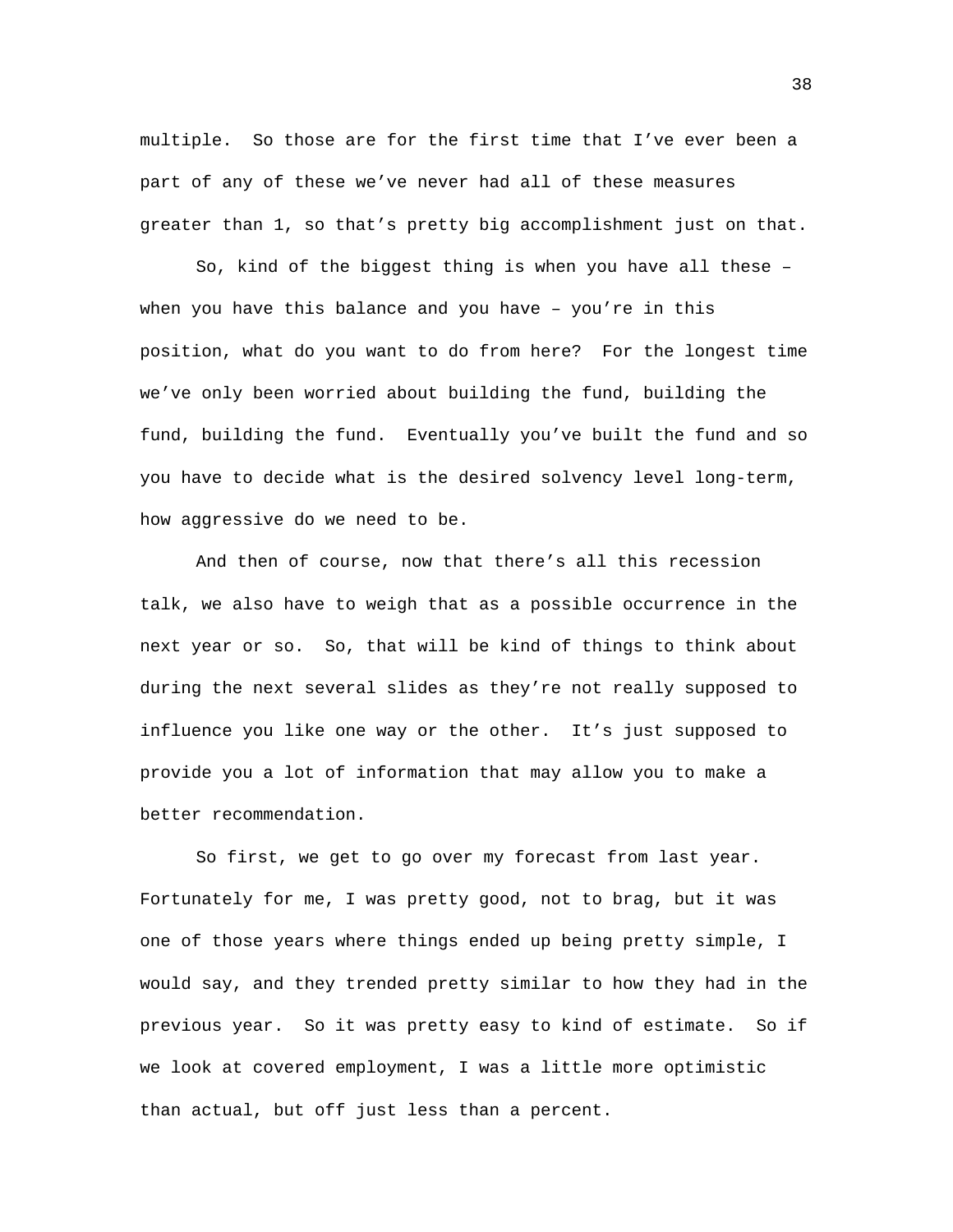Where I missed mostly, and this has been the miss that we've had for years and years is weeks compensated, so effectively our benefit payments. We had thought they were going to flatten, and they have continued to fall to our surprise because we keep thinking we're at the all time low, we're at the all time low, we're at the all time low, and you have a hard time predicting a new all-time low year after year after year. So, that's been a tough number to catch.

So, if we look at this on like how – where – at a money level where people kind of worry my revenue estimate was just under or just over rather, a million dollars off, which is pretty cool, but wouldn't have been able to tell you that I would be able to do that, but and then, of course, the benefits was a little lower than I estimated prior to last year.

So, the result is that the balance is pretty close to what I thought it might be. This 1.844 is slightly off because I don't have the quarter ending number quite yet. But all in all, it was a pretty decent forecast on my part which is, like I said, pretty nice.

So, then we'll – the old chart that has been shown in every ESC Council meeting that I can go back and look at all of our historical folders, but this is the historical solvency review and balance table. So the top blue area is how the – that state solvency multiple gets calculated. So it takes all these numbers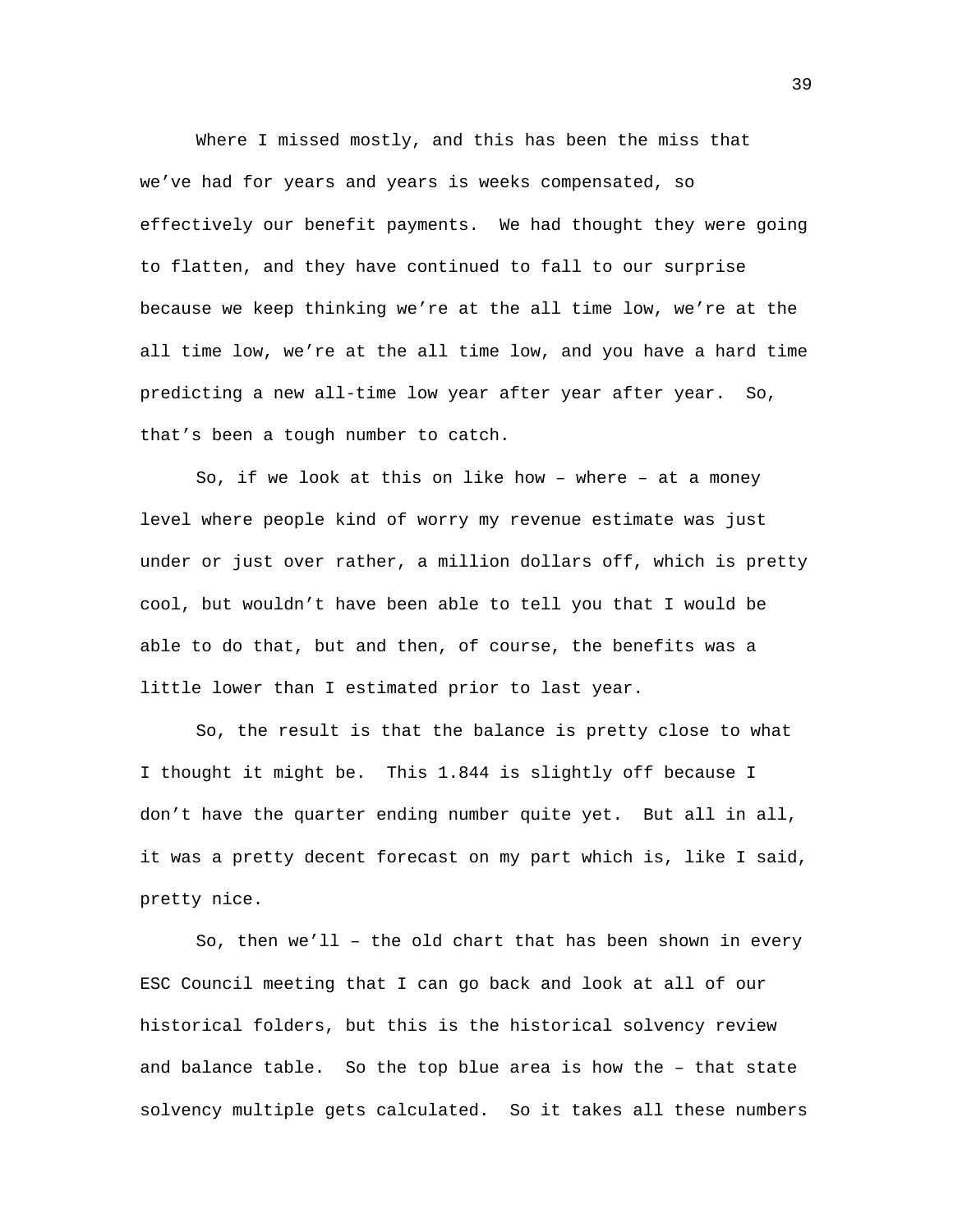and then multiplies them and whatever gets spit out on that solvency target is the state solvency target.

And as I said, I wouldn't pay too much attention because when I show you the 2020 rate that \$1.5B, \$1.525B, will drop down to \$900M and we kind of know that that isn't really a great way of measuring things if you only count 10 years' worth of data, so I wouldn't pay too too much attention, but you can see the breakout of how the trust fund did over the year.

So you can see we took in \$658M in taxes, we earned \$38M in interest. That's definitely the most we've ever earned in interest in any year. And then you see the benefit payout of \$270M, and then the net change of almost \$430M and the balance breakout. And then you see the two different multiples, the state solvency multiple and the average high cost multiple.

And then the different rates over the different years, you'll see that – I don't know if there are some new Council members, you can see the bond assessment that lasted until 2017 and the rate drop, effective rate drop, that occurred after we finished paying off the bond.

So, we can refer back to that if you need. So now I'll go into the rate discussion charts. So, first one is a look at our benefit cost rate, so the benefit cost rate just looks at how much the state has paid out in benefits relative to its wages. So, it's always a tracker that maintains its relevancy. It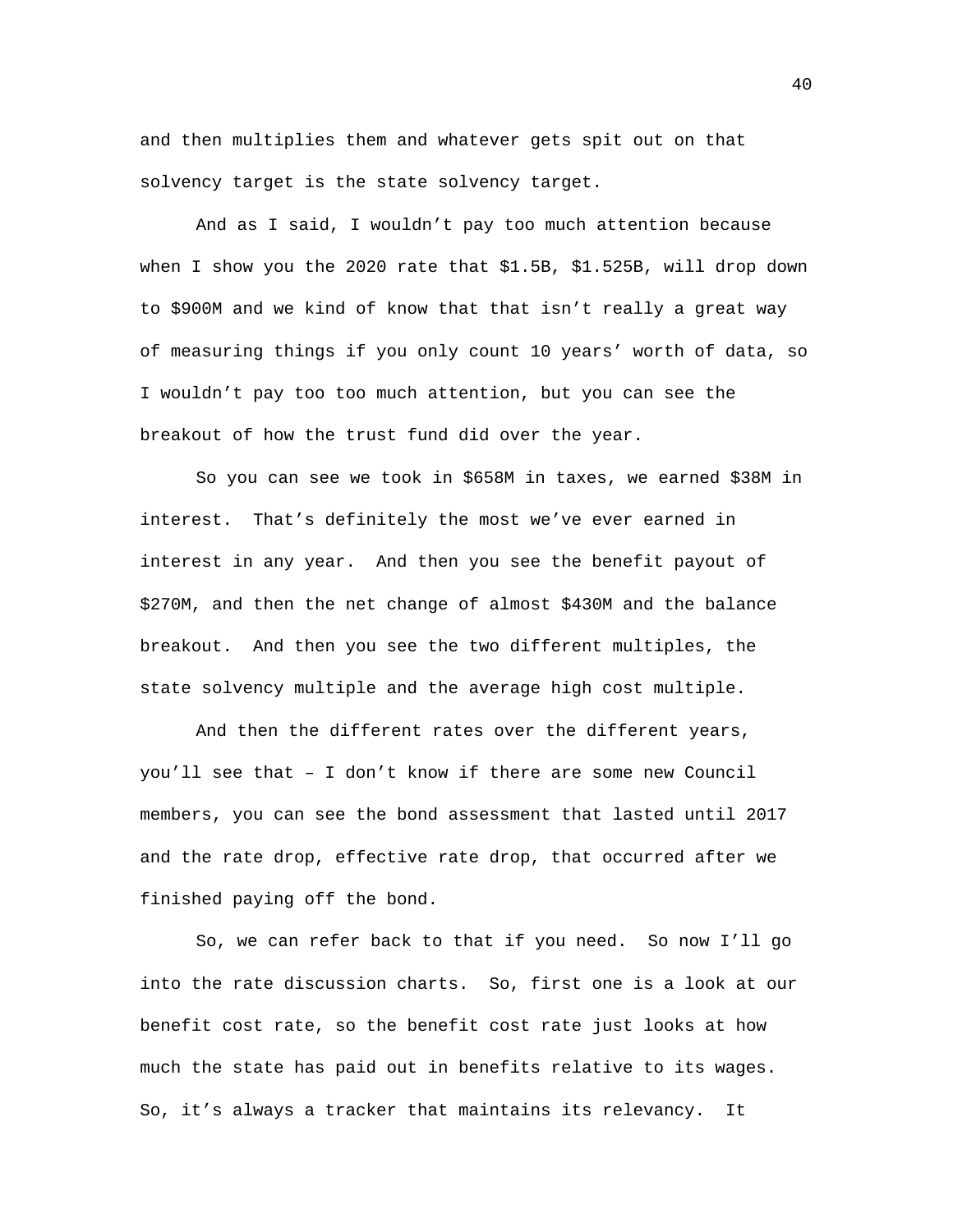doesn't like lose its meaning over time because the wages adjust it.

So one of the things you'll notice is that little red dashed line is at the lowest point it's been since World War II. So, when I say benefits are low, we're saying benefits are as low as they've been since World War II. Our current 2019 BCR or Benefit Cost Rate, sorry, is 0.78 percent. The previous low before that was in 1946 at 0.68 percent. So, it's quite low. And then it's been dropping, so it's something to consider.

Just for kind of knowing, our all-time average benefit cost rate is 1.78 percent. Our median benefit cost rate was 1.68 percent. The last 20 years our average rate was 1.7 percent. In a recession the average benefit cost rate has been 2.26 percent.

And then non-recession years our benefit cost rate has been 1.6 percent. So these are just numbers to throw out. I can always repeat them. But there's ways of framing your thoughts over time, because it's not so easy to know what the appropriate rate is.

And so, this next chart breaks things down relative to the benefit cost rate and the tax rate and nets them out. So you see when the zero line – when things are below it, you're seeing net trust fund outflows and above it, trust fund inflows, and so the area under each – under the line represents how much of that is going into the trust fund.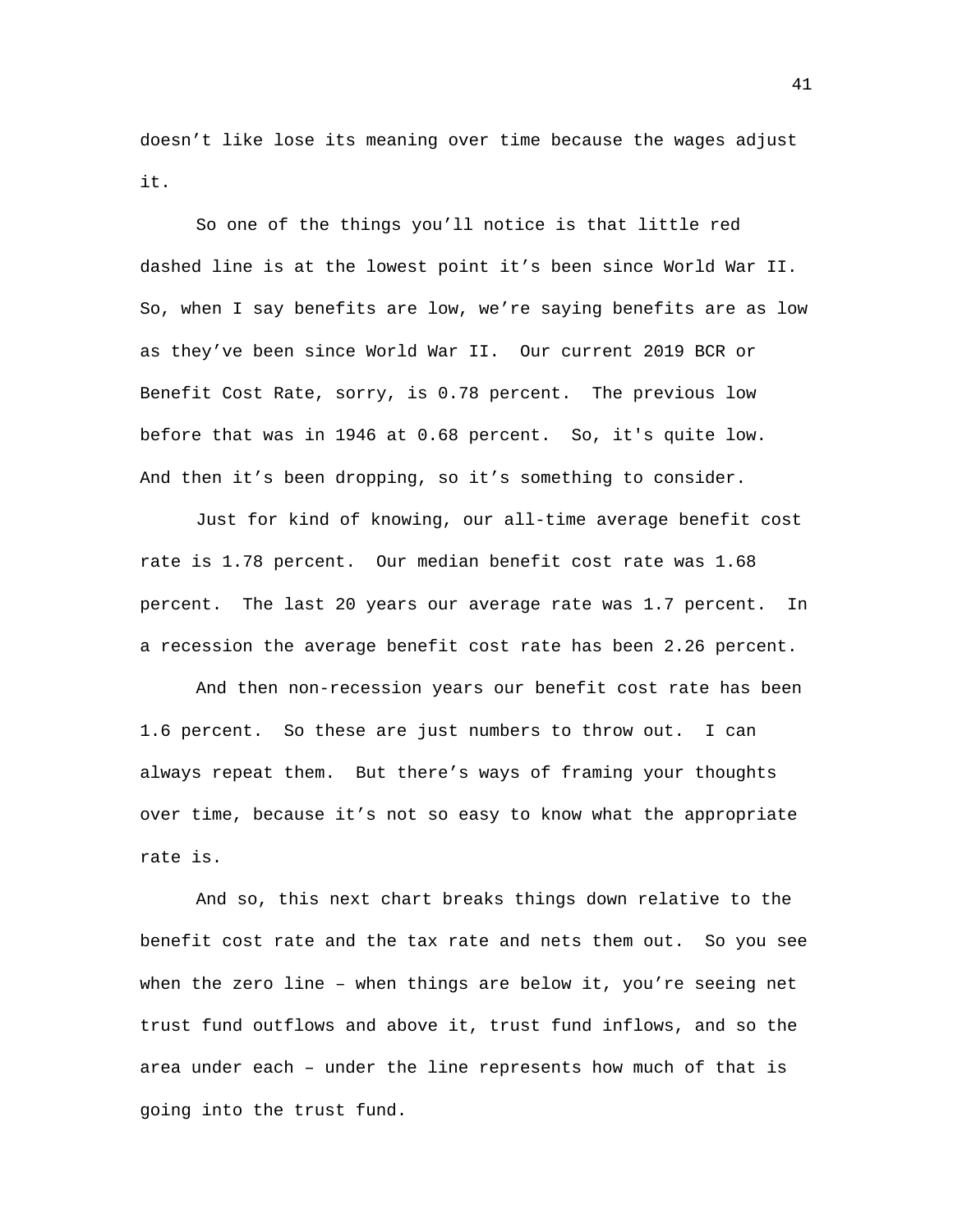So one of the things you'll notice is that blue area has been growing and growing for the last several years with our aggressive funding to the point where in the last 29 quarters, the average tax rate has exceeded the benefit cost rate. And that distance, as I said, is growing. So that's just another thing to consider.

This next chart – I know it's pretty busy, but I was trying to think of new ways to show old things this year, so I came up with this chart. So it's kind of – it's not really important to see exactly the numbers. It's just showing trends over years. So this is taking into account how much of UI contributions were paid out as benefits and how much went straight into the UI Trust Fund.

Years where there is no pie chart means that there were more benefits paid out than there were contributions taken in, so there's a recession. And so those line up pretty good with our years that we had a recession.

So one of the things you can kind of see is the first two rows, it's more often than not red in most of the pie chart and some blue, so most of the funds that we were taking in were going straight to paying out benefits.

I'll skip the third line cause that didn't really have too much of a matter, but in the last several years, which is the fourth row, you'll see that the blue is starting to get bigger and bigger and bigger. The one – and I'll note 2014 looks like a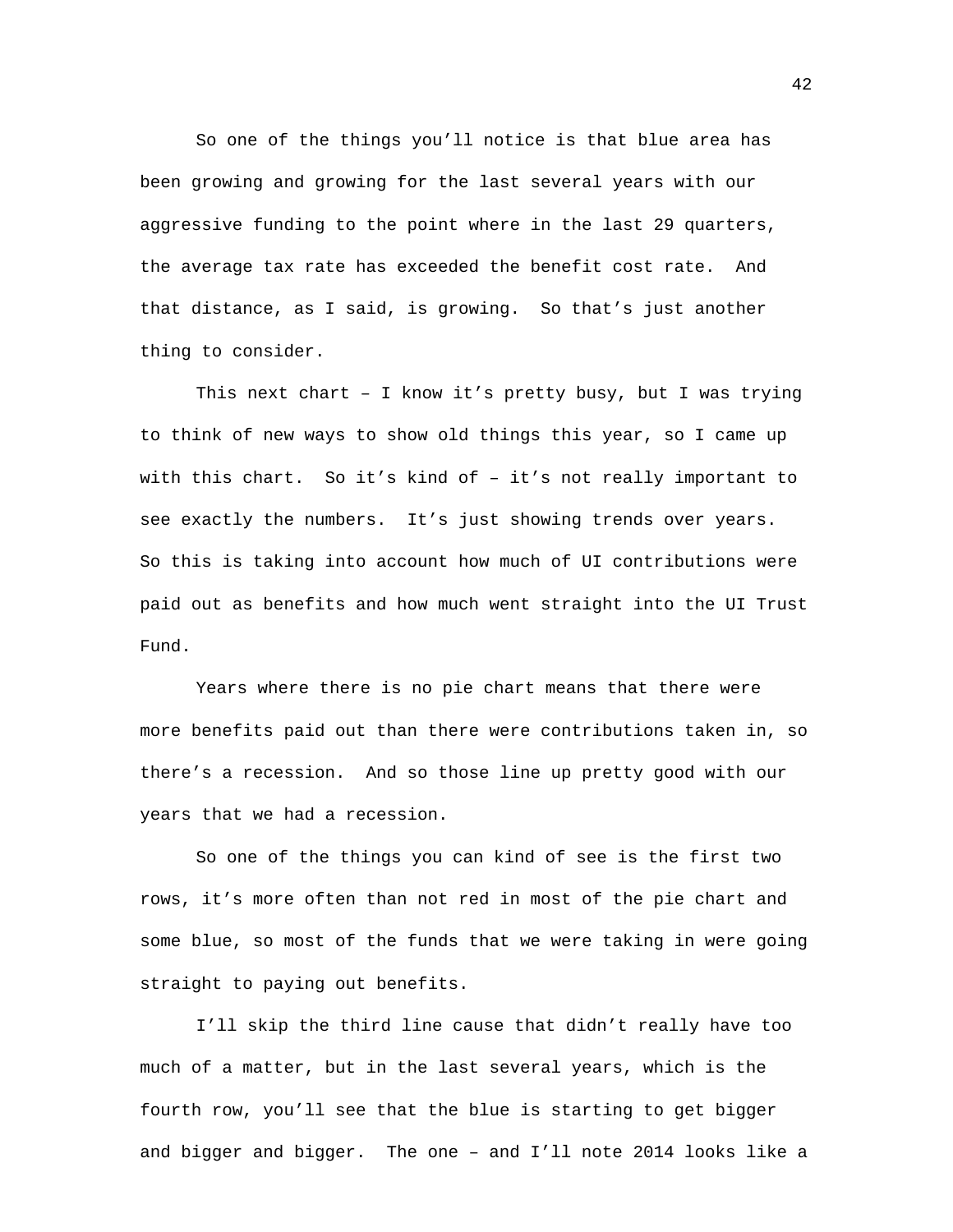lot of trust fund growth. That is because the bond was counted as UI contribution revenue in the report that it's built off of so that shifts everything.

But for the most part you can see how blue – so 2015, 2016, 2017, 2018 and 2019, that blue area is getting larger. And the last five are five different rates that we're presenting. They're obviously like a change, however, but they're all showing the different share of contributions that is going to the fund and benefits. So all of them are about 50 percent, but the thing to note is that we're getting to the point where I think the last year, 2019, 59 percent of trust fund contributions went straight to trust fund growth. So, that is the largest of all time.

And then following that, we have us relative – Nevada, that is, as us, relative to the rest of the nation in terms of UI tax rates. So when we use total wages and our contributions to keep everything again even, we have the fourth highest tax, UI tax rate in the nation at 1.12 percent.

The national average is .05 percent, but every state's UI system is slightly different, so the way that our taxable wage base adjusts will almost always keep us towards the front or the further right part of this chart. It would be hard for us to get below 1 just the way that our tax system is structured.

So, and you'll notice that even those states that Jeremey mentioned in that map, Oregon, Vermont and Wyoming, they're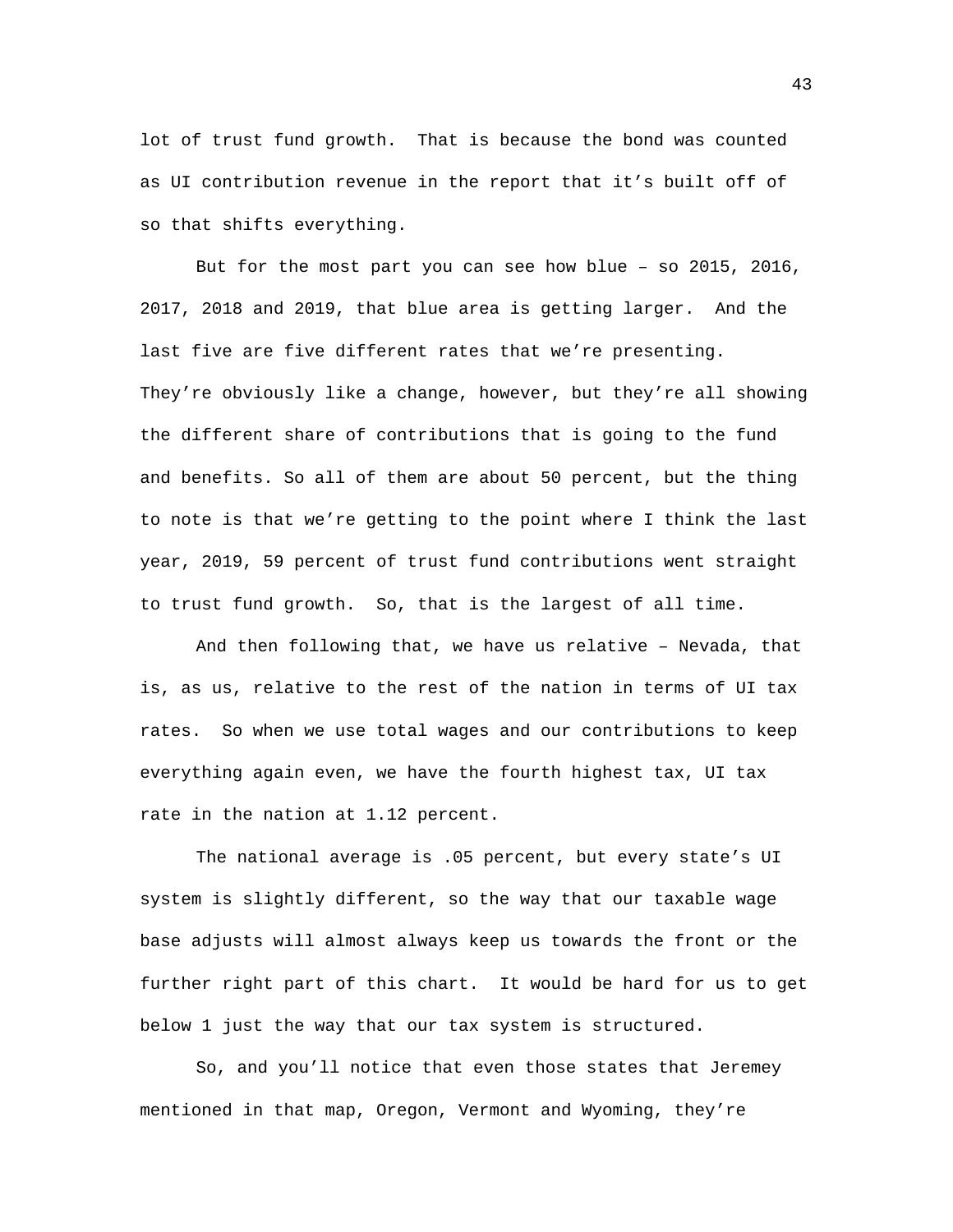number one, number two and I think number seven, so they also have high tax rates and very strong trust funds.

So it's not necessarily, and I think for Oregon I'm actually pretty sure that their system is just automatically set to do that, and they don't really change any sort of policy to make their tax rate lower. So this is one of those things to consider again, but we have noticed that we are up there.

Another way to measure us relative to other states was putting us on a how fast did our trust fund grow relative to other states. And we actually had – this is through the second quarter cause I had to wait for other states' data to come in. We had the most growth in terms of the average high cost multiple over the year.

So, that's good, but also, we were very aggressive comparatively and so that – it's slightly more than .3, that represents about a quarter of a year in a recession in funds, so that growth. So, that's what we did over the last year. So, another thing to consider.

The next slide is actually Dave's slide that he went over with expected values. This is the part where we start talking about recessions a little bit. And again, as he said, this is just a way to frame your thinking around rates. As he said, he chose the 1.35 recession rate as kind of what we did prior to the recession and then the 1.85 is more in line with what we've done recently.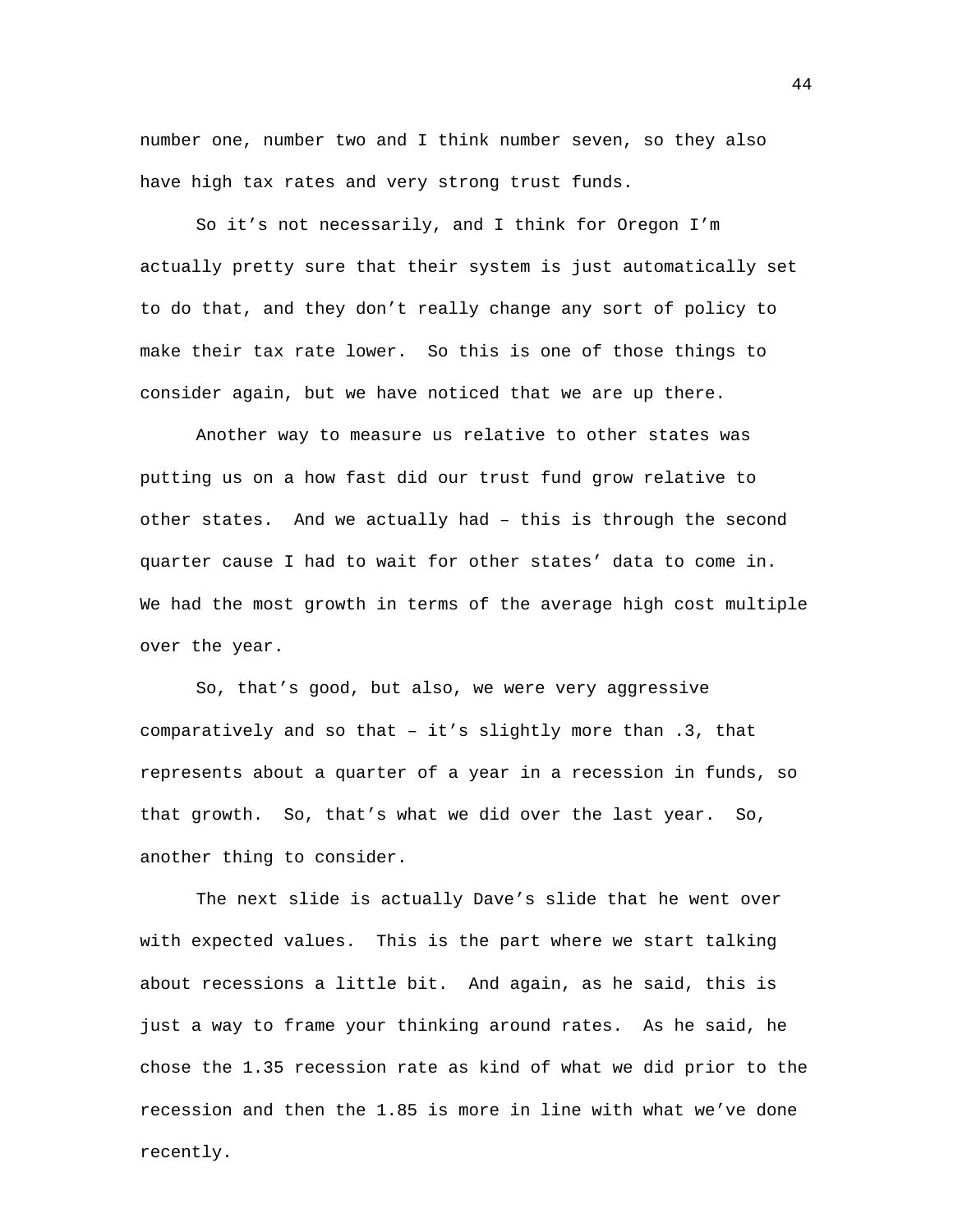So, working on that and then using that too with the recession probabilities that he went over, he ended up with the 1.65 middle rate. But it's all just kind of a way to frame thinking. I think his little note was pretty good, a pretty good way of explaining how to think through this.

And so, when we were talking about how to show the recession or recessionary impacts, it's really easy to shoot out benefit payments and things like that, but I think ultimately, it's important to see where we would be based on history and historical recessions.

So, this chart I took four different recessions in U.S. history and how they impacted the UI Trust Fund and effectively I just pasted them in. I picked an arbitrary starting point I think of September next year or thereabouts, maybe June, and said okay, what happens in this scenario.

So, I started with the 2001 recession which is the label at the top. As you can see, it looks kind of like a blip as Dave mentioned. It didn't affect Nevada too terribly. Then the '91 recession also similar, a little bit worse, and then the 1981 recession, slightly worse, but still not so bad that we would run out of trust funds or trust fund dollars. And then, of course, the 2007 recession over several years we do see that it falls below zero.

And so, when I was trying to think of a way to talk about this, I kind of was like this makes sense. We talk about the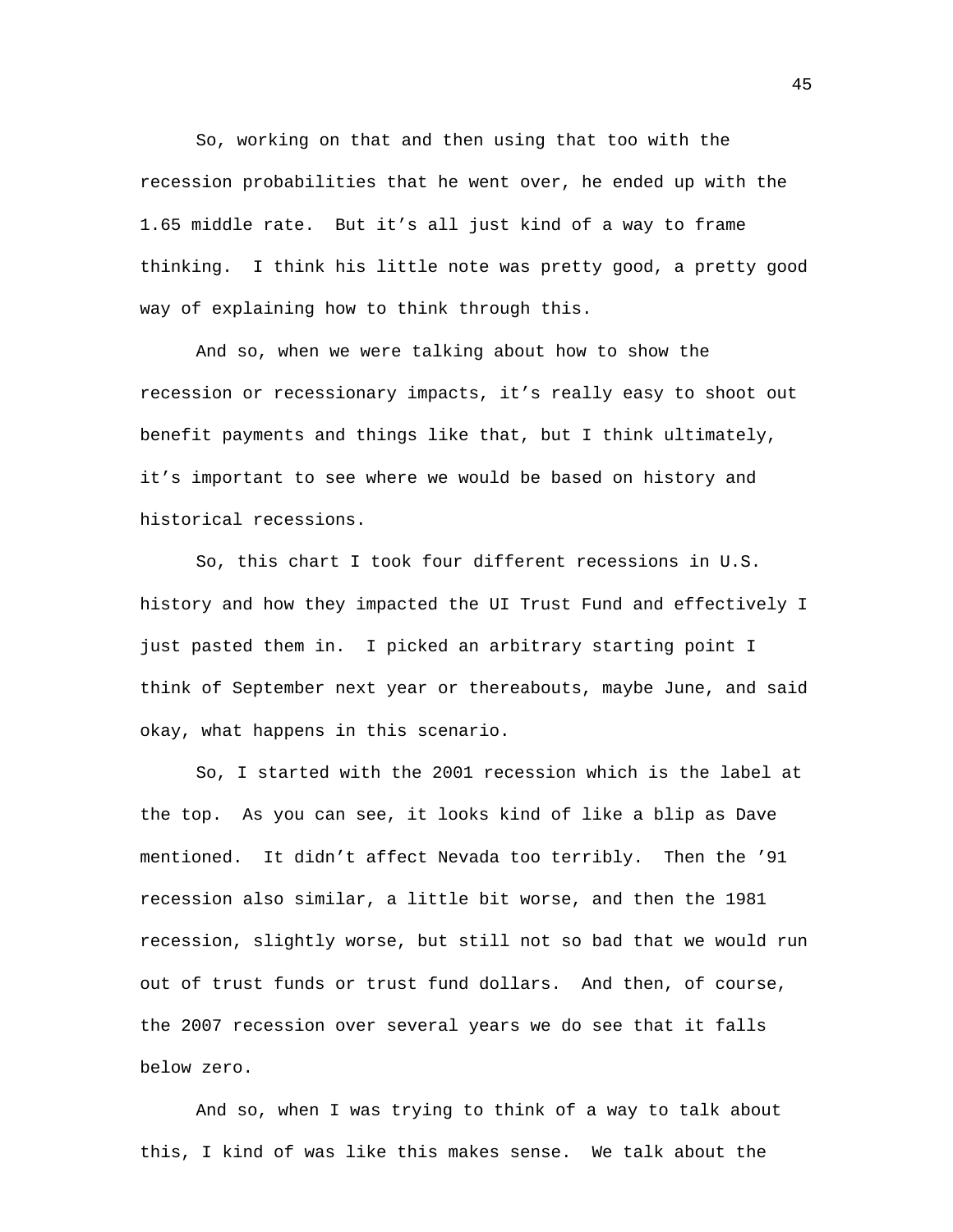average high cost multiple. We say in a recession at an average high cost multiple of 1.46, we are expected to last for about a year and a half with no other funding. This model assumes that we do get some funding and so we'd last just over two years.

Those little dashed north/south lines, I put those in there for reference for you as those would be the next Council meeting. So those are basically moments in time where you would be able to have another rate discussion. So it kind of gives you an idea of where you're at in history, so maybe by 2022 we are not out of funding yet and a decision can be made then to adjust the path.

But one of the things that's always stuck with me that Dave has talked about in the past was, you know, once you lock in the rate you're stuck there, so you don't want to be making a decision that six months down the line you wish you had done something different, so there's a lot to weigh because you're locked in for that next year. So, it's hard to know where the path is going to be, even this far out, but so that's why I threw those lines in there just so you guys could kind of see.

So this chart stretches way out. It's obviously full of assumptions, but just kind of gives you guys an idea of what kind of a recession would look like and what it would do to the trust fund.

So with that, here are five different rates that we are showing today. Obviously, we can do anything in-between, above, below. These are just five selected. The 1.85 rate on the right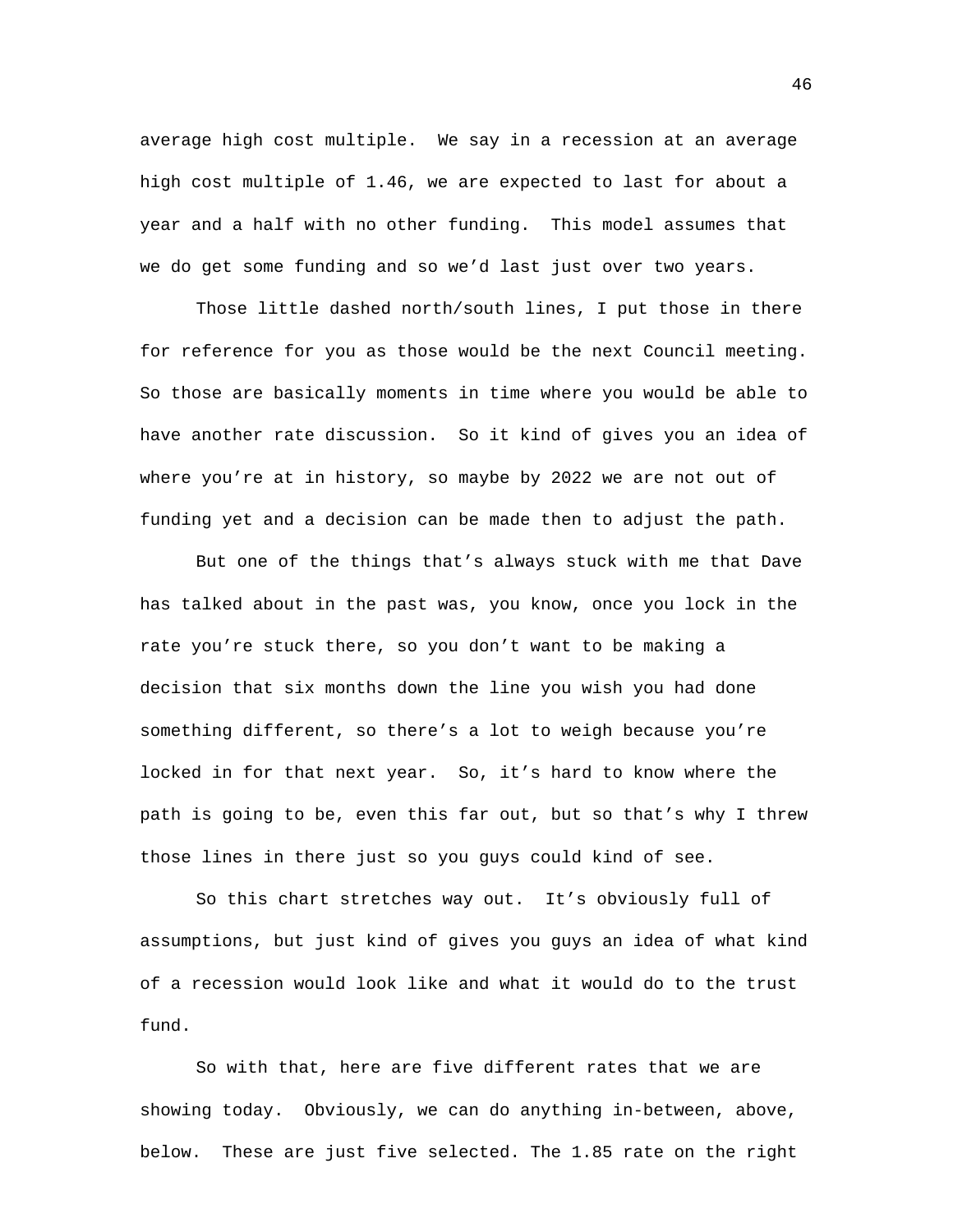is the current rate that we've had for 2019 and they're all onetenth off from each of that. Again, if we look at the top blue area, that is the state solvency measure. As I mentioned, it drops to around \$900M and is probably not worth talking about any further.

The various breakouts show the different expected intake to the fund. My benefit payment estimate, which I'll go into a little bit more in a second, and the in-fund balances under each rate scenario. I'll point out that the last part is the – or the last blue row is the average high cost multiple and each rate represents or each rate gives a 1.65 to 1.72 range on that. And then the lowest row shows what the costs would be at a per employee level at the average rate.

So the next slide is just my benefit payment forecast. As the last line showed it was – the red line is \$286M over that year. This stretches out as far as 2024 with my standard deviation of one or confidence interval of one standard deviation rather. So it just kind of gives you an idea of I'm expecting benefits to rise as we see higher weekly benefit amounts, but not incredibly. It's like a 6.4 percent rise relative to last year.

And then the next slide is a long run estimate of the trust fund balance under the baseline forecast, so using that benefit payment forecast and the tax rates, and it just kind of gives you a rate range, so the lowest red line is the 1.45 and the highest is 1.85 percent rate, and then the middle line is the 1.65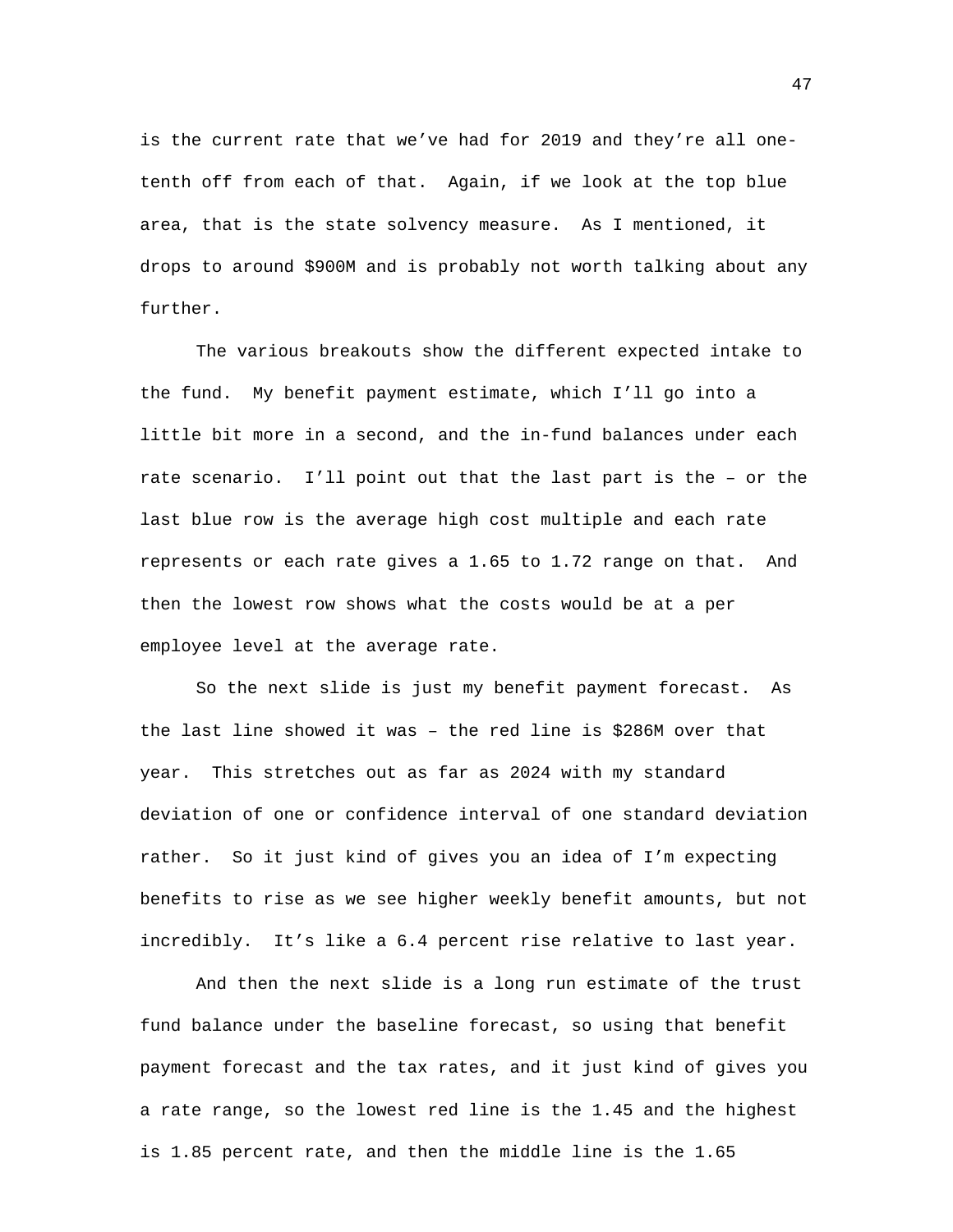percent rate. So, they mirror each other because they're all the same benefit forecast. They're just different revenue totals for each one in terms of contributions.

As you can kind of tell, there are also those north/south black dashed lines for the future ESC Council meetings, and then the dashed blue line represents an average high cost multiple of 2 which would be two years of recessionary level payments, and that's in there because that's like the next milestone I guess you could call it that would be in view.

Using last year's rate, so the 1.85 percent rate, you can see that we'll approach a 2.0 average high cost multiple by the end of calendar year 2021. And then in the middle rates, we approach a 2.0 average high cost multiple by June of 2022 and the lowest rate by June of 2023.

So just these are very – again based on a lot of assumptions stretched out very far. Forecasts like these tend to be real wrong when you get further out than a year or two, so it's just something to see.

And then the next slide just takes that same information and puts it in a table to kind of give you a better view and understanding. So this takes all those different rates that I showed that were on the proposed rate table and stretches them out and puts their balances in an average high cost multiple framework.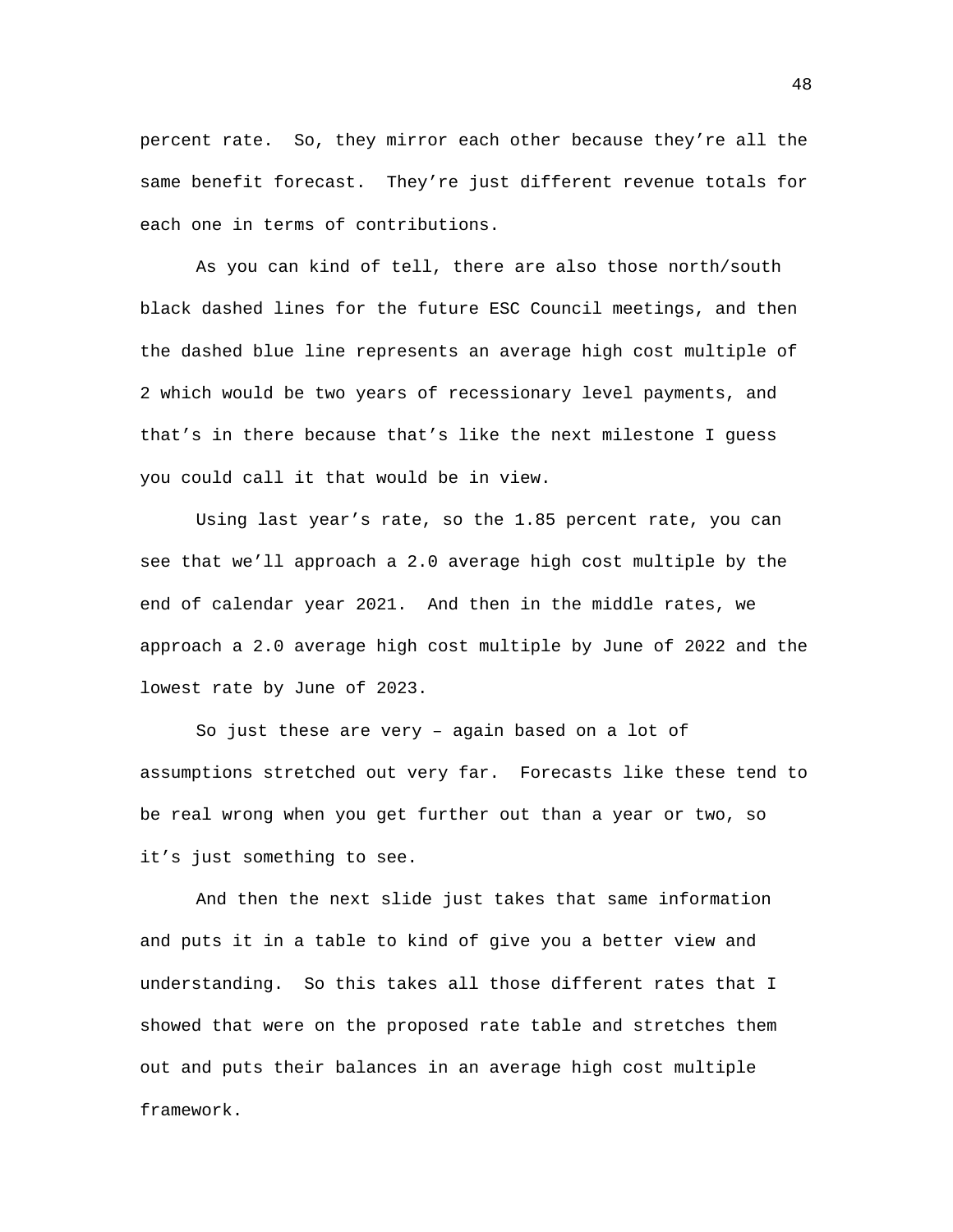So, you can kind of see the different breakouts. So, this holds for each future year at that rate constant. It's just an easier way to digest what it means rather than me having \$2.8B in a cell. I don't think that translates that well. And so, circling back, we'll land on the potential tax rates and Jeremey or I would be happy to answer any questions.

SUWE: Does the Council have any questions for either of these two presenters? If not, then at this time I want to move on to Agenda Item 8. I will again open the meeting up to public comment. Oops, sorry, I'm not done. Moving ahead, sorry, tax schedule explanation.

ROBERTS: Good afternoon, Mr. Chairman and members of the Council. My name is Edgar Roberts and I serve as the Chief of Contributions for the Employment Security Council. This meeting and regulation workshop are held for the Council members to receive information and recommend a tax rate schedule to the Administrator for calendar year 2020.

Turning to slide 2, the Administrator sets the tax rates each year by adopting a regulation per NRS 612.550. In addition, pursuant to NRS 612.310, it is the role of the Employment Security Council to recommend a change in the contribution rate whenever it becomes necessary to protect the solvency of the Unemployment Compensation Fund.

Turning to slide 3, this slide outlines the meeting schedule for setting the 2020 tax rate. After today's meeting,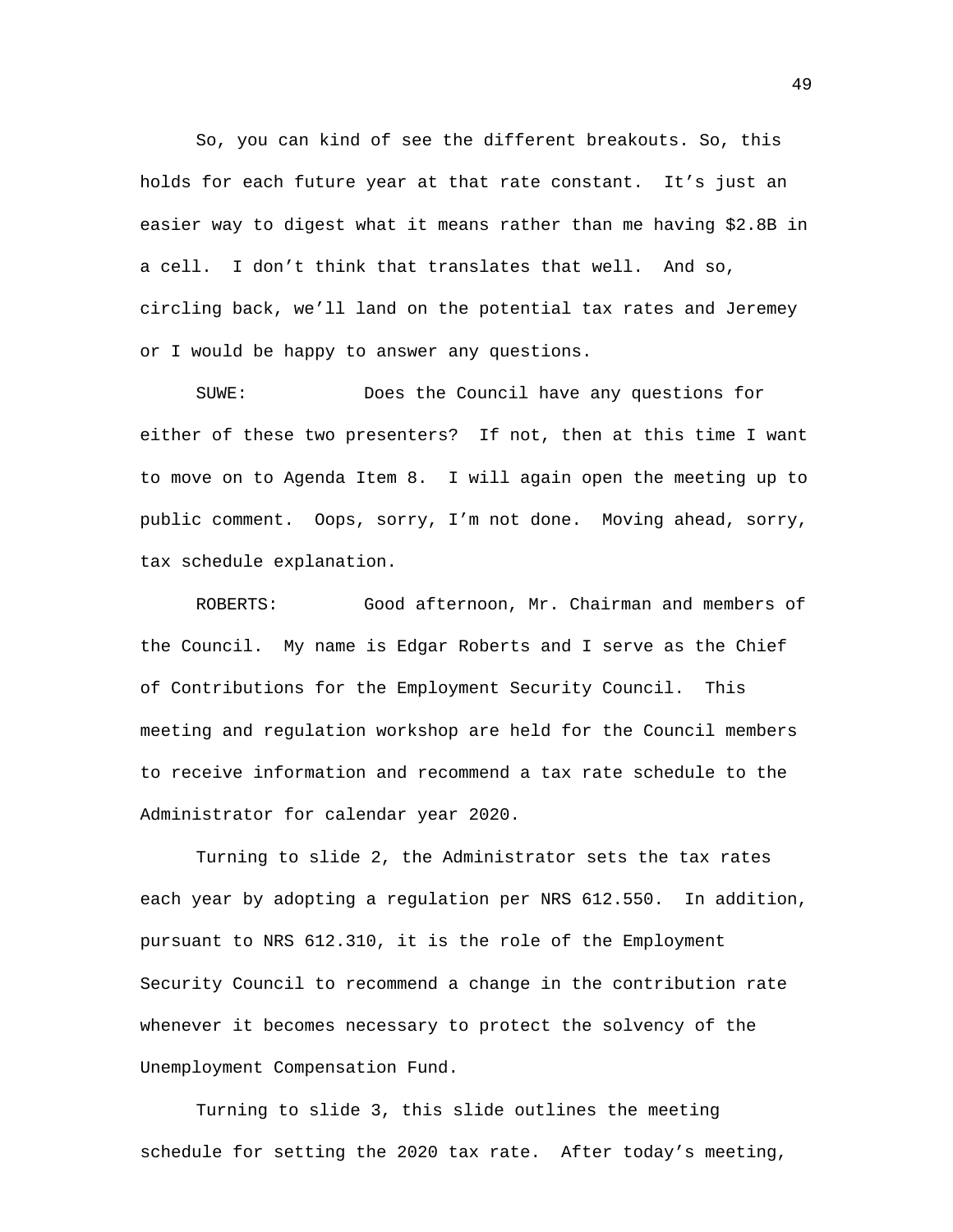the Small Business Workshop is scheduled for October 23rd and the public hearing to adopt a regulation is scheduled for December  $5<sup>th</sup>$ .

Turning to slide 4, employers are required to pay Federal Unemployment Tax or FUTA of 6 percent on the first \$7,000 of an employee's wages unless the employer pays payroll taxes under a state program which reduces the Federal Tax to .6 percent. The 5.4 percent reduction in the tax rate lowers the amount due for the Federal payroll tax per employee from \$420 to \$42. The UI contribution section validates Federal tax payments with the IRS through yearly certification reports to the IRS for all employers.

Turning to slide 5, the State Unemployment Tax or SUDA, collected from Nevada employers is deposited into a UI trust fund. Monies from the trust fund are used to pay unemployment benefits to qualified workers. SUDA is paid by employers and cannot be deducted from employee's wages. SUDA rates vary according to an employer's experience with unemployment.

Turning to slide 6, at the core of the unemployment insurance program is a rating system known as Experience Rating. To be in conformity with Federal law all states are required to have a method of experience rating that has been approved by the U.S. Secretary of Labor.

The Nevada rating system works as follows. The rate for all new employers is 2.95 percent of taxable wages. The annual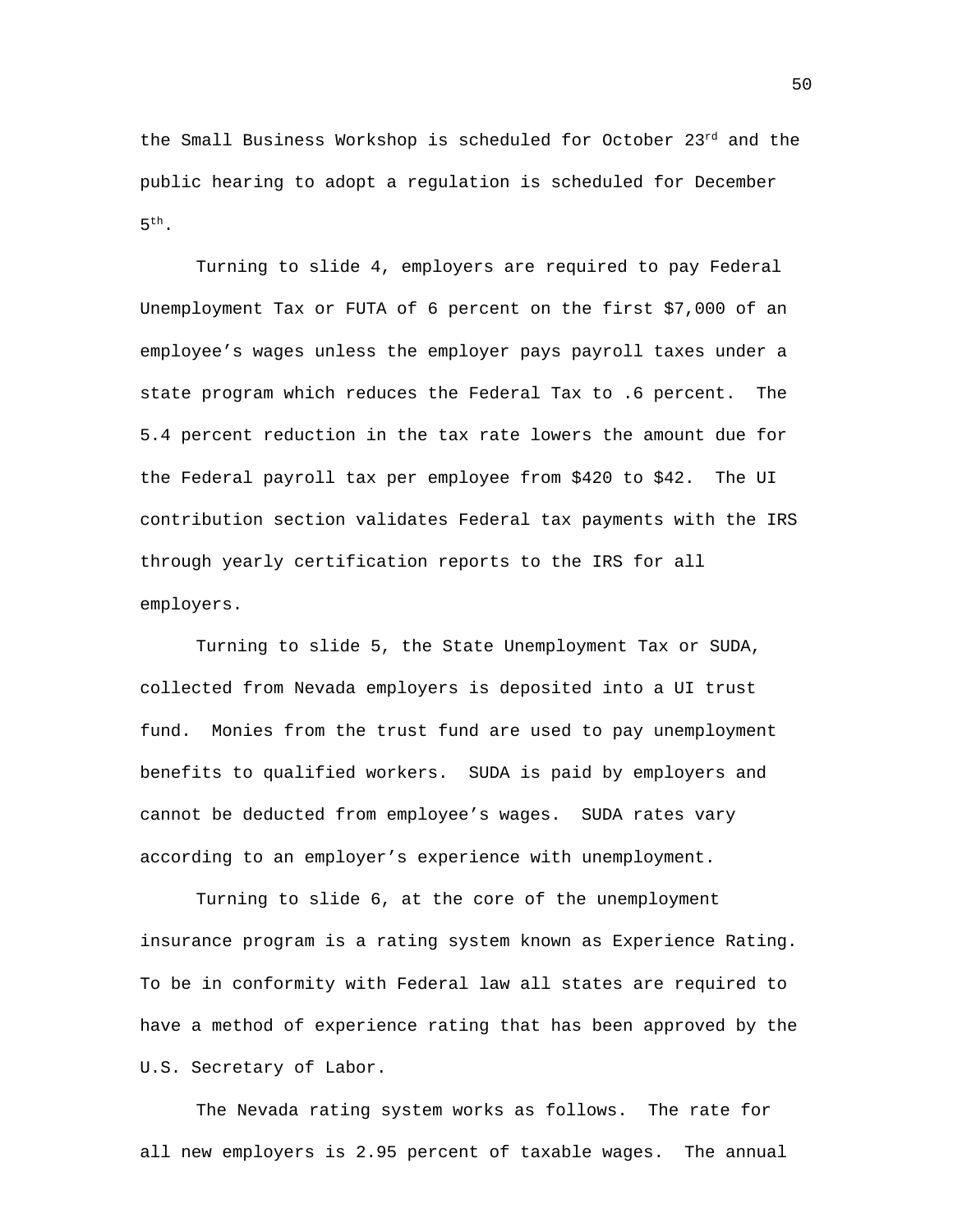taxable wage base or taxable limit is the annual figure calculated at 66-2/3 percent of the annual average wage paid to Nevada workers. Unemployment insurance taxes are paid on an individual's wages up to the taxable limit during the calendar year.

Turning to slide 7, the UI taxable wage limit in 2019 is \$31,200 per employee. Effective January 1, 2020, the taxable wage limit will be increasing to \$32,500 per employee. Employers pay at the new employer rate of 2.95 percent for approximately three and a half to four years until they are eligible for an experience rating. Once eligible for an experience rating, an employer's rate can range from .25 percent to 5.4 percent depending on the individual employer's previous experience with unemployment.

The 18 different tax rate classifications are outlined in NRS 612.550. The annual tax rate schedules adopted through the regulatory process applies only to experience rated employers. The standard rate established by Federal law is 5.4 percent. Rates lower than 5.4 percent can only be assigned under a state's experience rating system approved by the Secretary of Labor.

The intent of an experience rating system is to assign individual tax rates based on an employer's potential risk to the trust fund. Employers with higher employee turnovers are at a greater risk to the fund and pay higher rates than those with lower employee turnovers.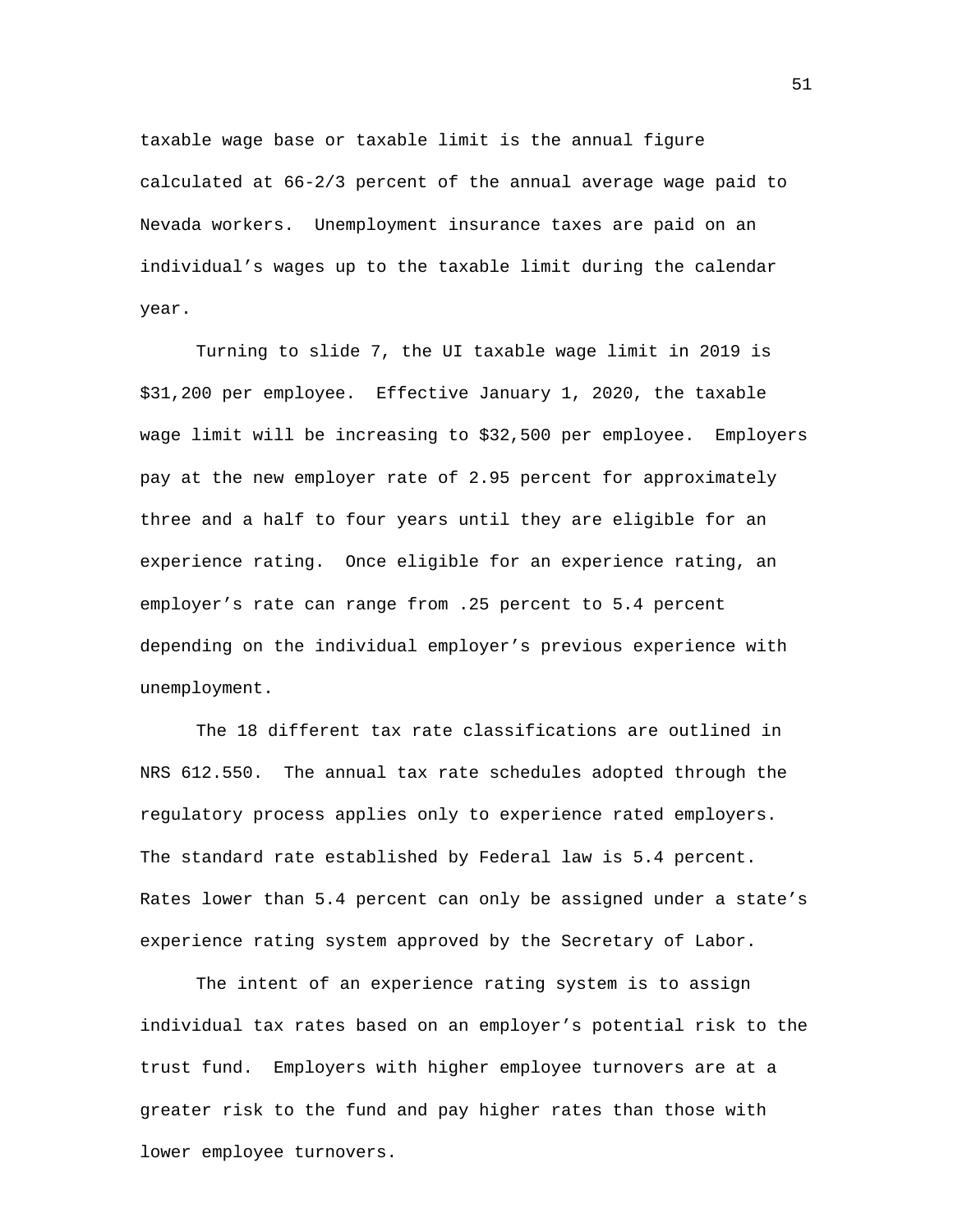As displayed on slide 7, in 2019 experience rated employers' annual cost per employee for unemployment insurance ranged from \$1,684 per employee to \$78 per employee. In calendar year 2020 the maximum annual cost per employee will increase slightly by 4 percent due to an increase in the average annual wages and the annual taxable wage limit.

Turning to slide 8, to measure an employer's experience with unemployment, Nevada, along with a majority of the states, use the reserve ratio experience rating system. Under this system, the Division keeps separate records for each employer to calculate their reserve ratio each year.

In the formula used to calculate each employer's reserve ratio, we add all contributions or UI taxes paid by the employer and then subtract the benefits charged to the employer. The result is divided by the employer's average taxable payroll for the last three completed calendar years. This calculation establishes the employer's reserve ratio.

The purpose of using this method is to put large and small employers on equal footing without regard for industry type. For example, if an employer paid \$60,000 in contributions at \$20,000 in benefit charges with an average taxable payroll of \$400,000, the employer would have a reserve ratio of a positive 10 percent. The higher the reserve ratio the lower the tax rate for the employer. If the employer has received more benefit charges than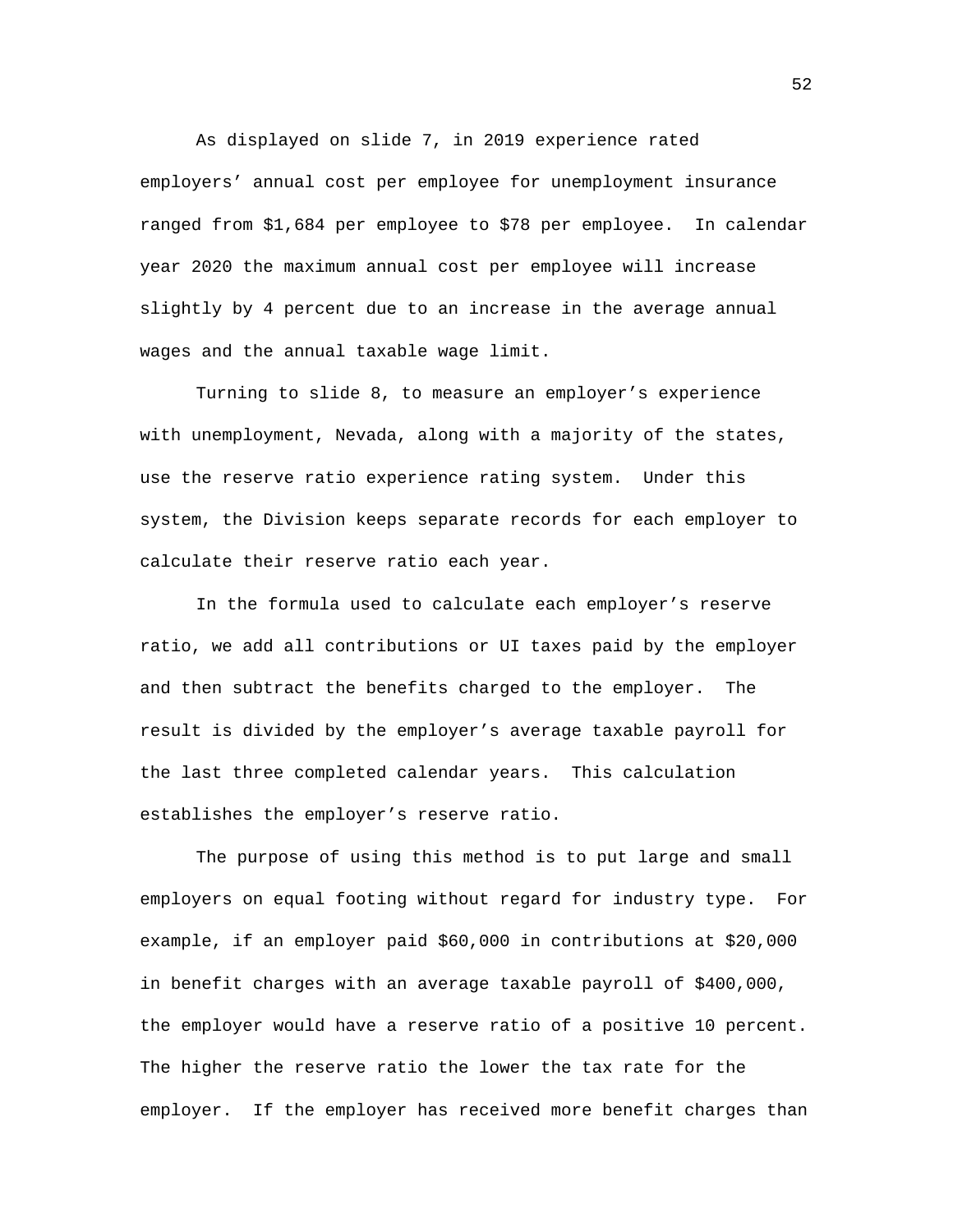they have paid in taxes, the employer's reserve ratio will be negative, and the employer will generally have a higher tax rate.

Turning to slide 9, each employer's reserve ratio is applied to an annual tax rate schedule to determine which rate classification will apply to the calendar year. Before setting the annual tax rate schedule for the next calendar year, NRS 612.550 requires the Administrator to determine the solvency of the trust fund as of September 30<sup>th</sup>. Projections are then developed for the next calendar year.

Those projections include estimates of the number of active employers, the amount of taxable payroll, the amount of UI benefits that will be paid and the estimated revenues that the trust fund will need to meet those benefit payments and maintain solvency. Under the employer reserve ratio data, several possible schedules are produced with a variety of average tax rates and revenue projections.

Now let's look at the 2020 estimated tax rate schedules handout. It looks like this. It's a booklet in your packet that has all the tax rates. In the estimated tax rate schedule handout, we have provided the Council with five tax rates to consider. This information, along with any public comment, will assist you in giving the Administrator a recommendation for the 2020 average tax rate.

The detailed tax schedules display the reserve ratio, increments between rates, ratios assigned to each rate, the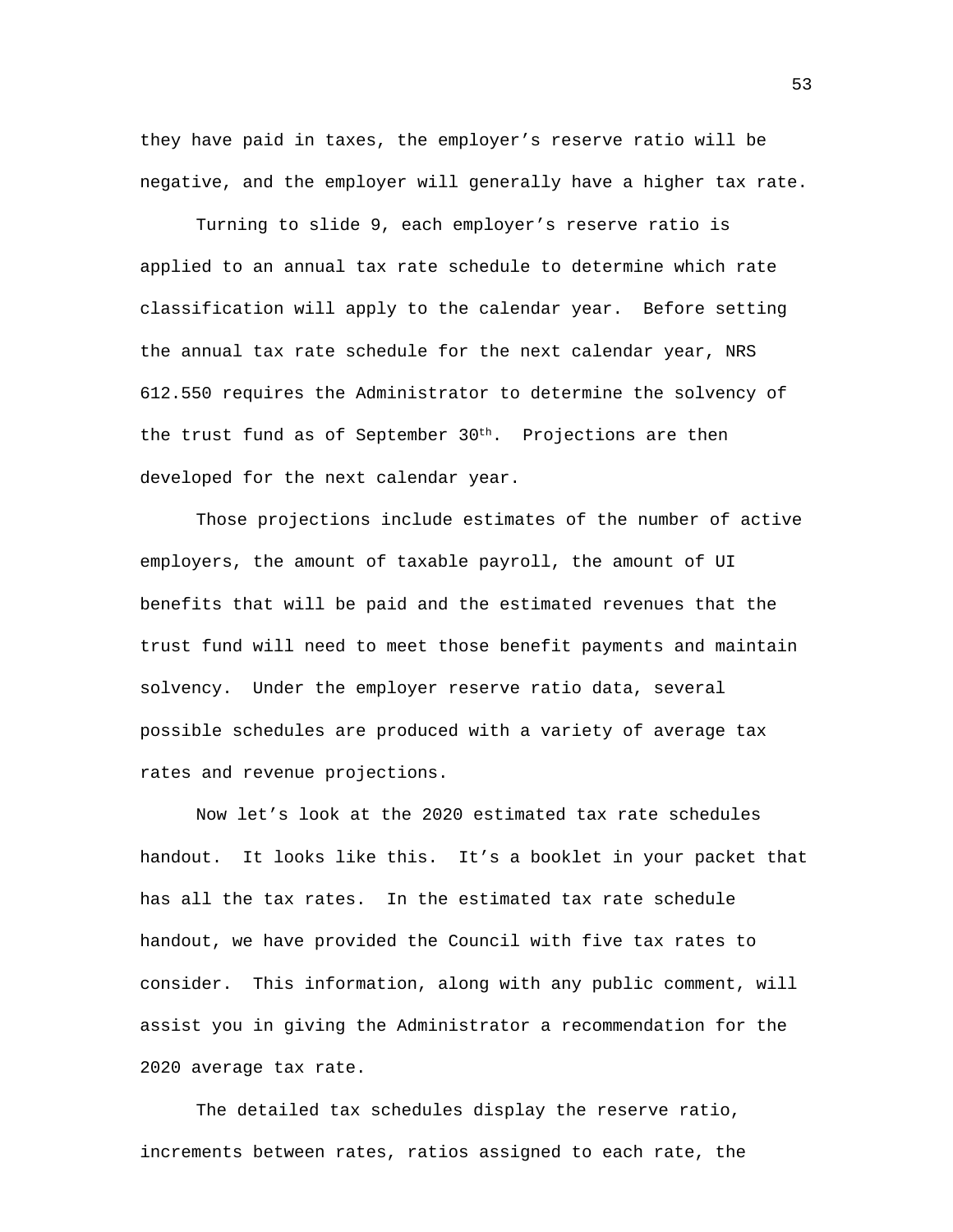estimated number and percentage of employers in each rate category, the estimated taxable wages with percentages and the projected total revenue.

Turning to slide 10 of this presentation and in your rate book you'll see as an example we will look at the rate of 1.85 percent which is the existing tax rate. In this schedule as well as others in your handout, the 18 tax rates displayed in the fourth column of the charts do not change. These rate classes range from .25 percent to 5.40 percent fixed by statute NRS 612.550.

Furthermore, the statute requires the Administrator to designate the ranges of reserve ratios to be assigned to each tax rate classification for the year and increments between the reserve ratios must be uniform per NRS 612.550. In the estimated tax rate schedule of 1.85 percent, the reserve ratio ranges are from a positive 15.4 to a negative 10.2 with increments of 1.6 between each of the reserve ratios.

In this example, if an employer's reserve ratio is a positive 15.4 or better, the employer receives the lowest rate of .25 percent. An employer with a reserve ratio of less than a negative 10.2 percent would receive the highest rate of 5.40 percent. And the rest of the employers fall somewhere inbetween.

In this rate schedule, approximately 10.3 percent of the eligible employers are in the lowest rate of .25 percent, and 4.7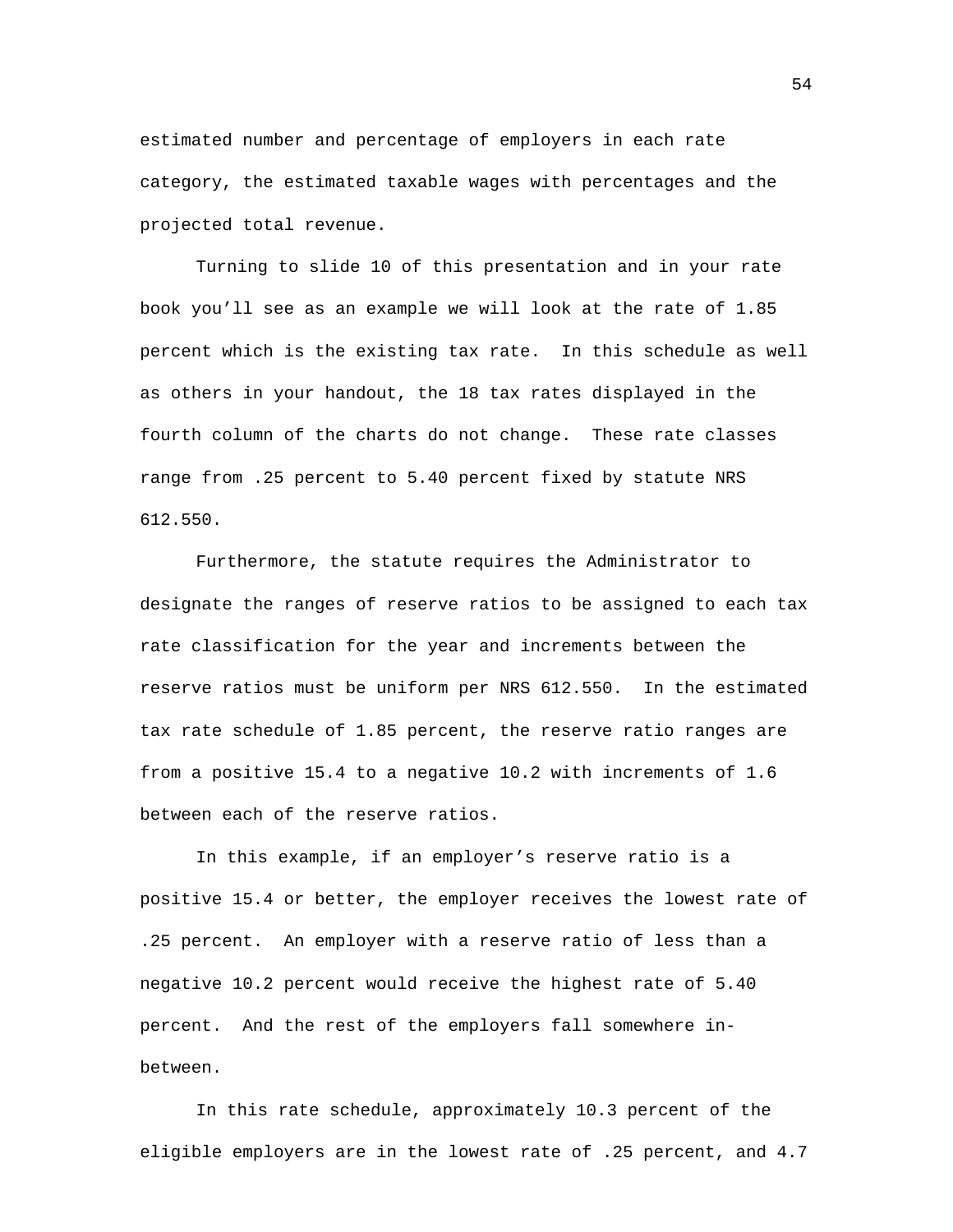percent of eligible employers are in the highest rate of 5.40 percent. As you review various schedules, you will see the number of employers change in each of the estimated tax rate schedules.

Out of the 79,354 total employers as of September 30, 2019, there are 52,363 employers eligible for experience rating which we estimate under the first schedule would generate \$605.4M in revenue to unemployment trust fund. In addition, \$67.85M from new employers at the 2.95 percent not eligible for experience rated is added for a total revenue of \$673.29M attributed to the average rate of 1.85 percent.

Turning to slide 11, this rate schedule displays the detail for an average rate of 1.75 percent. To achieve this average rate, the range of reserve ratio is from a positive 14.8 percent to a negative 10.8. The estimated total revenue decreases to \$636.88M and the number of employers in each rate classification shifts with 11.8 percent of eligible employers being in the lowest rate of .25 percent and 4.6 percent of eligible employers being in the highest rate of 5.4 percent.

The last slide, slide 12, this chart displays the summary of the average rates of 1.45 percent through 1.85 percent. The summary shows the ranges of reserve ratios, increments, average UI tax rate, estimated revenue, the distribution of eligible employers within each class, and as a note you will also see on each rate schedule that there is an additional .05 percent tax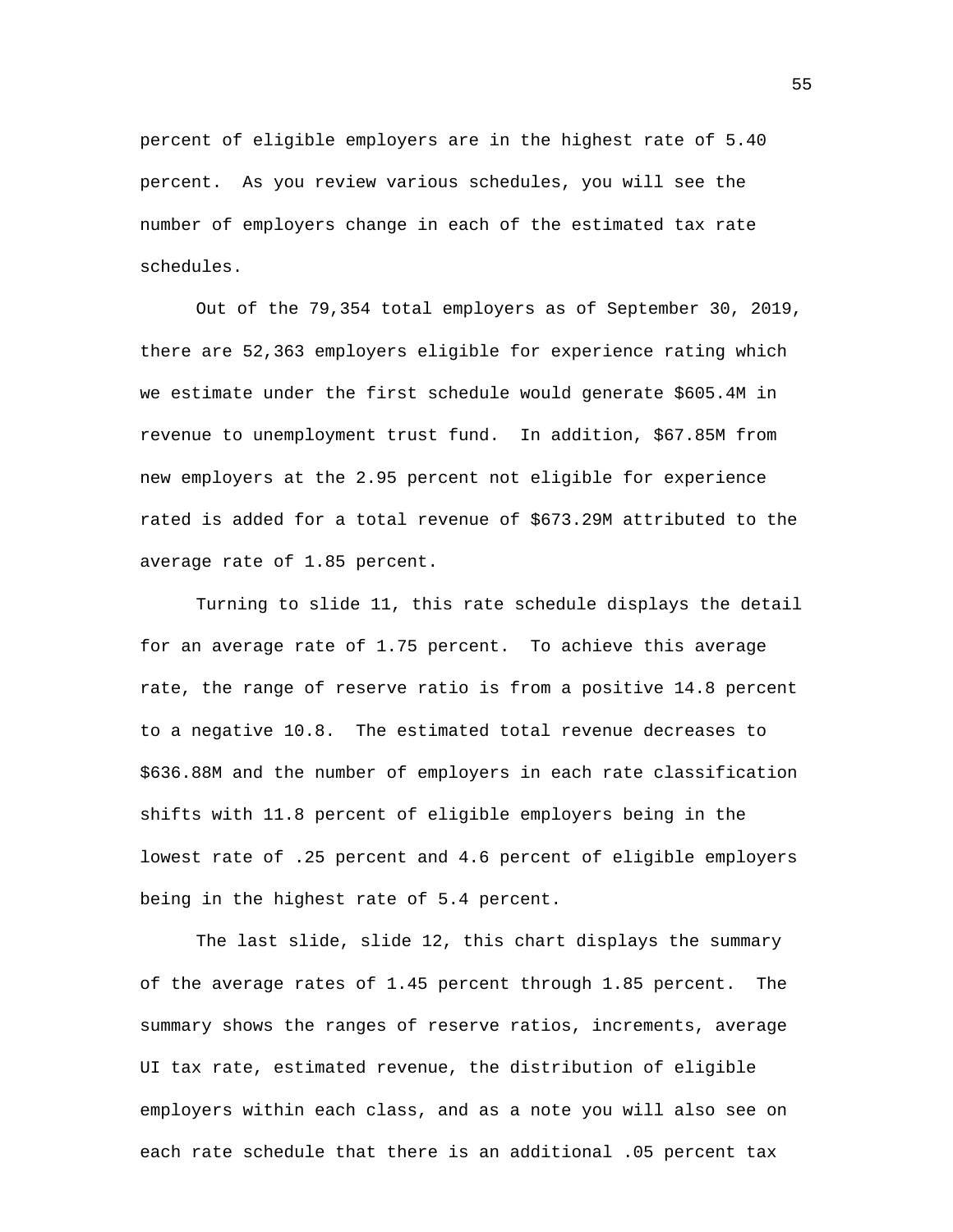for the career enhancement program which is a separate state training tax set by statute, NRS 612.606.

And for the record, no written comments have been received by the contribution section on the impact of any potential rate change. Mr. Chairman and members of the Council, this concludes my presentation. Thank you.

SUWE: Thank you, Edgar. Do any of the Council members have any questions for Edgar? Okay, hearing none, we will now move on to Agenda Item 8. I will again open the meeting up to public comment. Remember to state your name, title and who you represent for the record. We'll start in Las Vegas. Mr. Susich, can you tell me is anyone there wishing to speak?

SUSICH: No, no comment here.

SUWE: Anyone in Carson City that would care to comment on the presentation so far? Seeing none, we will move on. We will now have Council discussion on the rate recommendation. Members, please remember to state your name for the record. Would any Council members care to start the discussion on a possible rate recommendation?

Well I'll start, Fred Suwe. I'm glad we didn't go with 1.95 last year. We sure came close to doing that, and it turns out projections, while they were wrong, we certainly didn't take any hits. And I guess one of the questions that was raised which I certainly would entertain discussion on it, is what is our goal? What do we want the high cost multiple to be?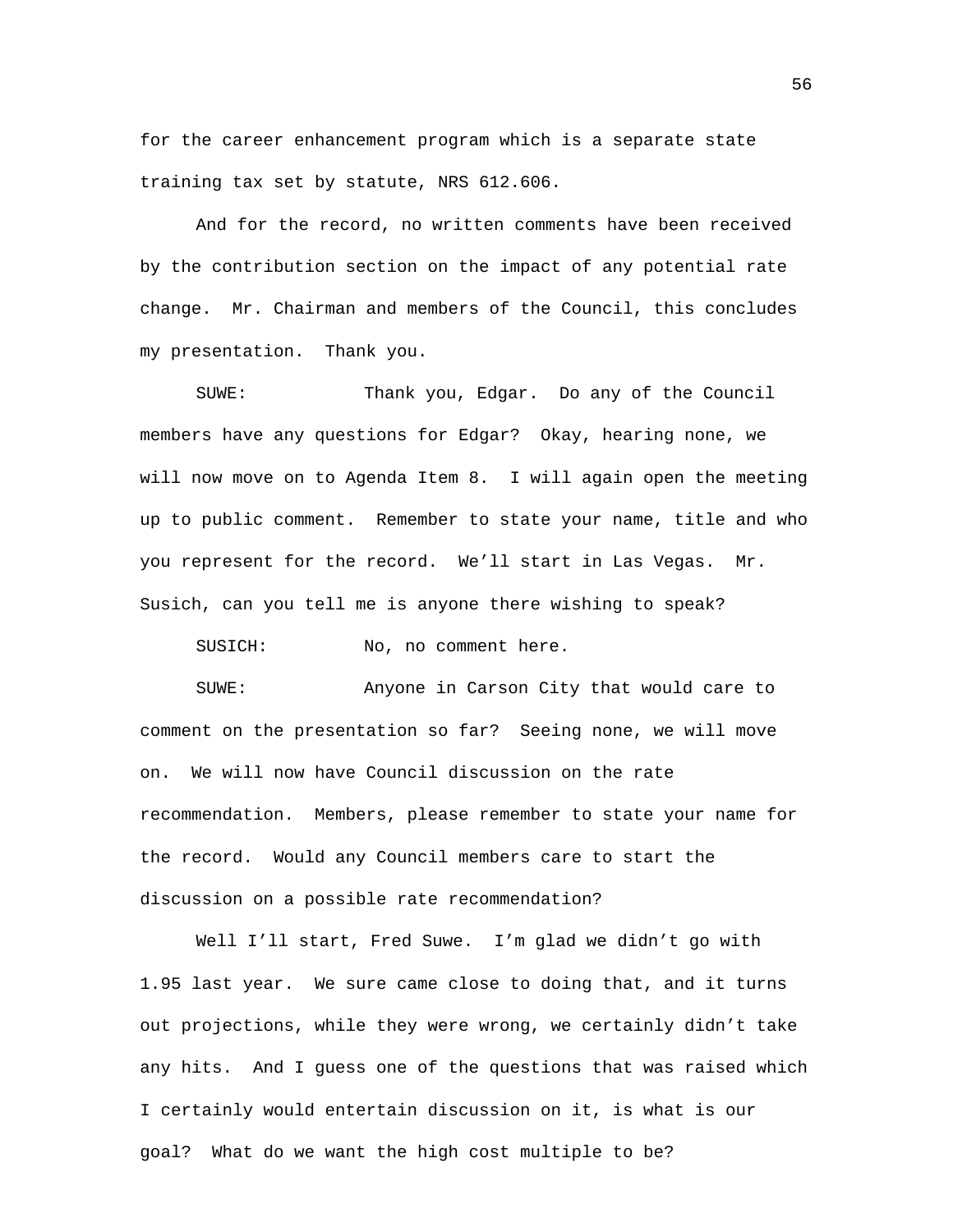So, we're at 1.46 and it seems to me that given our history, unless we had a repeat of 9/11, we're not likely to come anywhere close to that in a 12-month period of time between now and this time next year. So, just to start the discussion, it would seem prudent to me that even if we just wanted to maintain, we'd have to lower the current rate – we'd have to consider lowering it considerably just to maintain the 1.46.

CAPELLO: Alessandro Capello for the record. I don't – it would be such a low rate that like it would be difficult to maintain a 1.46 over the year without a recession or something – without benefit payments rising, it would be difficult just on the current tax rate path.

SUWE: Anyone – any other Council members have any discussion, any thoughts?

SUSICH: This is Tom Susich down in Las Vegas. I was just wondering; we've got a balance of about \$2B in the trust fund now. I don't know, is there any – it also looks like we're not in the highest states with regard to solvency, but we're in pretty good shape. Is there a goal that we want to reach for a balance, a sustained balance in the trust fund?

CAPELLO: Alessandro Capello for the record. That was one of my slides for you all to try to come up with maybe a number or, you know, some sort of guidance. There isn't a right answer necessarily. It's based on our experience and what we know from history, and you can decide however you like.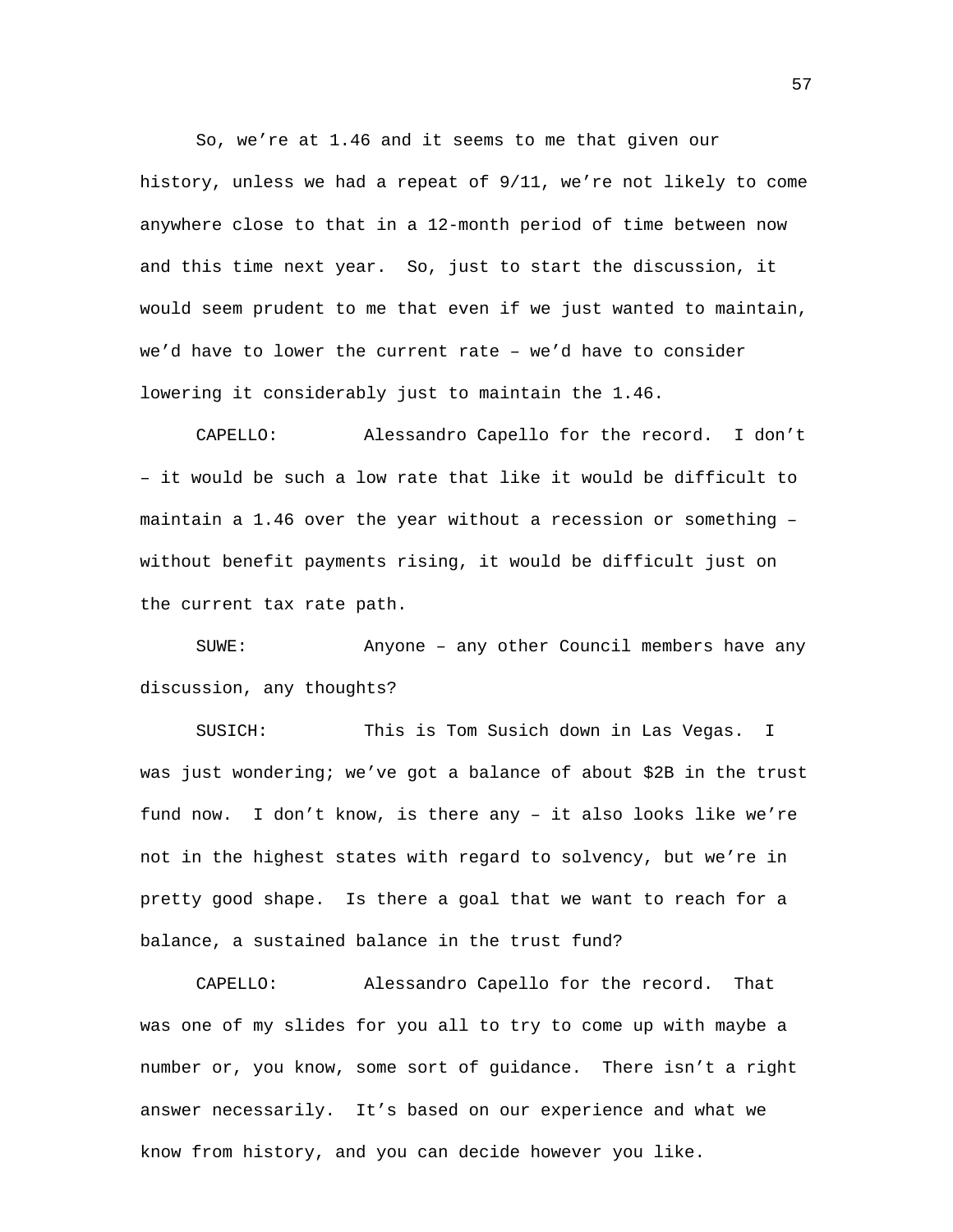SUSICH: This is Tom Susich again. I noticed that no matter, even if we go with the lowest rate that we have on our charts, we still will be receiving additional revenue, is that correct? In other words, based on our projections.

CAPELLO: Alessandro Capello, yes, so even under the 1.45 rate, which is the lowest rate that I had on the table, it should be on the screen, the net change in the fund, which is towards the middle of the table, is \$327.9M. And again, this is the baseline forecast, so this is my – if things continue to go about how they've gone for the last couple years, this is what I expect to happen.

That benefit payment chart with the spread or the confidence interval, if there is a recession or something happens in the next year, that starts to change. But yes, under that scenario, the \$327M net change would still see positive growth, so the ending fund balance this time next year would be around \$2.17B.

SUSICH: But as I understand it from presentations, we have about a 40 percent chance of a recession in the next year? Is that right?

CAPELLO: Alessandro Capello. Yes, so and that was what kind of Dave used the expected value chart which is also in mine. I stole his slide. But we just – we're trying to show that these are not assurances, you know, from here on out.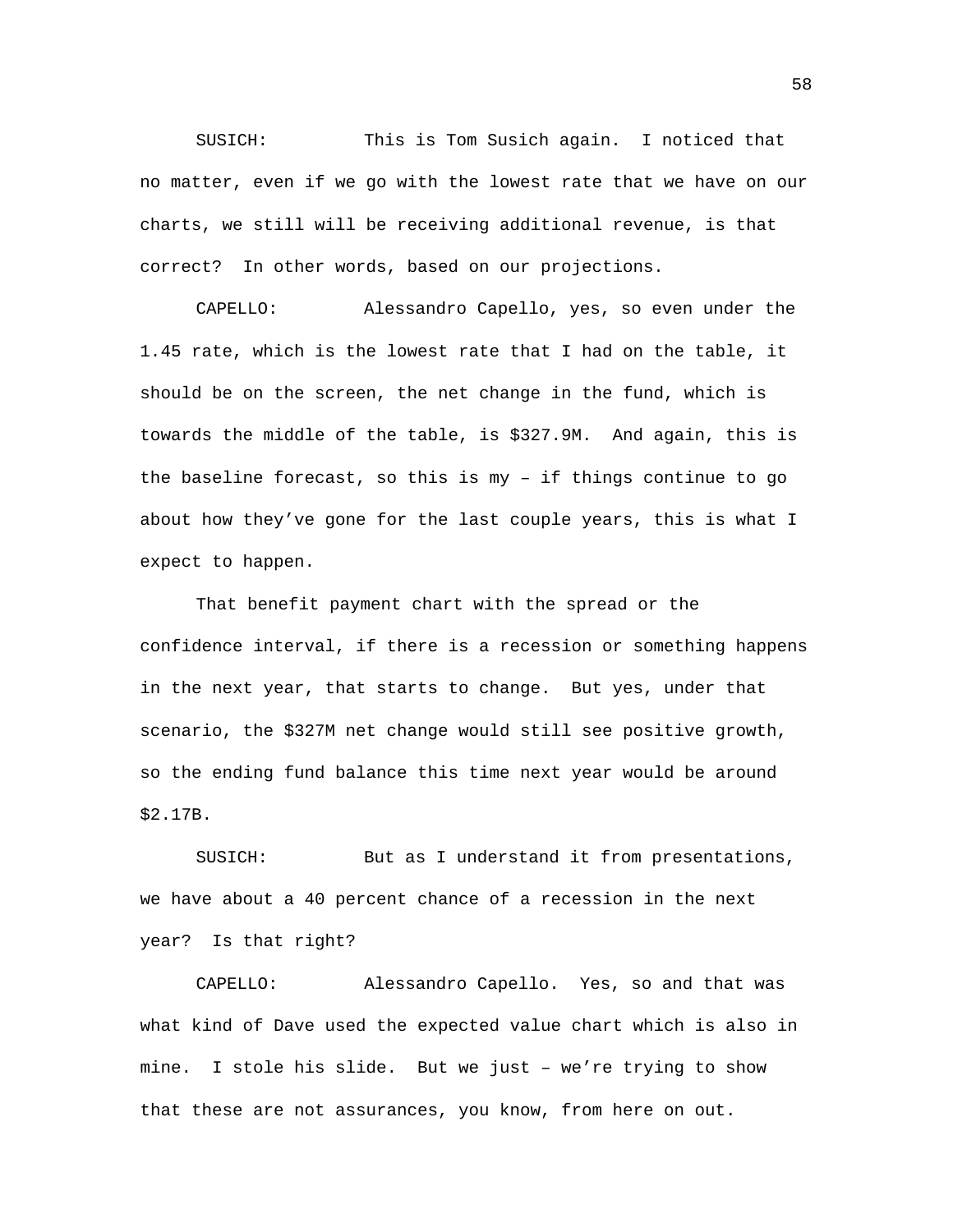So, that was kind of a way to say okay, we could continue to carry the rate that we've had which is a relatively high rate as I kind of showed where we're at relative to the other states and continue to aggressively grow the fund if we deem that it's more important to have a very high average high cost multiple, which is totally a fair argument to make considering our experiences.

But at the same time, if we're not so sure that there is not going to be a recession, do we want to kind of hedge a little bit, and so that was kind of the logic behind the expected value was what's a balance? So those were kind of ways to think about that.

SUWE: Anyone else?

SUSICH: Does the Administrator have any recommendation as to what she thinks would be a reasonable rate?

GAA: Kimberly Gaa, for the record. It's my understanding that the Council's convening is intended to make the recommendation to me based on the information provided here, so I wouldn't be weighing in on making a recommendation to the Council. But I can appreciate the data that has been presented by our research and analysis division. So, yeah, I wouldn't be weighing in on making a recommendation.

SUSICH: I understand.

BERNAL: This is Flor Bernal, for the record. One of the things that comes to mind is, you know, if the Council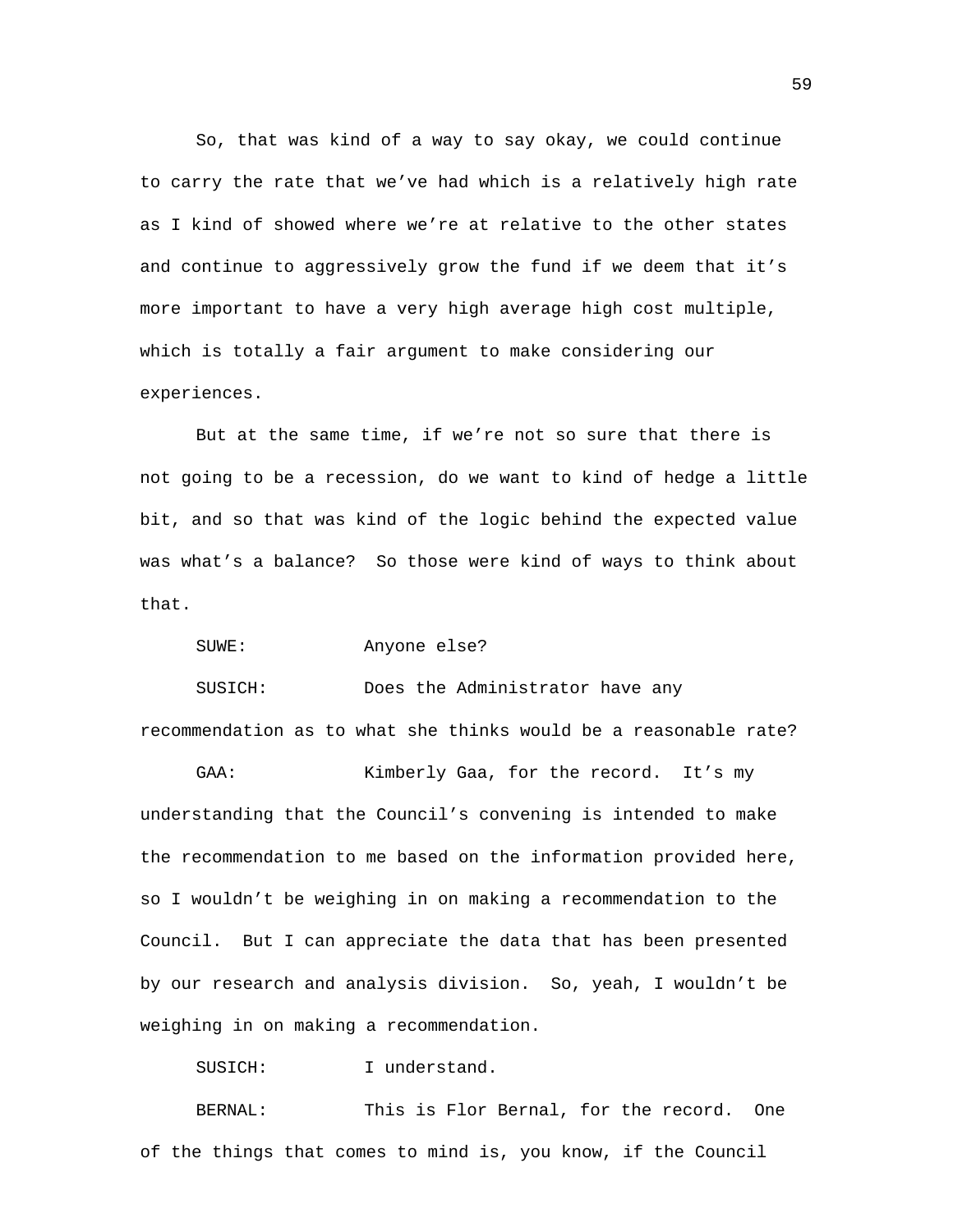does decide to decrease the rate, say for example 1.75, will that cause an additional hardship if and when the Council has to increase the rate?

Say for example, we go into a recession in 2021 and we decide to have the need to increase for this rate. Is that increase going to cause a further hardship to the employers because now they have higher costs while during the recession?

SUWE: Fred Suwe. That's a very valid concern. The good news is we get to revisit this in 12 months. So, anything that would happen would be incremental and we could incrementally change again in 12 months.

Quite honestly, the 1.46 high cost multiple is really high, and so just throwing out my thought is I think the 1.65 is really good middle ground cause even if you look at the circles chart, you're still taking in more revenue than you're spending in benefit payouts.

CAPELLO: Correct. Alessandro Capello, for the record. Yeah, so if you look at the last row on slide 24 of my presentation, the 1.65 rate is the, and I wish I could make them balance out and even, but the chart didn't let me, but the 1.65 is right in the middle of those five different rates. And yes, more than half of UI contributions would go to trust fund growth.

So we would still be growing the fund at a pretty decent clip, especially by historical standards. You look back at all these other years where it's a sea of red and then these last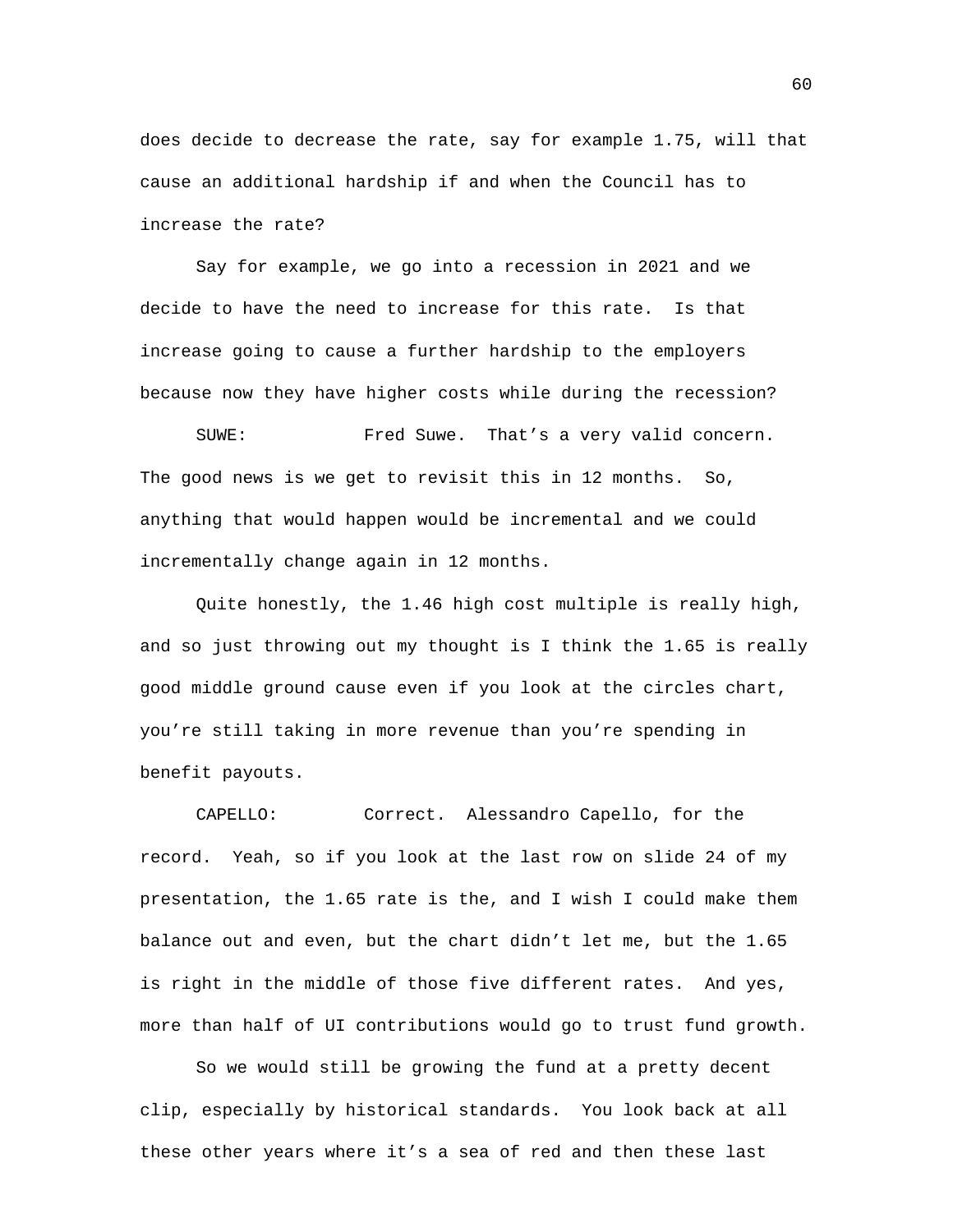several years where we've been very good about building the trust fund. Now we had to but with all those – yes, we'd still see trust fund growth.

[crosstalk]

SUWE: Fred Suwe. I'm – I can't put my finger on the chart you made that showed the high cost multiple with the different tax rates. Do you happen to know what chart number that was? Oh, here it is, 28. Or no, there was another one I thought. Anyway, it just seems to me that for the next year – oh, here it is, 31.

CAPELLO: 32, yes.

SUWE: Right, 32. That even at 1.65 we're looking to increase the high cost multiple to from 1.46 to 1.69. I mean I don't want to drop the 1.45, but that's pretty high.

CAPELLO: Alessandro Capello. Yeah, so I mean and especially in the historical level, like we're in new charted territory for Nevada and its trust fund, so that was kind of – I was laughing about this because historically – well in the last several years we've just been worried about building the fund, building the fund, building the fund, building the fund, and this is kind of the first time where we go okay, we're gotten to some part of that at least, and so making a rate decision is a little more difficult because it's not so clear what the easy rate to pick is.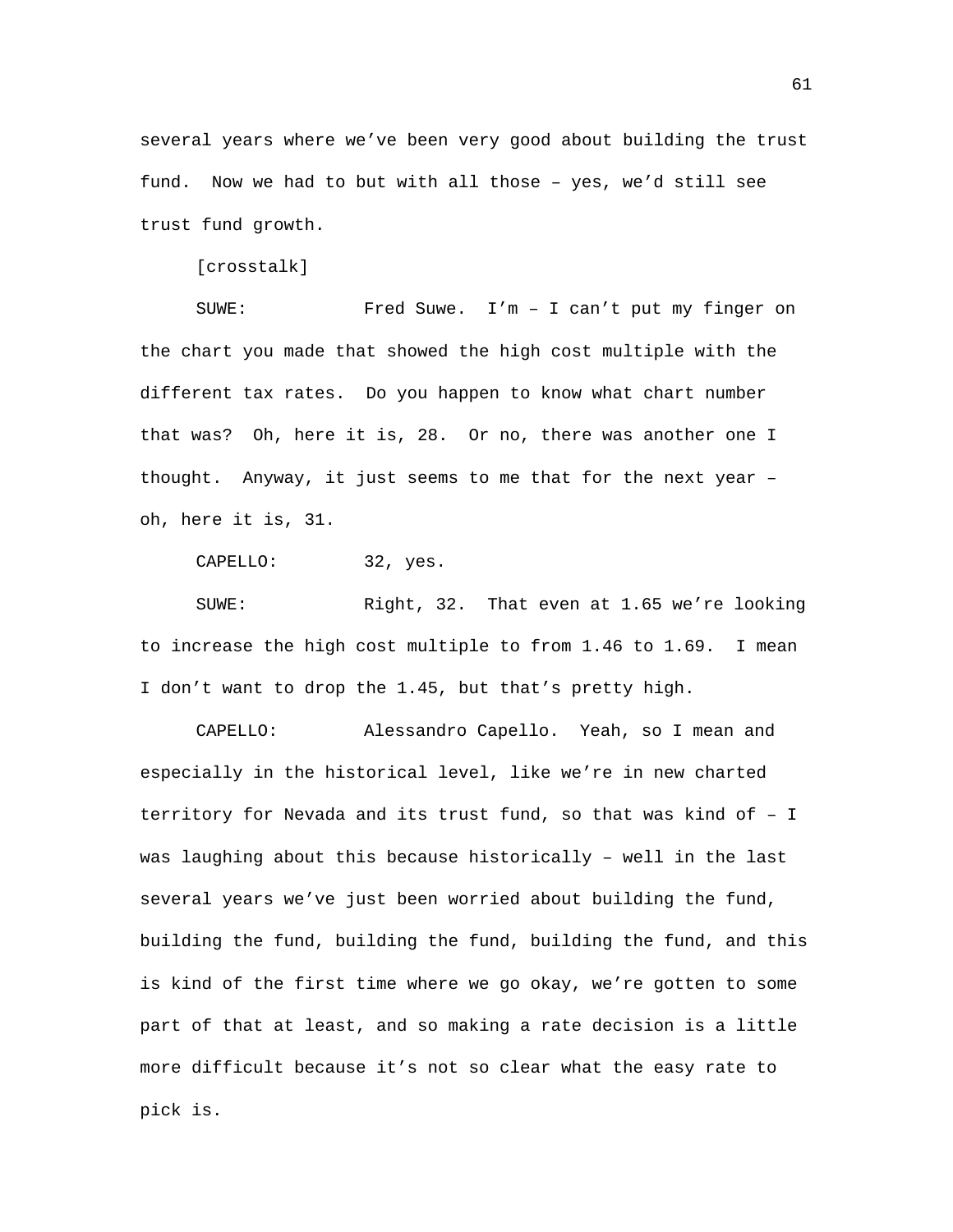So, yeah, under these base line assumptions if we – if the economy grows forever and we have the trust fund tax rate above that benefit cost rate, so one of those slides where that blue area is growing, if that continues to be above zero, the average high cost multiple will continue to rise with that. So, all these rates would have that blue area grow.

SUWE: Okay, and I know for the new Council members, a lot of numbers are being thrown out here, but let me just reiterate what the high cost multiple means. It's that you're anticipating how much time do you have before you would deplete the fund. And so, what we're saying is if it's 1.0, you've got a year before you deplete it. So if you're at 1.5, you've got 18 months. Well we're going to meet in 12 months.

CAPELLO: Alessandro Capello again. Correct. So, the average high cost multiple says with no other funding, so that doesn't even count the contributions that you would be taking in the meantime. You still generate revenue even during a recession. Employers, they still are supposed to pay the UI taxes, things like that.

So you do see some funding, so if you look at that, the recession scenario chart, that's why that 2007 recession scenario lasts longer than 1.46, you know, 18 months, because we do have revenue coming and in that meantime so it continues to push that back. So, yeah, even with we'd have 12 months and probably a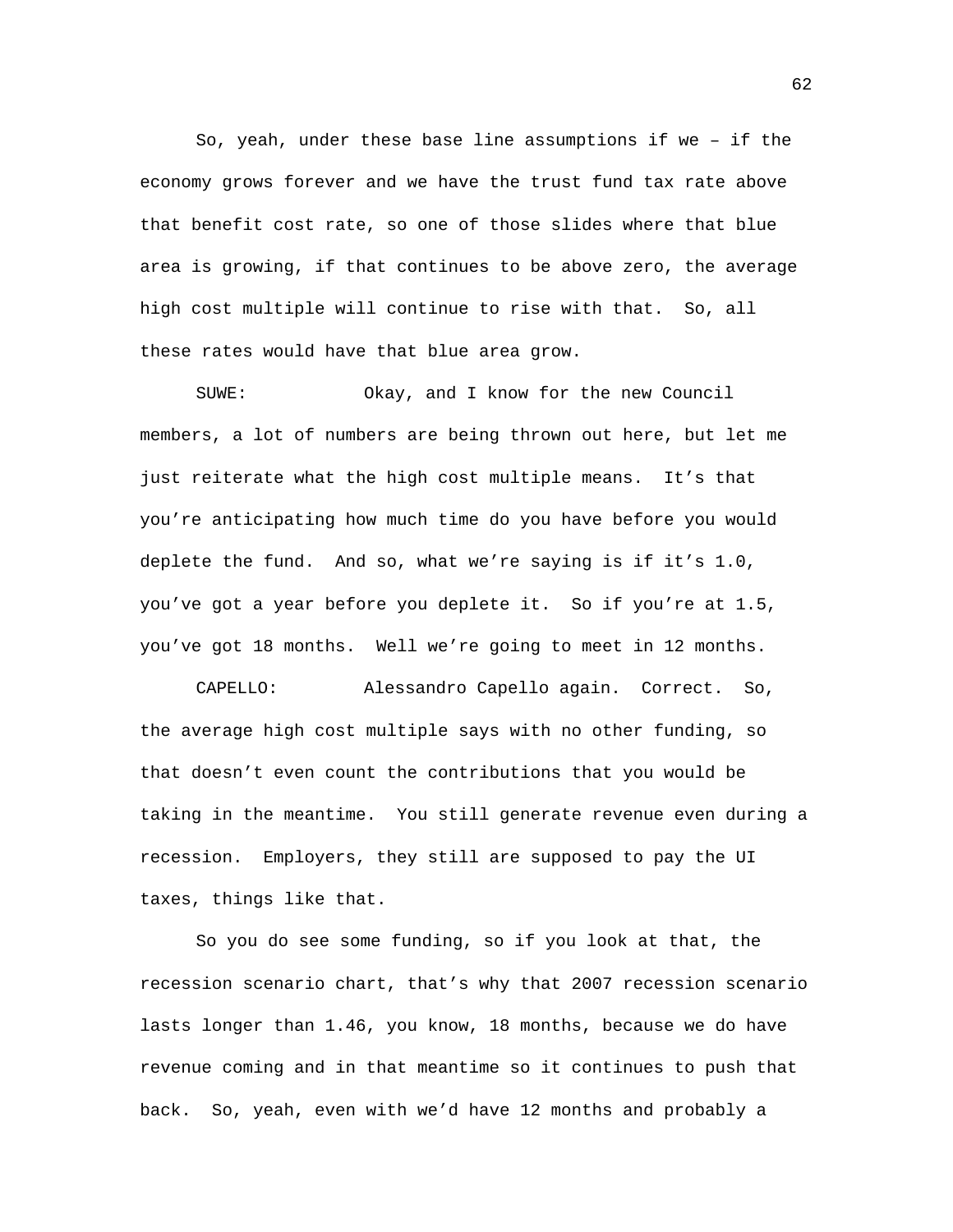little bit more to kind of assess things as you go, I would suspect.

SUWE: Thank you. Peter, did you have something you wanted to –

GUZMAN: Yeah, I'm a little bit sensitive to the hardship question, and I'm not quite sure it was answered, and it wasn't really answered, right?

BERNAL: This is Flor Bernal, for the record. I do believe it has been answered. It was determined that we would meet on an annual basis, so we would revisit.

SPEAKER: [inaudible] BERNAL: Correct.

SUWE: Yes, and if I understood your question, it was the hardship on employers having a sudden rise in their tax rate, and I think when we would meet again next year, we would have a better picture. I guess my concern is I was kind of blown away about how off the mark I was a year ago thinking we needed the 1.95, and quite frankly, we didn't need the 1.85.

What I'm understanding is our trust fund if very healthy to withstand almost any kind of recession, and nothing was worse than the one following, at least in my experience, 9/11. And I mean that would almost – if we made a decision today, that would almost have to happen tomorrow for us to have a worse case scenario for a year from now.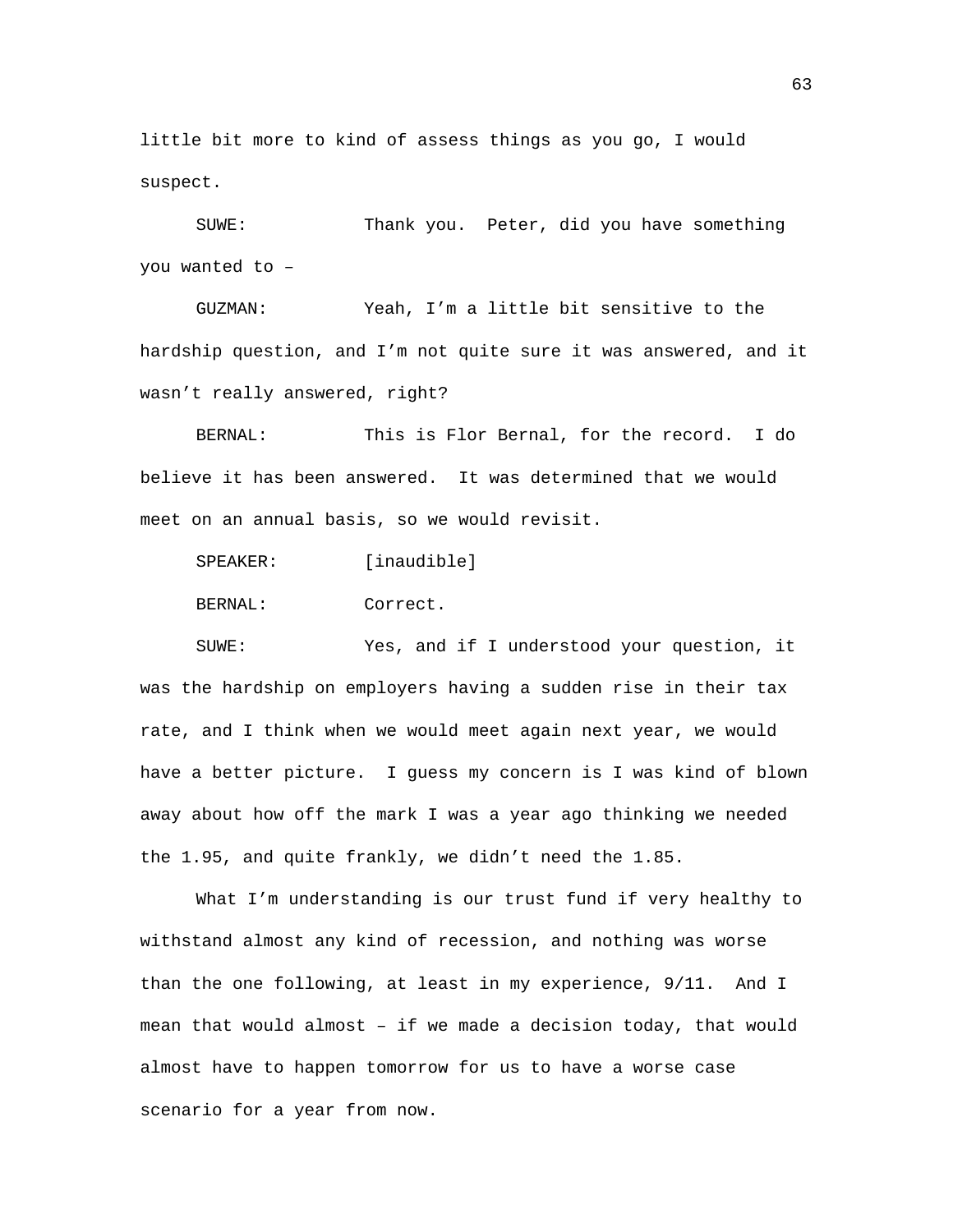So, I'm trying to do everything I can not to make the motion, but I really think 1.65 looks like a good middle ground. Anyone else have any questions?

WITTENBERG: Margaret Wittenberg, representing Employer, I would make that motion to reduce it to 1.65.

SUWE: So, what was it, to what?

WITTENBERG: To 1.65.

SUWE: 1.65.

WITTENBERG: From the 1.85.

SUWE: There's been a motion to recommend a UI tax rate of 1.65, which is a reduction of the current 1.85. Is there a second?

SUSICH: I'll second it. This is Tom Susich.

SUWE: Is there any further discussion? Hearing none, all in favor of the motion, signify by saying aye.

[ayes around]

SUWE: The motion carries, and the recommended UI tax rate is 1.65. I will now move on to Item 9. I will offer one final opportunity for public comment. Remember to state your name, title and who you represent for the record. Mr. Susich, is there anyone down in Las Vegas who would like to speak to this issue?

SUSICH: No, we don't have any public comment in Las Vegas.